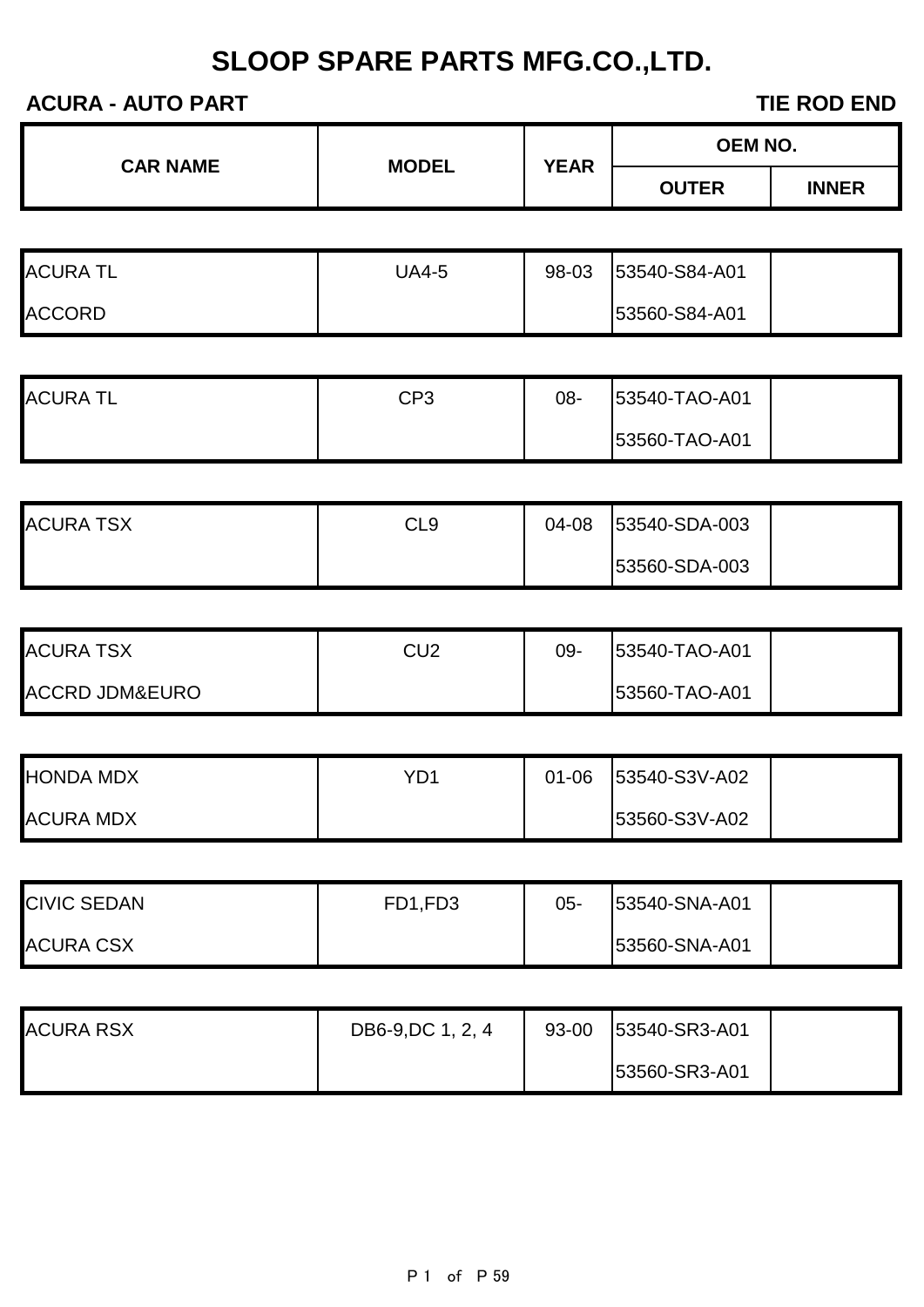#### **ACURA - AUTO PART TIE ROD END**

| <b>CAR NAME</b>                        |              |             | <b>OEM NO.</b> |              |  |
|----------------------------------------|--------------|-------------|----------------|--------------|--|
|                                        | <b>MODEL</b> | <b>YEAR</b> | <b>OUTER</b>   | <b>INNER</b> |  |
|                                        |              |             |                |              |  |
| <b>ISUZU TROOPER</b>                   | <b>UBS</b>   | 92-97       | 8-97020-953-1  |              |  |
| <b>Opel Monterey</b>                   |              |             | 8-97020-954-2  |              |  |
| <b>Chevrolet Trooper</b>               |              |             |                |              |  |
| <b>ACURA SLX</b>                       |              |             |                |              |  |
|                                        |              |             |                |              |  |
| <b>ISUZU TROOPER</b>                   | <b>TES</b>   | 98-05       | 8-97020-953-1  |              |  |
| <b>Opel Monterey</b>                   |              |             | 8-97020-954-2  |              |  |
| $\bigcap$ become leaf $\top$ and a set |              |             |                |              |  |

| $\blacksquare$           |  | $100 - 100 = 001$ |  |
|--------------------------|--|-------------------|--|
| <b>Chevrolet Trooper</b> |  |                   |  |
| <b>ACURA SLX</b>         |  |                   |  |
|                          |  |                   |  |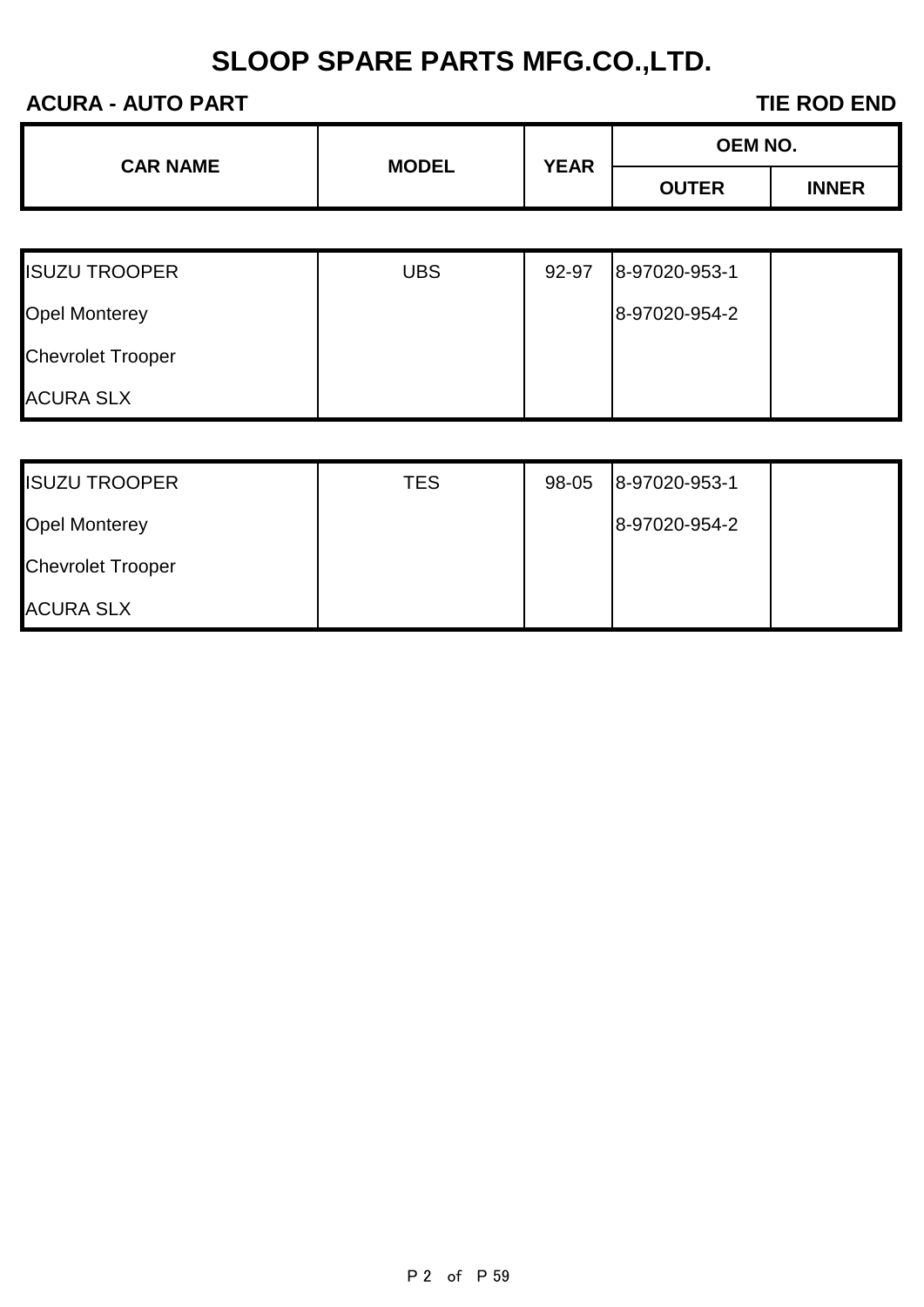### **CHEVROLET - AUTO PART TIE ROD END**

| <b>CAR NAME</b> | <b>MODEL</b> | <b>YEAR</b> | OEM NO.      |              |  |
|-----------------|--------------|-------------|--------------|--------------|--|
|                 |              |             | <b>OUTER</b> | <b>INNER</b> |  |
|                 |              |             |              |              |  |

| COLORADO 2WD       | TFB TFR | $02 - 05$ | 8-97304-928-0 |  |
|--------------------|---------|-----------|---------------|--|
| <b>ISUZU D-MAX</b> |         | 03-05     |               |  |

| <b>COLORADO 4WD</b> | TFS | $02 - 05$ | 8-97304-928-0 |  |
|---------------------|-----|-----------|---------------|--|
| <b>ISUZU D-MAX</b>  |     |           |               |  |

| <b>TAVERA</b>        | TBR | $00 - 06$ | 8-97956-902-A |  |
|----------------------|-----|-----------|---------------|--|
| <b>ISUZU PANTHER</b> |     |           | 8-97956-903-A |  |

| <b>TAVERA</b>        | 00-06 | 8-97956-902-A |  |
|----------------------|-------|---------------|--|
| <b>ISUZU PANTHER</b> |       | 8-97956-903-A |  |

| <b>TROOPER</b>         | <b>UBS</b> | 92-97 | 8-97020-953-1 |  |
|------------------------|------------|-------|---------------|--|
| <b>ACURA SLX, Opel</b> |            |       |               |  |
| <b>Monterey</b>        |            |       |               |  |

| <b>TROOPER</b>         | <b>UBS</b> | 98-05 | 8-97020-953-1 |  |
|------------------------|------------|-------|---------------|--|
| <b>ACURA SLX, Opel</b> |            |       | 8-97020-954-2 |  |
| <b>Monterey</b>        |            |       |               |  |

| <b>NEXIA</b>        | 95-98 | 96275019 |  |
|---------------------|-------|----------|--|
| Daewoo Racer Heaven |       | 96275018 |  |
| Daewoo Cielo        |       |          |  |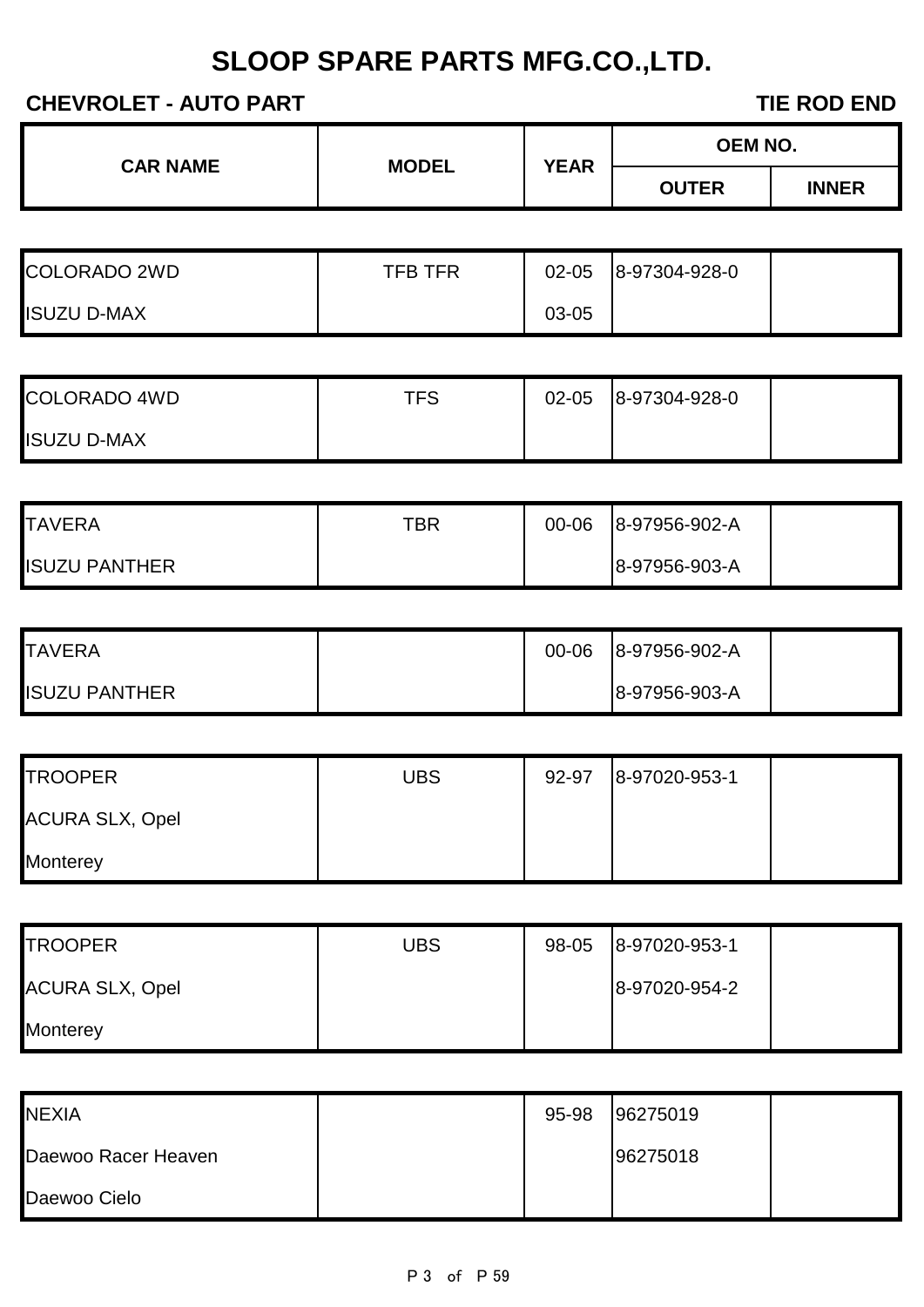### **CHEVROLET - AUTO PART TIE ROD END**

|  |  | <b>TIE ROD END</b> |  |
|--|--|--------------------|--|
|  |  |                    |  |

| <b>CAR NAME</b> | <b>MODEL</b> | <b>YEAR</b> | <b>OEM NO.</b>               |  |
|-----------------|--------------|-------------|------------------------------|--|
|                 |              |             | <b>INNER</b><br><b>OUTER</b> |  |

| <b>AVEO</b>              | $02 -$ | 93740723 |  |
|--------------------------|--------|----------|--|
| Daewoo WAVEO.AVEO.BARINA |        | 93740722 |  |
| <b>Chevrolet Aveo</b>    |        |          |  |
| (T200 .T250) Lova.kalos  |        |          |  |
| Suzuki Swift             |        |          |  |

| <b>OPTRA</b>    | <b>OP</b> | 02-08 | 96407486 |  |
|-----------------|-----------|-------|----------|--|
| Daewoo Lacetti  |           |       | 96407485 |  |
| Suzuki Reno     |           |       |          |  |
| NUBIRA, Lacetti |           |       |          |  |
| FORENZA, VIVA   |           |       |          |  |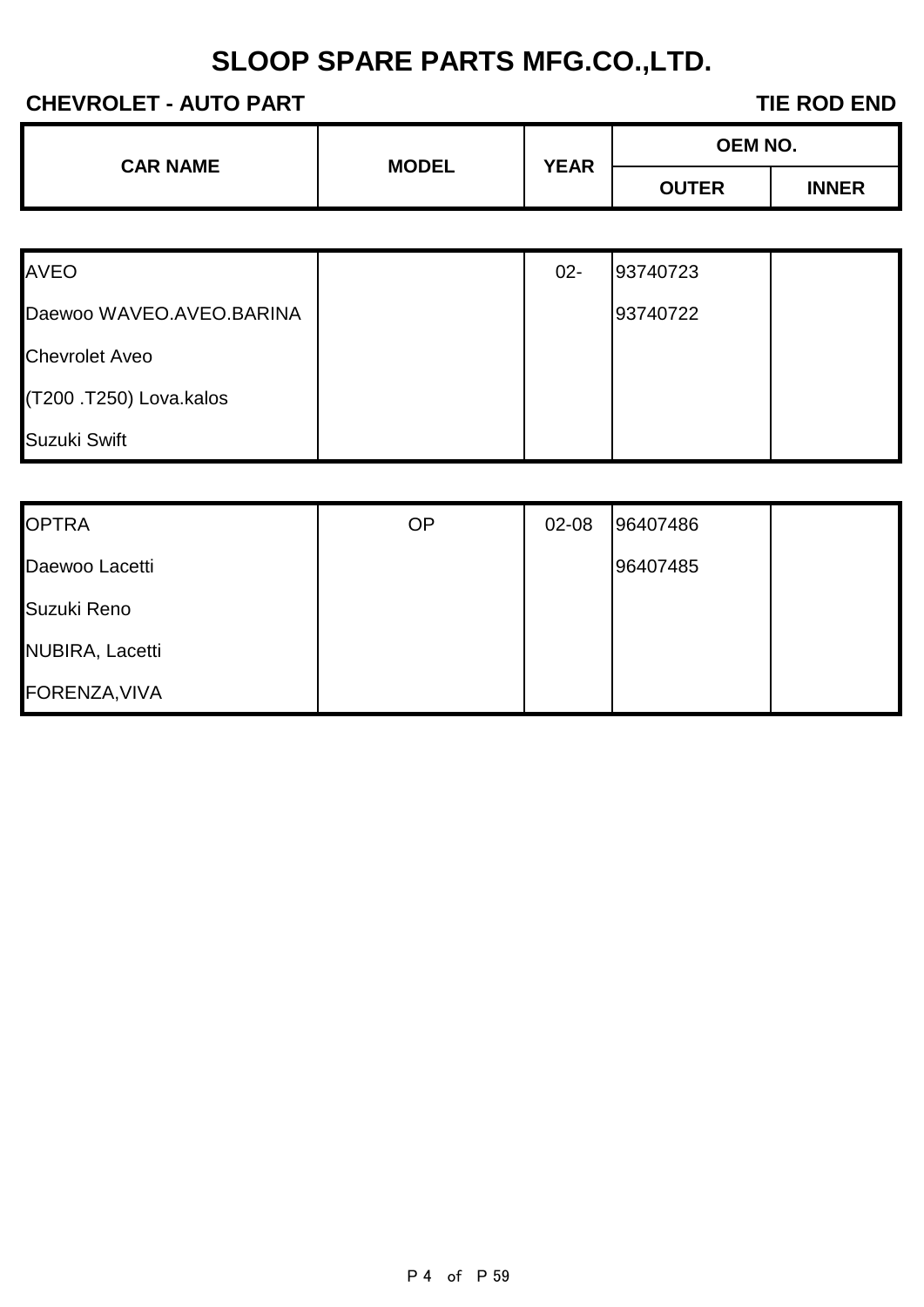#### **DAIHATSU - AUTO PART TIE ROD END**

| <b>CAR NAME</b> | <b>MODEL</b> | <b>YEAR</b> | <b>OEM NO.</b> |              |
|-----------------|--------------|-------------|----------------|--------------|
|                 |              |             | <b>OUTER</b>   | <b>INNER</b> |

| <b>VIVANT</b>           | $00 -$ | 96261379 |  |
|-------------------------|--------|----------|--|
| <b>Chevrolet Tacuma</b> |        | 96261378 |  |
| Daewoo Tacuma, Rezzo    |        |          |  |

| <b>TERIOS KID</b>   | J111G, J122G, J131G | $97 - 05$ | 45046-87Z03 |  |
|---------------------|---------------------|-----------|-------------|--|
| DaihatSU Taruna     |                     |           |             |  |
| (Indonesia)         |                     |           |             |  |
| Toyota Cami         |                     |           |             |  |
| Dario Terios(China) |                     |           |             |  |
| Perodua kembara     |                     |           |             |  |
| (Malaysia)          |                     |           |             |  |

| <b>SIRION</b>        | M301 | $07 -$ | 45046-BZ020 |  |
|----------------------|------|--------|-------------|--|
| <b>DAIHATUS BOON</b> |      |        | 45047-BZ020 |  |
| <b>TOYOA PASSO</b>   |      |        |             |  |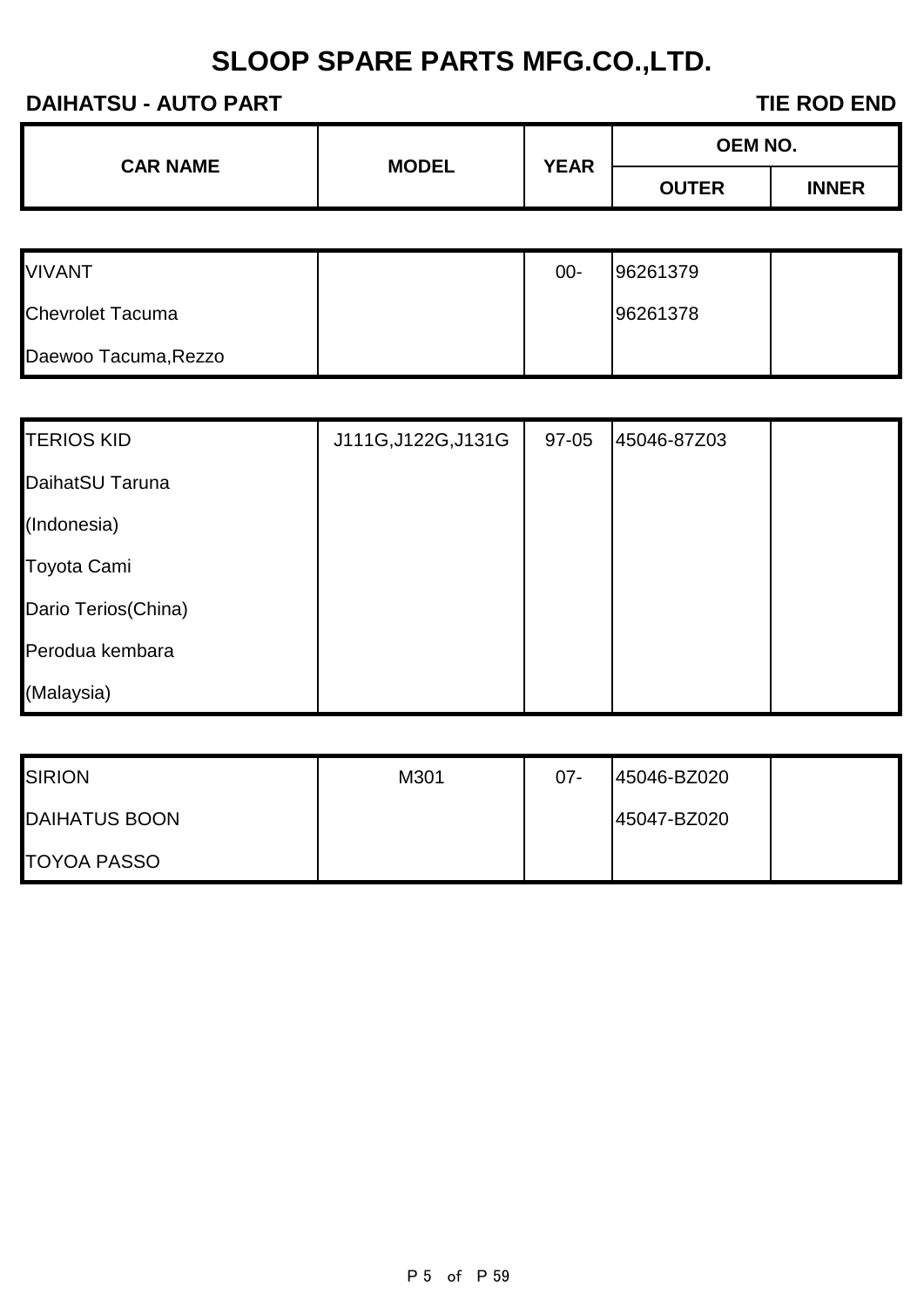#### **FORD - AUTO PART TIE ROD END**

**OEM NO.**

| <b>CAR NAME</b>       |              |             | ,,,,,,,,,,   |              |
|-----------------------|--------------|-------------|--------------|--------------|
|                       | <b>MODEL</b> | <b>YEAR</b> | <b>OUTER</b> | <b>INNER</b> |
|                       |              |             |              |              |
| <b>TRANSIT</b>        | V18#         | 00-06       | YC153289AA   |              |
|                       |              |             | 4047091      |              |
|                       |              |             |              |              |
| <b>TRANSIT</b>        | V34#         | $07 -$      | YC153289AA   |              |
|                       |              |             | 4047091      |              |
|                       |              |             |              |              |
| ESCAPE2.0&3.0         | <b>JW</b>    | $01 - 04$   | EC01-32-280  |              |
| <b>MAZDA TRIBUE</b>   |              |             |              |              |
| <b>FORD ESCAPE</b>    |              |             |              |              |
|                       |              |             |              |              |
| ESCAPE2.3             | <b>JW</b>    | $01 - 04$   | E112-32-280  |              |
| <b>FORD ESCAPE</b>    |              |             |              |              |
|                       |              |             |              |              |
| ESCAPE2.0&3.0         | <b>JW</b>    | $05-10$     | EC01-32-280  |              |
| <b>FORD ESCAPE</b>    |              |             |              |              |
|                       |              |             |              |              |
| <b>ESCAPE 2.3</b>     | <b>JW</b>    | $05-10$     | EC01-32-280  |              |
| <b>MAZDA TRIBUE</b>   |              |             |              |              |
|                       |              |             |              |              |
| RANGER2WD             | <b>UH71</b>  | 98-05       | UH71-32-280  | UH74-32-250  |
| <b>MAZDA B-series</b> |              |             |              |              |
|                       |              |             |              |              |
| RANGER4WD             | <b>UH74</b>  | 98-05       | UH74-32-280  | UH74-32-250  |
| <b>MAZDA B-series</b> |              |             |              |              |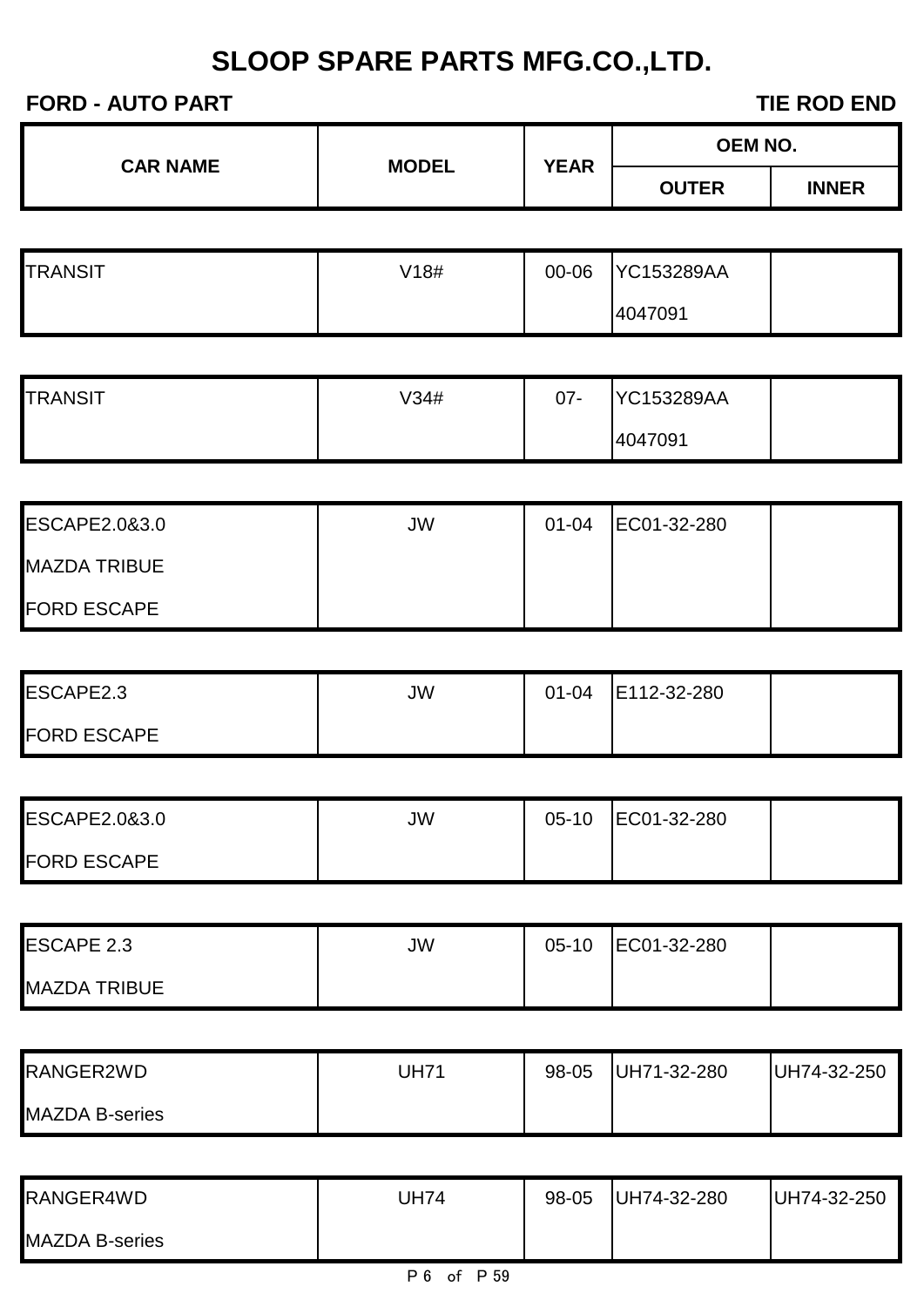#### **FORD - AUTO PART TIE ROD END**

| <b>CAR NAME</b>       |              |             |              | <b>OEM NO.</b> |
|-----------------------|--------------|-------------|--------------|----------------|
|                       | <b>MODEL</b> | <b>YEAR</b> | <b>OUTER</b> | <b>INNER</b>   |
|                       |              |             |              |                |
| <b>EVEREST 2WD</b>    | <b>UH71</b>  | 03-06       | UH71-32-280  | UH74-32-250    |
| <b>MAZDA B-series</b> |              |             |              |                |
|                       |              |             |              |                |
| <b>EVEREST 4WD</b>    | <b>UH74</b>  | 03-06       | UH71-32-280  | UH74-32-250    |
| <b>MAZDA B-series</b> |              |             |              |                |
|                       |              |             |              |                |
| RANGER2WD             | <b>UR56</b>  | $06-11$     | UR56-32-280  | UR56-32-250    |
| MAZDA BT-50           |              |             |              |                |
|                       |              |             |              |                |
| RANGER4WD             | <b>UR61</b>  | $06-11$     | UR61-32-280  | UR56-32-250    |
| MAZDA BT-50           |              |             |              |                |
|                       |              |             |              |                |
| <b>EVEREST 2WD</b>    | <b>UR56</b>  | 06-11       | UR56-32-280  | UR56-32-250    |
|                       |              |             |              |                |
| <b>EVEREST 4WD</b>    | <b>UR61</b>  | 06-11       | UR61-32-280  | UR56-32-250    |
|                       |              |             |              |                |
| <b>LASER</b>          | BH# BA#      | 94-98       | B455-32-280  |                |
| MAZDA323,A11egro      |              | 93-98       |              |                |
| Protégé               |              |             |              |                |
|                       |              |             |              |                |
| <b>LASER</b>          | BJ#          | 98-00       | 8AG4-32-280  |                |
| MAZDA323 FAMILIA      |              |             |              |                |

A11egro Prote'ge' PREMACY

TIERRA,ACTIVA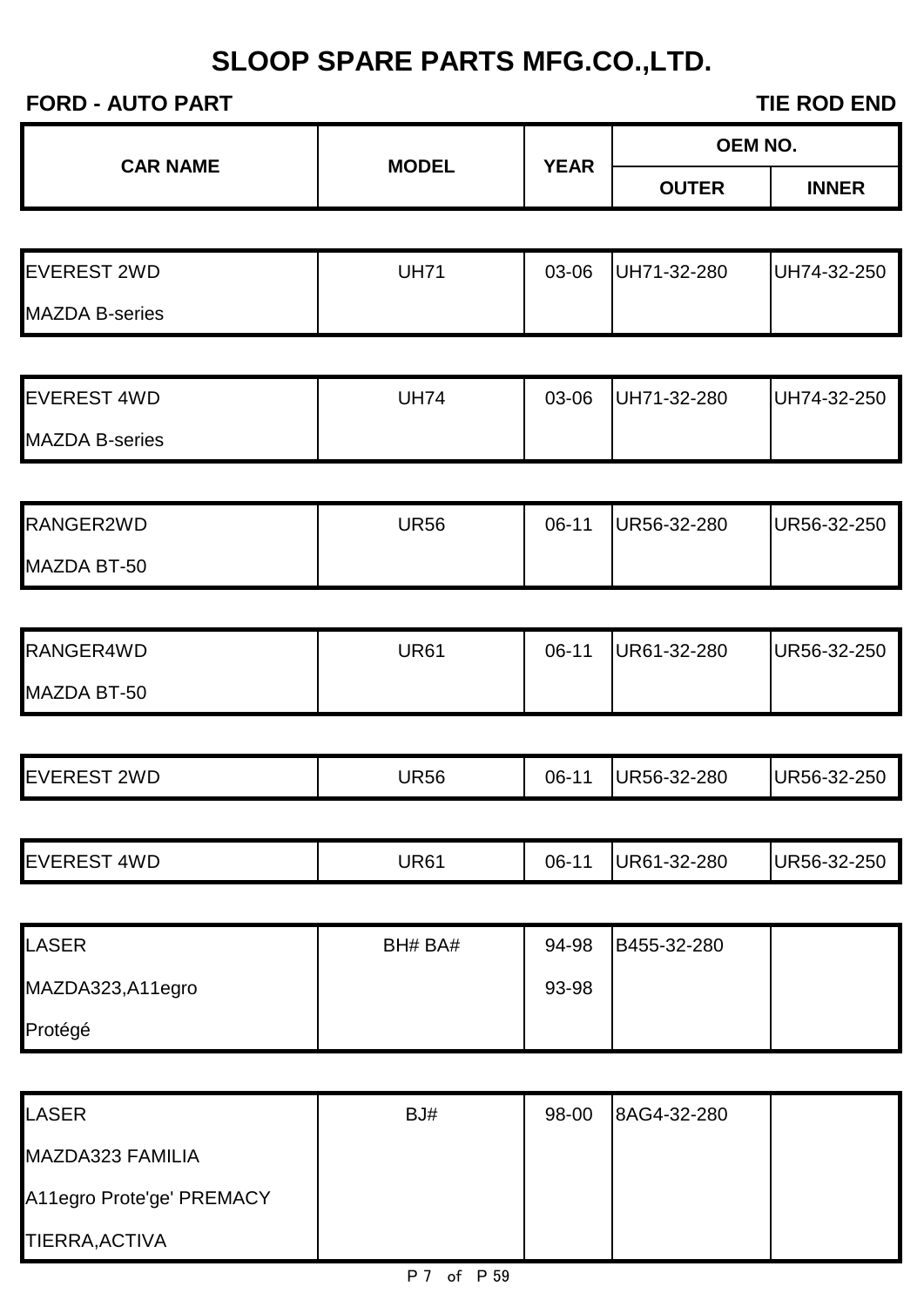#### **FORD - AUTO PART TIE ROD END**

| <b>CAR NAME</b> | <b>MODEL</b> | <b>YEAR</b> | <b>OEM NO.</b> |              |
|-----------------|--------------|-------------|----------------|--------------|
|                 |              |             | <b>OUTER</b>   | <b>INNER</b> |

| <b>LASER</b>           | BJ# | 00-04 | 8AG4-32-280 |  |
|------------------------|-----|-------|-------------|--|
| TIERRA, ACTIVA         |     |       |             |  |
| MAZDA323 FAMILIA       |     |       |             |  |
| A11egro Prote' PREMACY |     |       |             |  |

| <b>TELSTAR</b> | <b>GFEP</b> | 98-02 | 8AG4-32-280 |  |
|----------------|-------------|-------|-------------|--|
| MAZDA 626      |             |       |             |  |

| <b>FESTIVA</b> | <b>DW</b> | 96-02 | 8AB2-32-280 |  |
|----------------|-----------|-------|-------------|--|
| MAZDA 121      |           |       |             |  |

| <b>IXION</b>         | <b>CPBW</b> | 99-00 | 8AG4-32-280 |  |
|----------------------|-------------|-------|-------------|--|
| <b>MAZDA PREMACY</b> |             |       |             |  |

| <b>IXION</b>         | <b>CPBW</b> | $01 - 04$ | 8AG4-32-280 |  |
|----------------------|-------------|-----------|-------------|--|
| <b>MAZDA PREMACY</b> |             |           |             |  |

| i-MAX | СR | $05-10$ | BP4L-32-280 |  |
|-------|----|---------|-------------|--|
|       |    |         | BP4L-32-290 |  |

| <b>SPECTRON 2WD</b> | SR, SS, SE, SD | 83-99 | S083-99-324 |  |
|---------------------|----------------|-------|-------------|--|
| <b>MAZDA BONGO</b>  |                |       |             |  |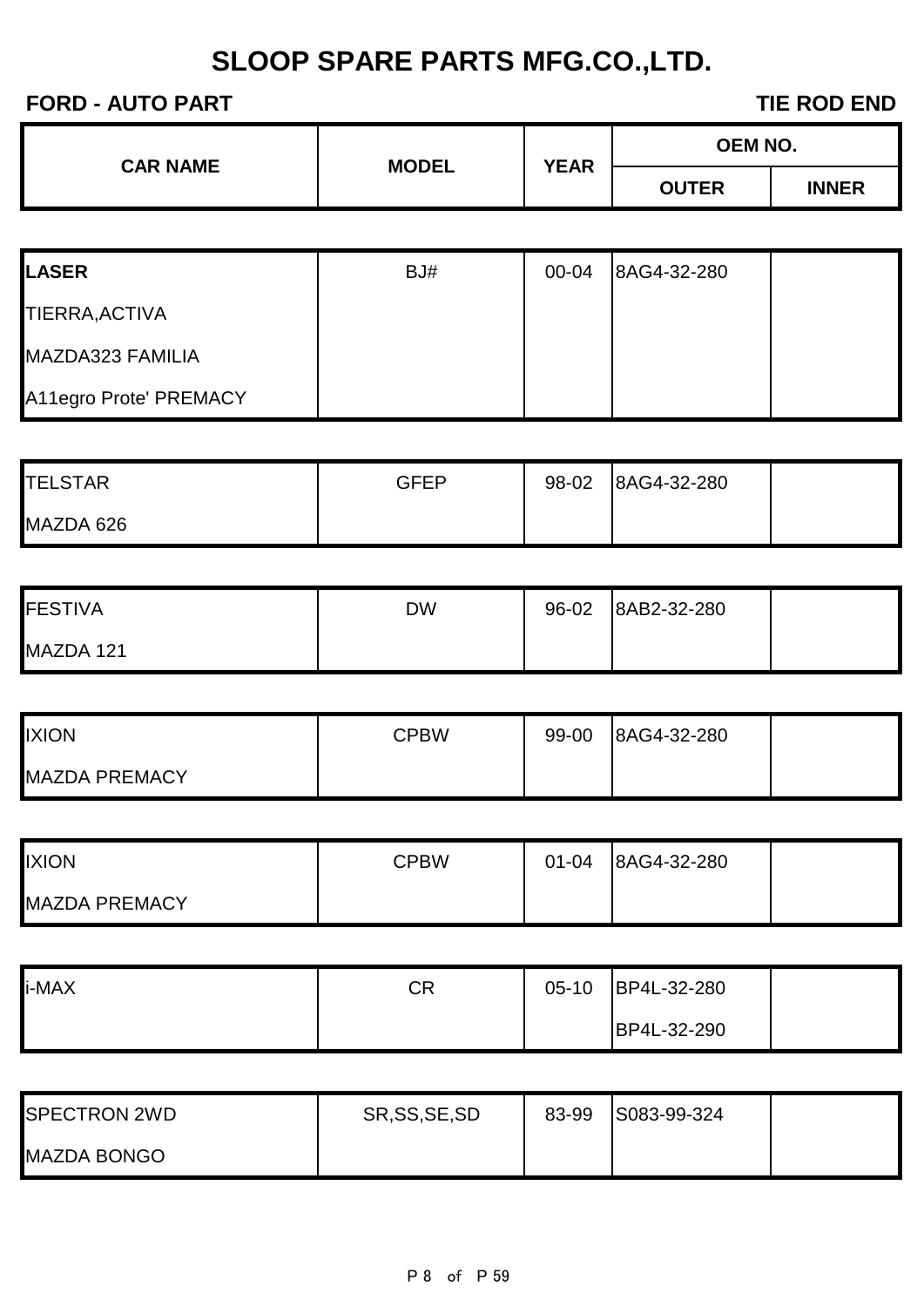#### **FORD - AUTO PART TIE ROD END**

| <b>CAR NAME</b> | <b>MODEL</b> | <b>YEAR</b> | <b>OEM NO.</b> |              |
|-----------------|--------------|-------------|----------------|--------------|
|                 |              |             | <b>OUTER</b>   | <b>INNER</b> |
|                 |              |             |                |              |

| <b>FREDA 2WD</b>      | SGL <sub>3</sub> | $95 - 05$ | 8AG4-32-280 |  |
|-----------------------|------------------|-----------|-------------|--|
| <b>MAZDA FRIENDEE</b> |                  |           |             |  |

| <b>FREDA 4WD</b>      | SGL <sub>5</sub> | $95 - 05$ | 8AG4-32-280 |  |
|-----------------------|------------------|-----------|-------------|--|
| <b>MAZDA FRIENDEE</b> |                  |           |             |  |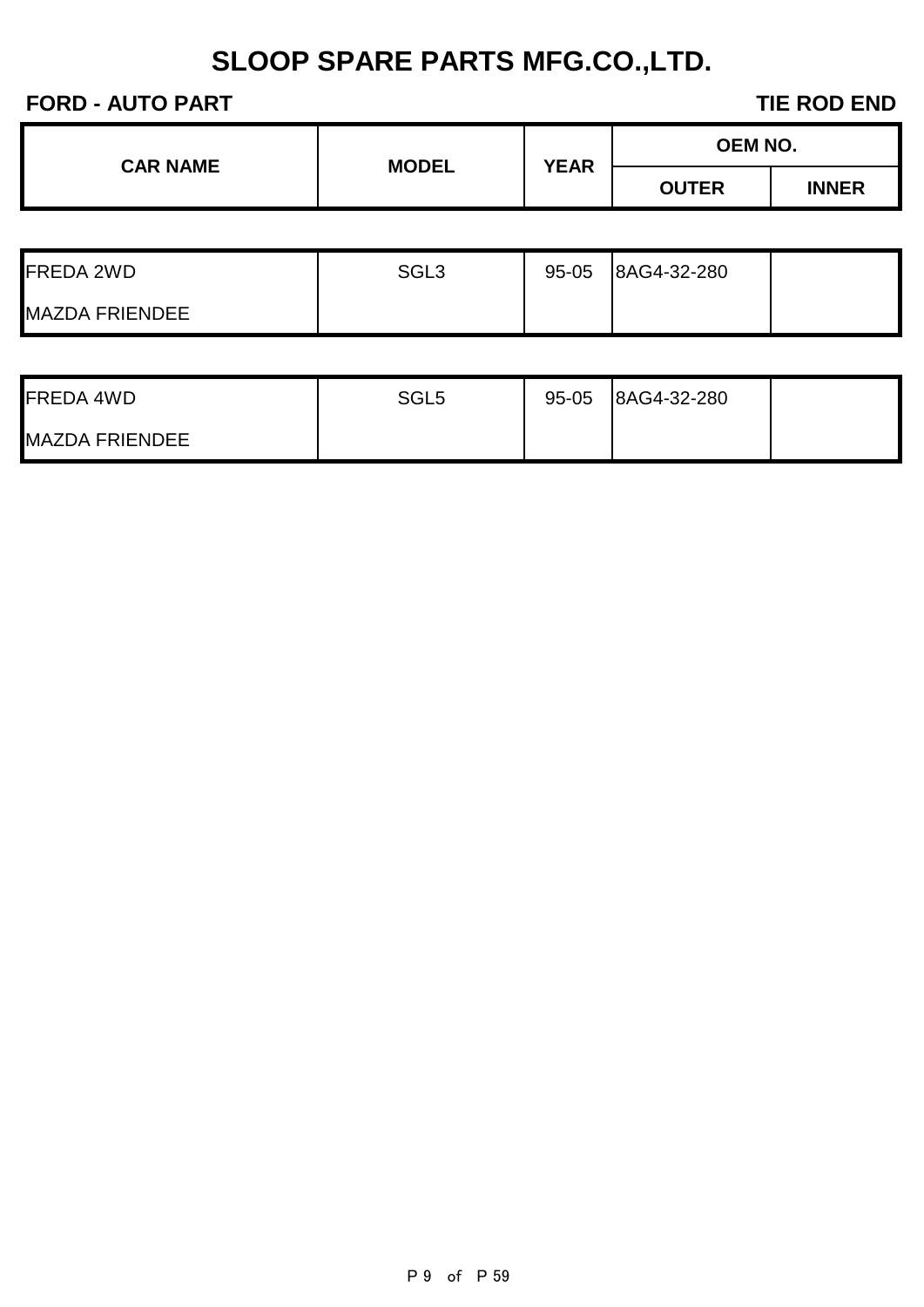#### **GMDAEWOO - AUTO PART TIE ROD END**

| <b>CAR NAME</b> | <b>MODEL</b> | <b>YEAR</b> | <b>OEM NO.</b> |              |
|-----------------|--------------|-------------|----------------|--------------|
|                 |              |             | <b>OUTER</b>   | <b>INNER</b> |

| <b>ESPERO</b> | 90-97 | 96275019 |  |
|---------------|-------|----------|--|
| Daewoo Aranos |       | 96275018 |  |

| <b>CIELO</b>          | 94-97 | 96275019 |  |
|-----------------------|-------|----------|--|
| <b>Cherolet Nexia</b> |       | 95275018 |  |

| <b>NEXIA</b>           | 95-98 | 96275019 |  |
|------------------------|-------|----------|--|
| Daewoo Racer Heaven    |       | 95275018 |  |
| Daewoo Cielo           |       |          |  |
| <b>Chevrolet Nexia</b> |       |          |  |

| <b>LEMANS</b>         | 86-97 | 324038 |  |
|-----------------------|-------|--------|--|
| Daewoo Fantasy        |       | 324039 |  |
| (Thai land)           |       |        |  |
| <b>Pontiac LeMans</b> |       |        |  |

| <b>LANOS</b> | ., II | 98-02 | 96275019 |  |
|--------------|-------|-------|----------|--|
|              |       |       | 96275018 |  |

| <b>WINSTORM</b>          | 06- | 96626667 |  |
|--------------------------|-----|----------|--|
| <b>CHEVROLET CAPTIVA</b> |     |          |  |

| <b>ESOERO</b> | 90-97 | 96275019 |  |
|---------------|-------|----------|--|
| Daewoo Aranos |       | 96275018 |  |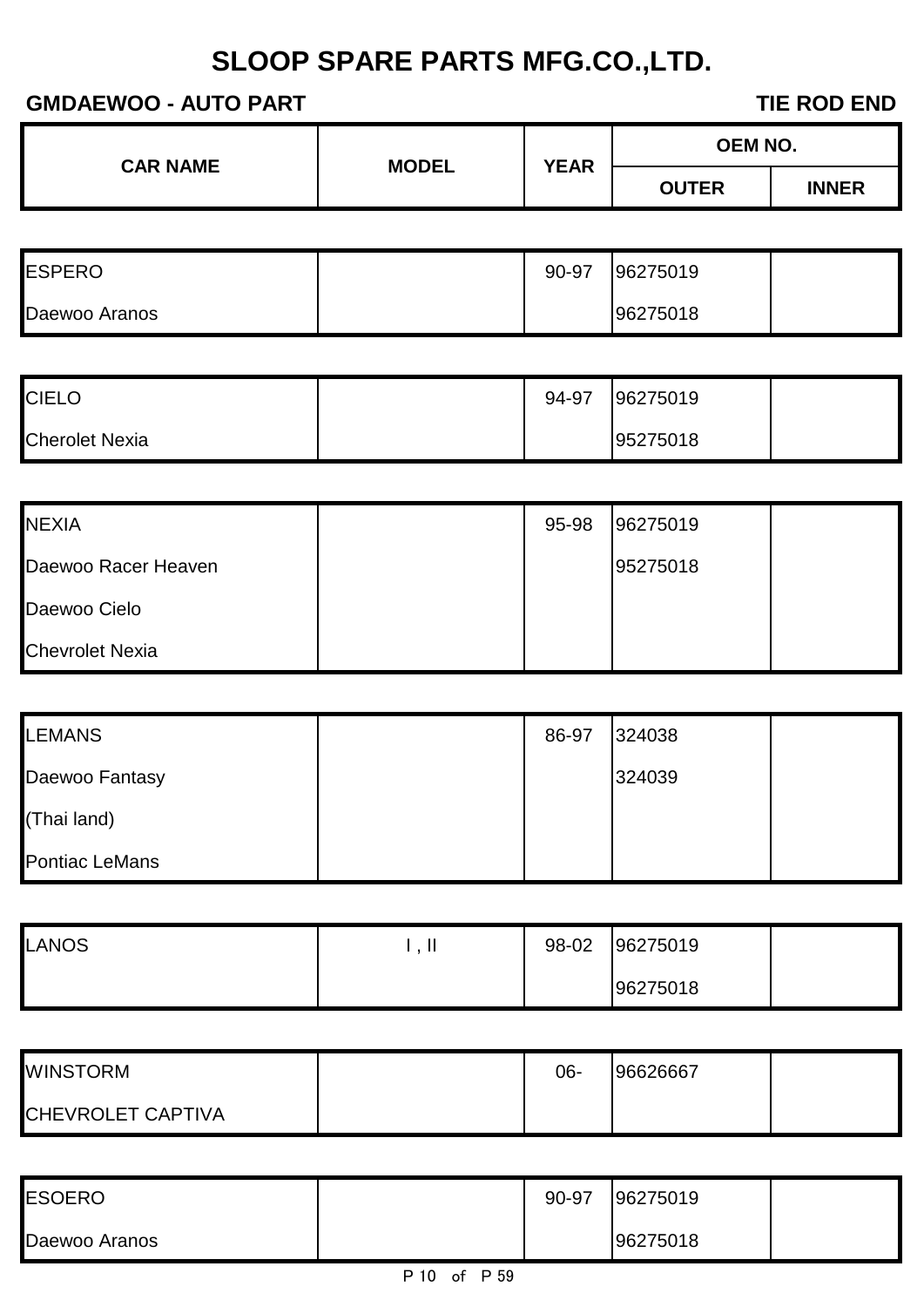#### **GMDAEWOO - AUTO PART TIE ROD END**

|  | <b>TIE ROD END</b> |  |
|--|--------------------|--|
|--|--------------------|--|

| <b>CAR NAME</b> | <b>MODEL</b> | <b>YEAR</b> | <b>OEM NO.</b> |              |
|-----------------|--------------|-------------|----------------|--------------|
|                 |              |             | <b>OUTER</b>   | <b>INNER</b> |

| <b>CIELO</b>           | 94-97 | 96275019 |  |
|------------------------|-------|----------|--|
| <b>Chevrolet Nexia</b> |       | 96275018 |  |

| <b>NEXIA</b>           | 95-98 | 96275019 |  |
|------------------------|-------|----------|--|
| Daewoo Racer, Heaven   |       | 96275018 |  |
| Daewoo Cielo           |       |          |  |
| <b>Chevrolet Nexie</b> |       |          |  |

| <b>LEMANS</b>         | 86-97 | 324038 |  |
|-----------------------|-------|--------|--|
| Daewoo Fantast        |       | 324039 |  |
| (Thai land)           |       |        |  |
| <b>Pontiac LeMans</b> |       |        |  |

| LANOS | اا, | 98-02 | 96275019 |  |
|-------|-----|-------|----------|--|
|       |     |       | 96275018 |  |

| <b>KALOS</b>             | $02 -$ | 93740723 |  |
|--------------------------|--------|----------|--|
| <b>WAVE, AVEO BARINA</b> |        | 93740722 |  |
| Chevrolet Aveo(T200)     |        |          |  |
| Lova, Kalos              |        |          |  |
| Suzuki Swift             |        |          |  |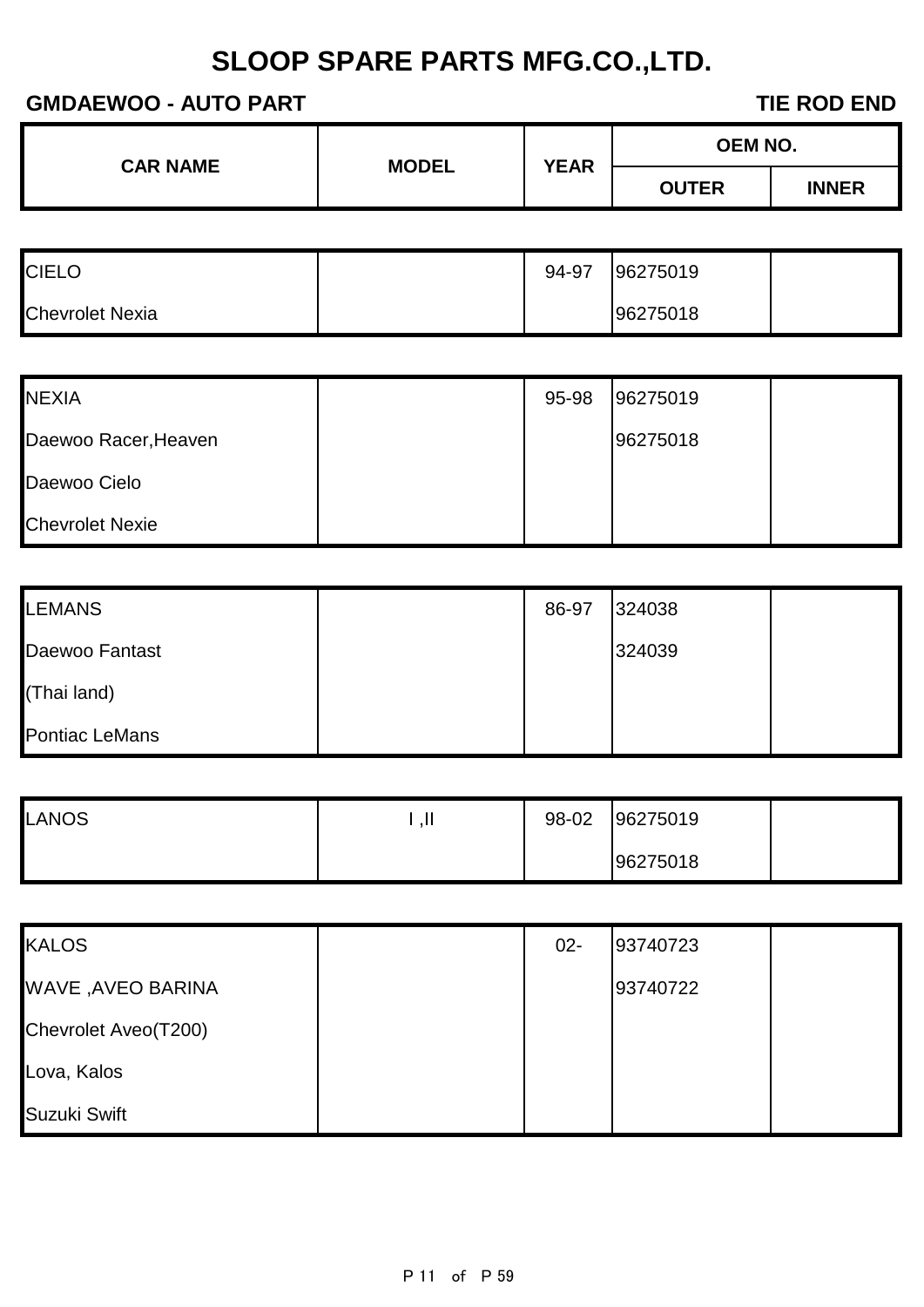| <b>CAR NAME</b> |              | <b>YEAR</b> | <b>OEM NO.</b> |              |
|-----------------|--------------|-------------|----------------|--------------|
|                 | <b>MODEL</b> |             | <b>OUTER</b>   | <b>INNER</b> |
|                 |              |             |                |              |

| <b>ACCORD</b> | CP2-3 | 08- | 53540-TA0-A01 |  |
|---------------|-------|-----|---------------|--|
|               |       |     | 53560-TA0-A01 |  |

| <b>ACCORD&amp;USA</b> | SEDAN, COUPE | 08- | <b>53540-TA0-A01</b> |  |
|-----------------------|--------------|-----|----------------------|--|
|                       |              |     | <b>53560-TA0-A01</b> |  |

| <b>ACCORD USA</b> | SEDAN, COUPE | 98-02 | 53540-S84-A01 |  |
|-------------------|--------------|-------|---------------|--|
|                   |              |       | 53560-S84-A01 |  |

| <b>ACCORD USA</b> | SEDAN, COUPE | 03-06 | 53540-SDA-003 |  |
|-------------------|--------------|-------|---------------|--|
|                   |              |       | 53560-SDA-003 |  |

| <b>CIVIC</b> | EK2, EK3, EK4, EJ7 | 96-99 | 53540-SR3-A01 |  |
|--------------|--------------------|-------|---------------|--|
|              |                    |       | 53560-SR3-A01 |  |

|  | <b>CIVIC</b> | <u>-ດ ≀ດ</u><br>⊶⊿⊢∽<br>د- ا<br>$\sim$ | 00-04 | I-S5A-003<br>153541 |  |
|--|--------------|----------------------------------------|-------|---------------------|--|
|--|--------------|----------------------------------------|-------|---------------------|--|

| <b>CIVIC</b>                 | FD#,FA#,FG# | $05 -$ | 53540-SNA-A01 |  |
|------------------------------|-------------|--------|---------------|--|
| FD1:1.8L                     |             |        | 53560-SNA-A01 |  |
| FD3:HYBRID                   |             |        |               |  |
| FD2:2.0                      |             |        |               |  |
| <b>FA.FG : CHINA AMERICA</b> |             |        |               |  |
| <b>FK.FN:EURO</b>            |             |        |               |  |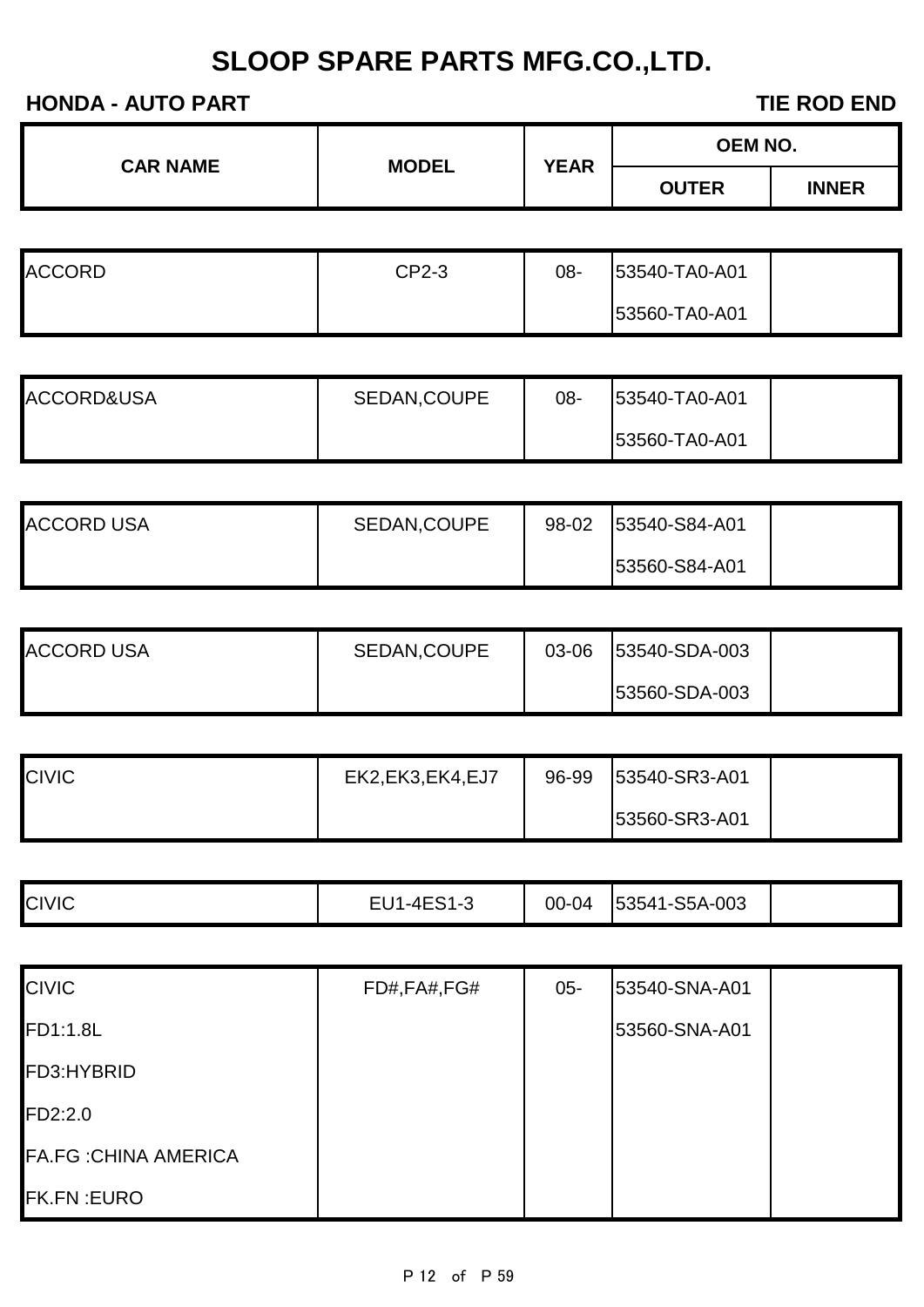| <b>HONDA - AUTO PART</b> |                   |             | <b>TIE ROD END</b> |              |
|--------------------------|-------------------|-------------|--------------------|--------------|
| <b>CAR NAME</b>          | <b>MODEL</b>      | <b>YEAR</b> | <b>OEM NO.</b>     |              |
|                          |                   |             | <b>OUTER</b>       | <b>INNER</b> |
|                          |                   |             |                    |              |
| CR-V                     | RD1,RD2           | 95-00       | 53540-SR3-A01      |              |
|                          |                   |             | 53560-SR3-A01      |              |
|                          |                   |             |                    |              |
| CR-V                     | RD4,RD5           | $01 - 05$   | 53541-S5A-003      |              |
|                          |                   |             |                    |              |
| CR-V                     | <b>RE1-5, RE7</b> | 06-         | 53540-SWA-A01      |              |
|                          |                   |             |                    |              |
| <b>INSPIRE</b>           | <b>UA1-3</b>      | 95-98       | 53540-S84-A01      |              |
| 2001-2002 coupe          |                   |             | 53560-S84-A01      |              |
|                          |                   |             |                    |              |
| <b>INSPIRE</b>           | <b>UA4-5</b>      | 98-03       | 53540-S84-A01      |              |
| Isuzu Aska               |                   |             | 53560-S84-A01      |              |
|                          |                   |             |                    |              |
| <b>INSPIRE</b>           | CP <sub>3</sub>   | 08-         | 53540-TA0-A01      |              |
| ARCCORD                  |                   |             | 53560-TA0-A01      |              |
|                          |                   |             |                    |              |
| <b>INTEGRA</b>           | DB6-9, DC1, 2, 4  | 93-00       | 53540-SR3-A01      |              |
|                          |                   |             | 53560-SR3-A01      |              |
|                          |                   |             |                    |              |
| <b>CITY</b>              | SX8               | 96-02       | 53540-SX8-T01      |              |
|                          |                   |             |                    |              |
| <b>CITY</b>              | GD6-9             | 02-08       | 53540-SEL-T01      |              |
| <b>FIT ARIA</b>          |                   |             | 53560-SEL-T01      |              |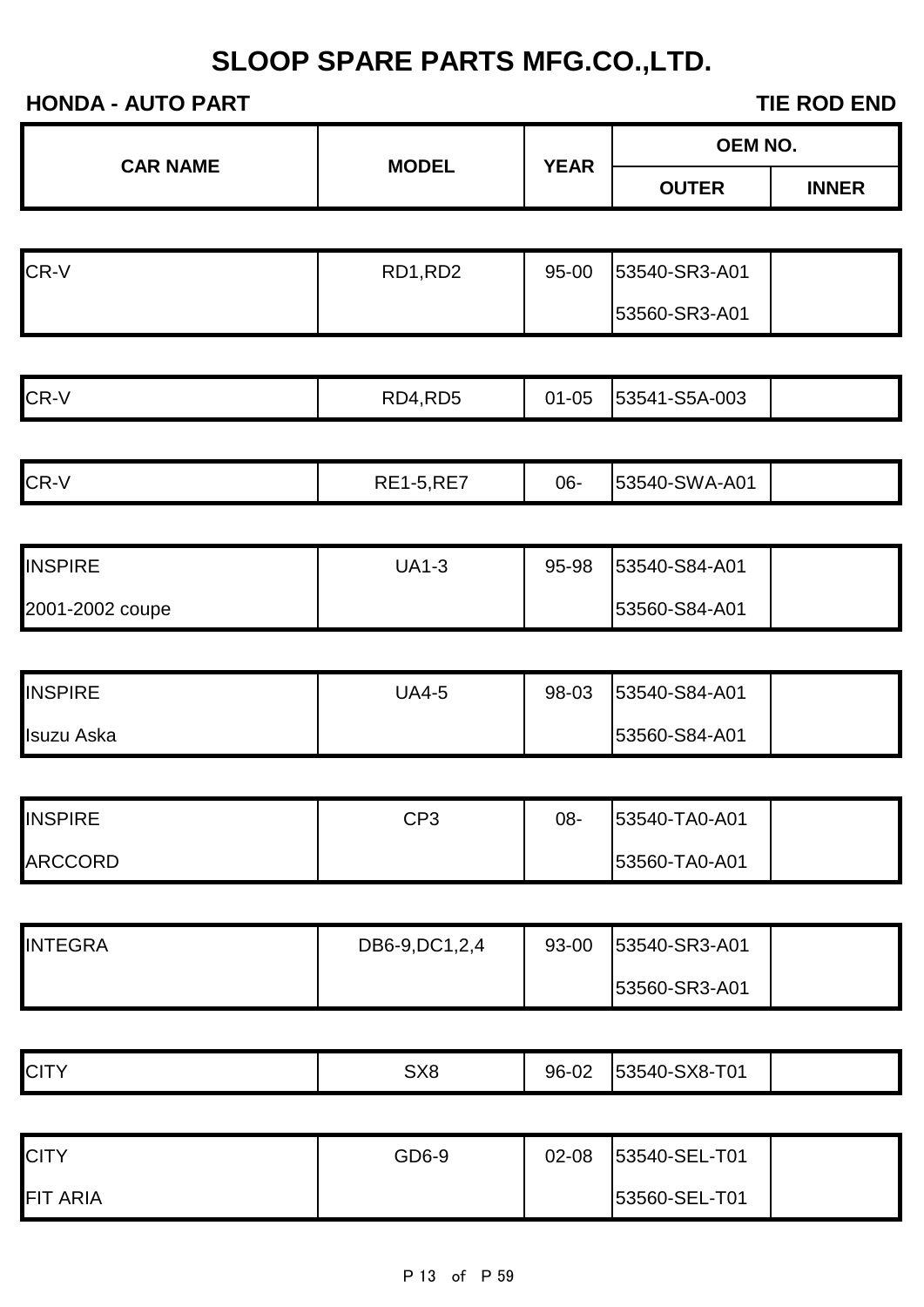| <b>MODEL</b>    | <b>YEAR</b> | <b>OEM NO.</b><br><b>OUTER</b> |              |
|-----------------|-------------|--------------------------------|--------------|
|                 |             |                                |              |
|                 |             |                                | <b>INNER</b> |
|                 |             |                                |              |
|                 | 09-         | 53540-TF0-003                  |              |
|                 |             | 53560-TF0-003                  |              |
|                 |             |                                |              |
| GD1-4           | $01 - 07$   | 53540-SEL-T01                  |              |
|                 |             | 53560-SEL-T01                  |              |
|                 |             |                                |              |
| GD6-9           | 02-08       | 53540-SEL-T01                  |              |
|                 |             | 53560-SEL-T01                  |              |
|                 |             |                                |              |
| GE <sub>6</sub> | 09-         | 53540-TF0-003                  |              |
|                 |             | 53560-TF0-003                  |              |
|                 |             |                                |              |
| GE <sub>3</sub> | 03-07       | 53540-SEL-T01                  |              |
|                 |             | 53560-SEL-T01                  |              |
|                 |             |                                |              |
|                 |             |                                |              |
| <b>GE</b>       | 08-         | 53540-TFO-003                  |              |
|                 |             | 53560-TFO-003                  |              |
|                 |             |                                |              |
|                 |             |                                |              |
| <b>MK4-6</b>    | 92-97       | 53540-SR3-A01                  |              |
|                 |             | 53560-SR3-A01                  |              |
|                 | GM1, GM2    |                                |              |

Isuzu Gemin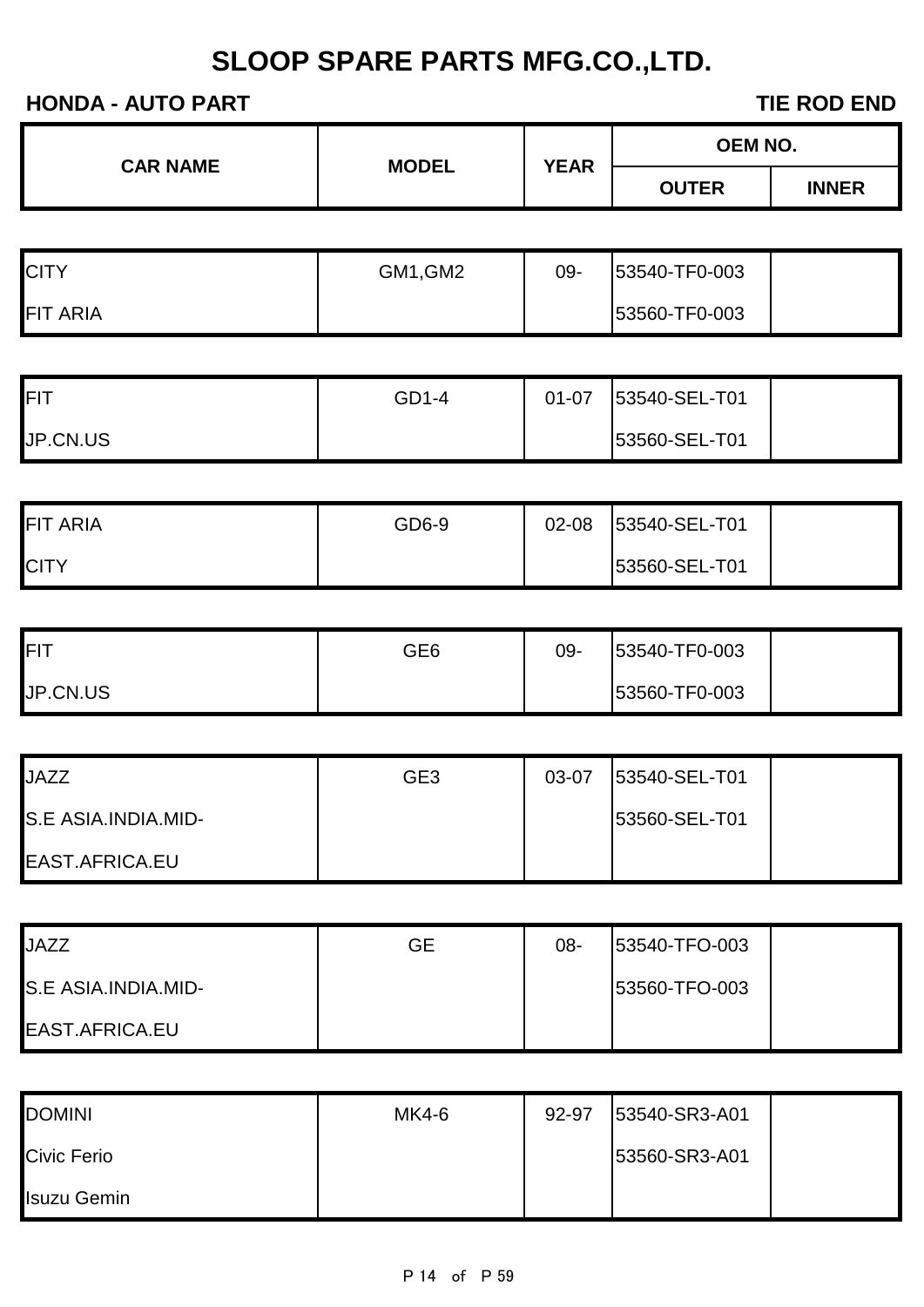| <b>CAR NAME</b> | <b>MODEL</b> | <b>YEAR</b> | <b>OEM NO.</b> |              |
|-----------------|--------------|-------------|----------------|--------------|
|                 |              |             | <b>OUTER</b>   | <b>INNER</b> |
|                 |              |             |                |              |

| <b>DOMINI</b>      | EK2, EK3, EK4, EJ7 | 97-00 | 53540-SR3-A01 |  |
|--------------------|--------------------|-------|---------------|--|
| <b>Civic Ferio</b> |                    |       | 53560-SR3-A01 |  |
| <b>Isuzu Gemin</b> |                    |       |               |  |

| <b>PASSPORT 2WD</b> | TFR | 94-97 | 8-97020-953-1 |  |
|---------------------|-----|-------|---------------|--|
| <b>Isuzu Rodeo</b>  |     |       | 8-97020-954-2 |  |

| <b>PASSPORT 4WD</b> | TFR. | 94-97 | 8-97020-953-1 |  |
|---------------------|------|-------|---------------|--|
| <b>Isuzu Rodeo</b>  |      |       | 8-97020-954-2 |  |

| <b>ODYSSEY</b> | <b>RA1-5</b> | 94-99 | 53540-SX0-003 |
|----------------|--------------|-------|---------------|
|                |              |       | 53560-SX0-003 |

| <b>ODYSSEY</b> | <b>RB1-2</b> | $02 - 08$ | 53540-SFE-003 |  |
|----------------|--------------|-----------|---------------|--|
|                |              |           | 53560-SFE-003 |  |

| <b>ACCORD</b> | CB1,3,4,5   | 89-93 | 53540-SM4-003 |  |
|---------------|-------------|-------|---------------|--|
| <b>ASCOT</b>  | CC2,5 CD5-8 |       | 53560-SM4-003 |  |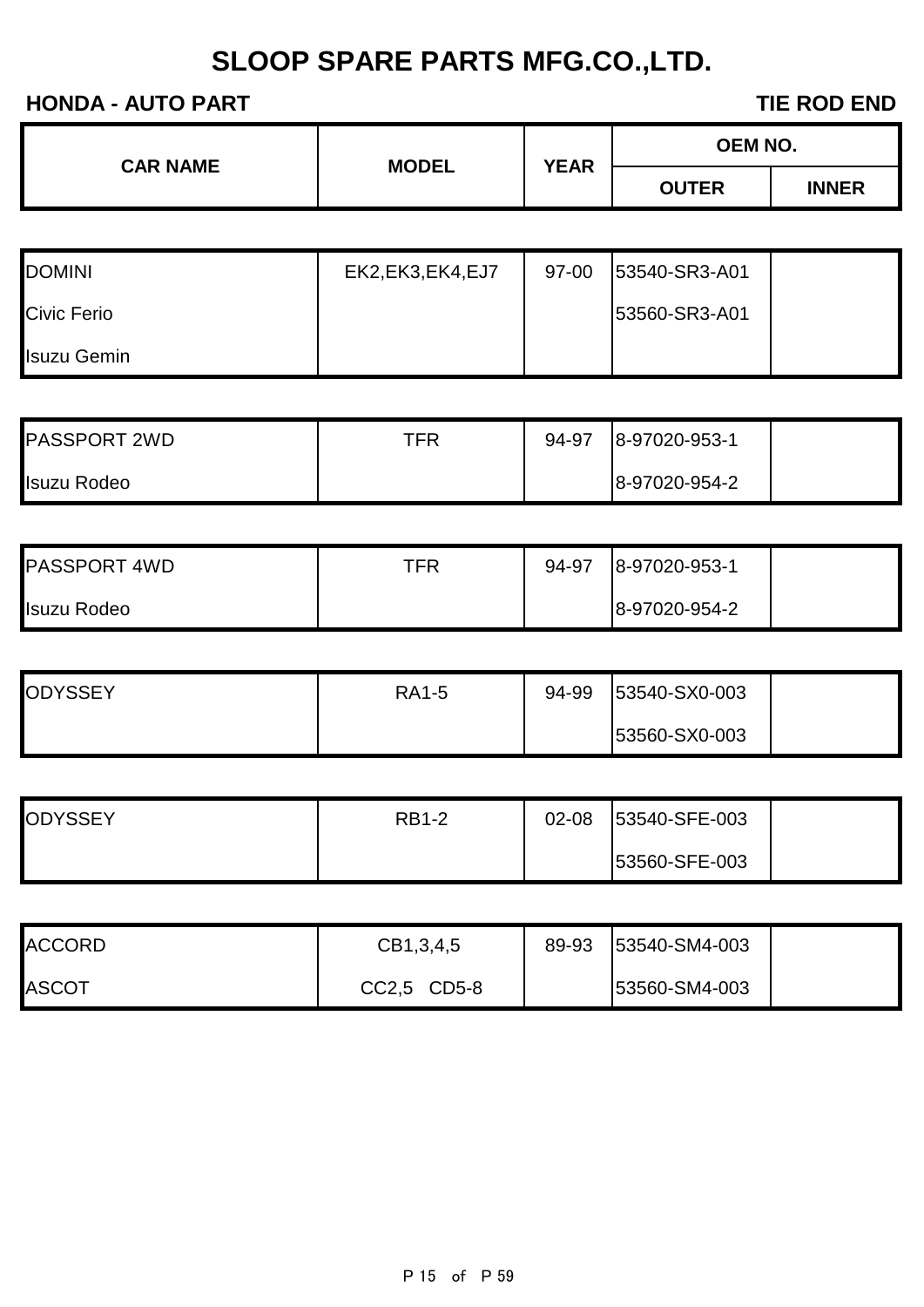|                       |              |             | <b>OEM NO.</b> |              |
|-----------------------|--------------|-------------|----------------|--------------|
| <b>CAR NAME</b>       | <b>MODEL</b> | <b>YEAR</b> | <b>OUTER</b>   | <b>INNER</b> |
|                       |              |             |                |              |
| <b>STAREX 2WD</b>     | S            | 97-06       | 56820-4A000    |              |
| MITSUBISHI SPACE GEAR |              |             |                |              |
|                       |              |             |                |              |
| <b>STAREX 4WD</b>     | S            | 97-06       | 56820-4A000    |              |
|                       |              |             |                |              |
| <b>GRAND STAREX</b>   | G            | $07 -$      | 56820-4H100    |              |
|                       |              |             | 56820-4H000    |              |
|                       |              |             |                |              |
| <b>TUCSON</b>         | <b>JM</b>    | 04-08       | 56820-2E900    |              |
|                       |              |             | 56820-2E000    |              |
| <b>TUCSON 4WD</b>     | <b>JM</b>    | 04-08       | 56820-2E900    |              |
|                       |              |             |                |              |
|                       |              |             | 56820-2E000    |              |
| <b>SONATA</b>         | EF           | 98-04       | 57780-38010    |              |
| <b>SONICA</b>         |              |             | 57780-38000    |              |
|                       |              |             |                |              |
| <b>SONATA</b>         | <b>NF</b>    | 04-06       | 56820-3K010    |              |
|                       |              |             | 56820-3K000    |              |
|                       |              |             |                |              |
| <b>MATRIX</b>         | LA           | $01 - 10$   | 56820-25000    |              |
| LAVITA                |              |             |                |              |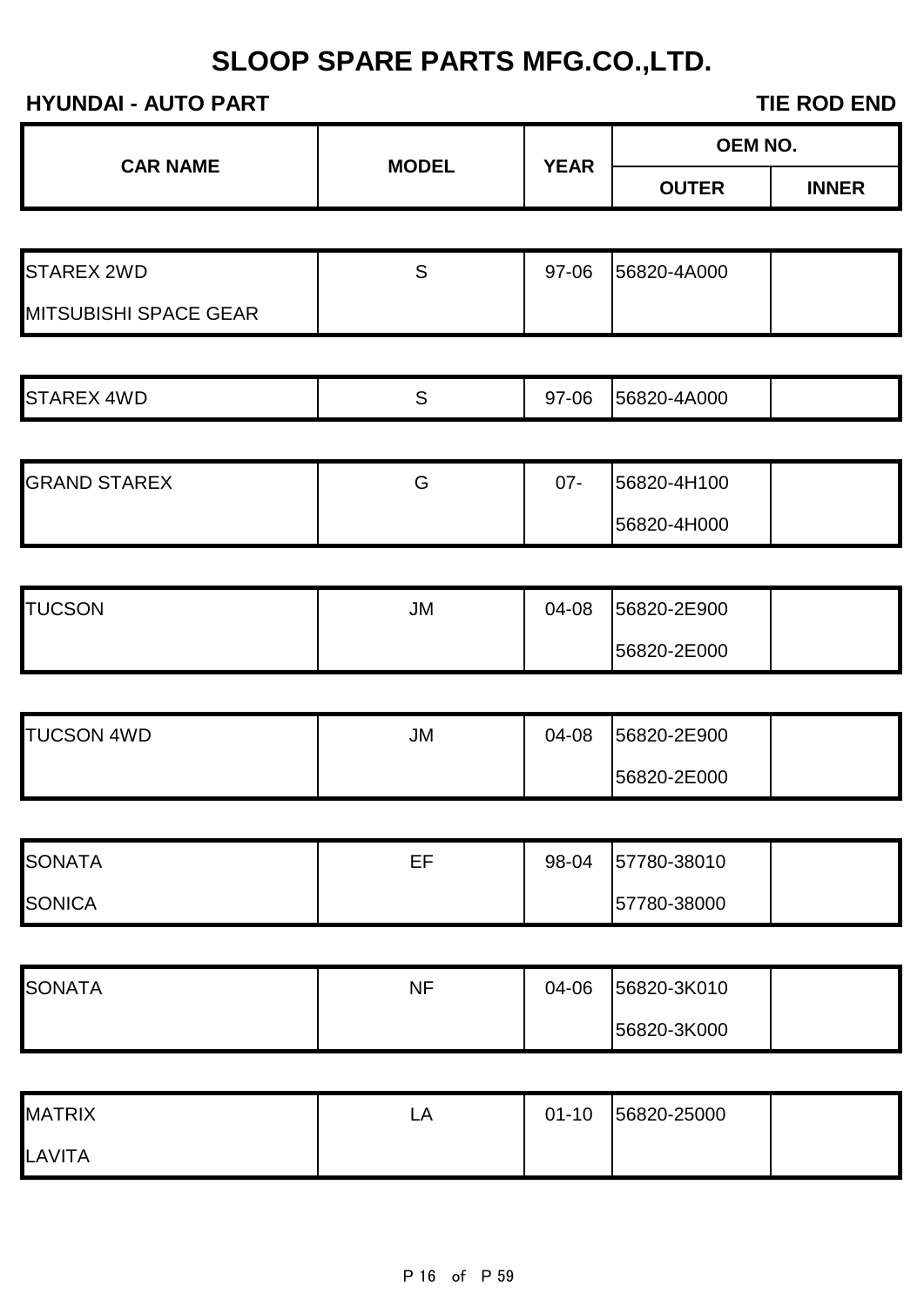|                     |              |             | OEM NO.      |              |
|---------------------|--------------|-------------|--------------|--------------|
| <b>CAR NAME</b>     | <b>MODEL</b> | <b>YEAR</b> | <b>OUTER</b> | <b>INNER</b> |
|                     |              |             |              |              |
| <b>VERACRUZ</b>     | VE           | 06-         | 56820-2B900  |              |
|                     |              |             | 56820-2B000  |              |
|                     |              |             |              |              |
| <b>SANTAFE</b>      | <b>SM</b>    | 00-06       | 56820-3B000  |              |
| <b>SANTAFE</b>      |              |             |              |              |
|                     | CM           | 06-         | 56820-2B900  |              |
|                     |              |             | 56820-2B000  |              |
| <b>TIBURON</b>      | RC           | 96-01       | 56820-22000  |              |
|                     |              |             |              |              |
| <b>TIBURON</b>      | GK           | $01 - 08$   | 56820-22000  |              |
| <b>TUSCANI</b>      |              |             |              |              |
|                     |              |             |              |              |
| <b>ACCENT</b>       |              | 99-06       | 56820-25000  |              |
| <b>BRIO</b>         |              |             |              |              |
| <b>VERNA</b>        |              |             |              |              |
| <b>ACCENT</b>       | <b>MC</b>    | $05 -$      | 56820-1E900  |              |
|                     |              |             |              |              |
| <b>BRIO</b>         |              | 05-06       | 56820-1E000  |              |
| <b>VERNA</b>        |              | 06/05-      |              |              |
| <b>VERNA HYBRID</b> | <b>MCE</b>   | $05 -$      | 56820-1E900  |              |
|                     |              |             | 56820-1E000  |              |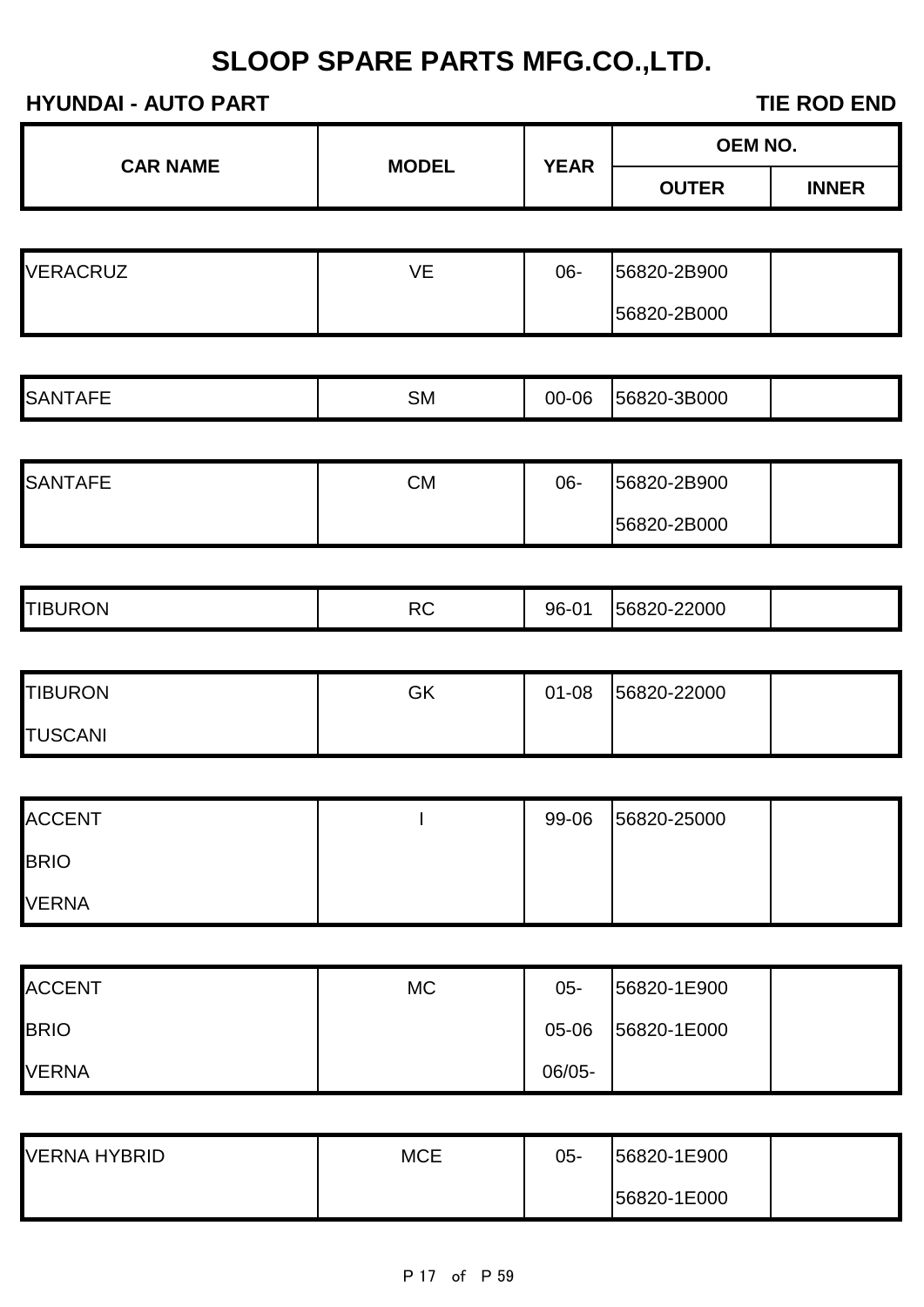|                 |              | <b>YEAR</b> | <b>OEM NO.</b> |              |
|-----------------|--------------|-------------|----------------|--------------|
| <b>CAR NAME</b> | <b>MODEL</b> |             | <b>OUTER</b>   | <b>INNER</b> |

| <b>ATOZ</b>        | ΑI | 97-02 | 56820-02500 |
|--------------------|----|-------|-------------|
| <b>ATOS SANTRO</b> |    |       |             |
| <b>KIA VISTO</b>   |    |       |             |

| <b>GETS GETZ</b> | GЕ | $02 -$ | 56820-3B000 |  |
|------------------|----|--------|-------------|--|
| <b>CLICK</b>     |    |        | 56820-1C010 |  |

| <b>LANTRA</b> | RD, RD2 | $95 - 00$ | 56820-28520 |  |
|---------------|---------|-----------|-------------|--|
| <b>ELANRA</b> |         |           |             |  |
| <b>AVANTE</b> |         |           |             |  |

| <b>LANTRA</b> | XD | 00-05 | 56820-25000 |  |
|---------------|----|-------|-------------|--|
| <b>ELANRA</b> |    |       |             |  |
| <b>AVANTE</b> |    |       |             |  |

| LANTRA        | HD | $06 -$ | 56820-2H090 |  |
|---------------|----|--------|-------------|--|
| <b>ELANRA</b> |    |        | 56820-2H000 |  |
| <b>AVANTE</b> |    |        |             |  |

| <b>AZERA</b>    | XG | 98-05     | 56820-38900 |  |
|-----------------|----|-----------|-------------|--|
| <b>GRANDEUR</b> |    | $00 - 05$ | 56820-38000 |  |

| <b>AZERA</b>    | TG | $05 -$ | 56820-3K010 |  |
|-----------------|----|--------|-------------|--|
| <b>GRANDEUR</b> |    | 05-06  | 56820-3K000 |  |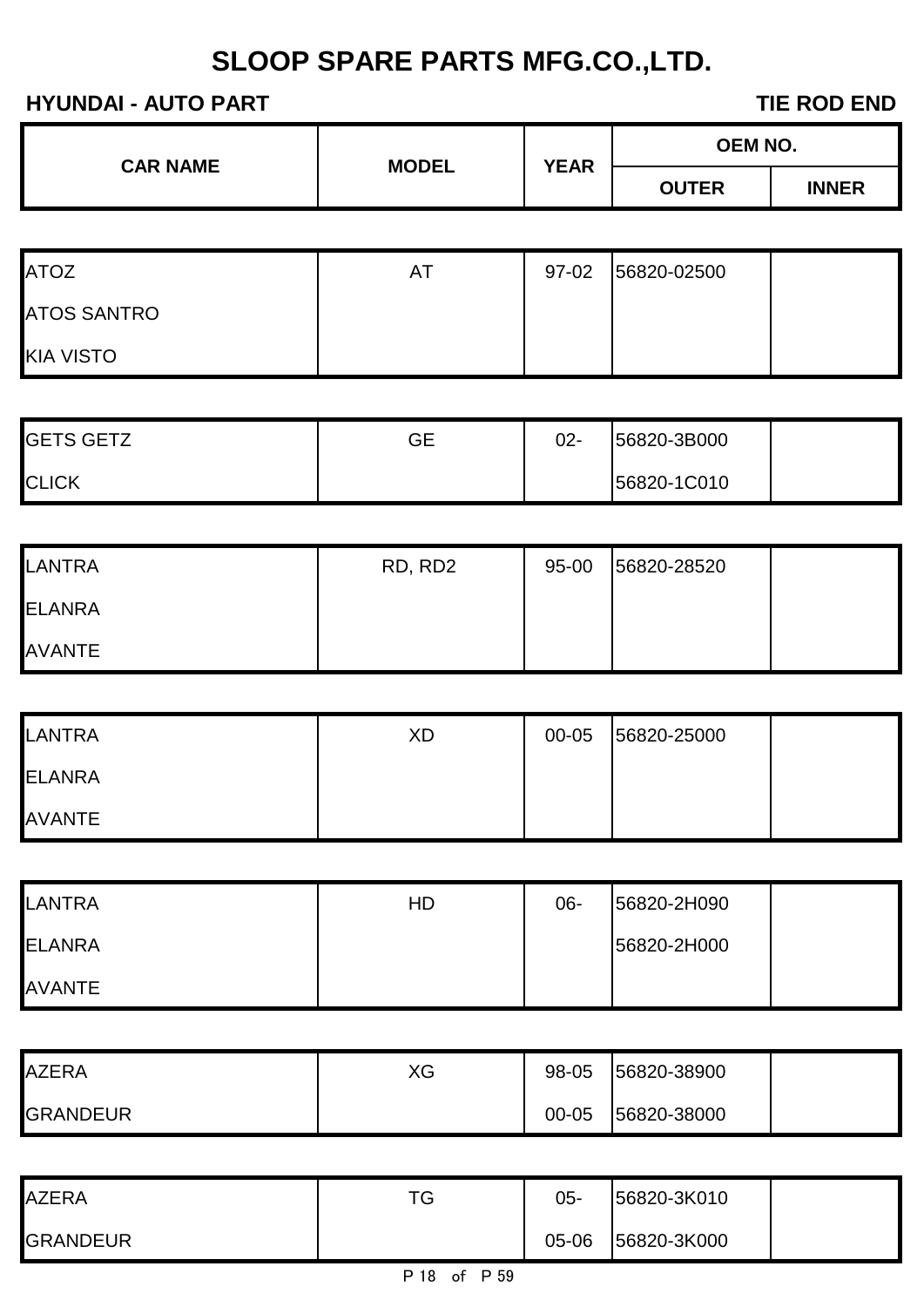| <b>CAR NAME</b>           | <b>MODEL</b> | <b>YEAR</b> | <b>OEM NO.</b> |              |
|---------------------------|--------------|-------------|----------------|--------------|
|                           |              |             | <b>OUTER</b>   | <b>INNER</b> |
|                           |              |             |                |              |
| <b>MITSUBISHI</b>         | XG           | 99-06       | 56820-3B000    |              |
| <b>SPACE WAGON NIMBUS</b> |              | 99-01       |                |              |

| <b>TRAJET</b>          |    | 02-06 |             |  |
|------------------------|----|-------|-------------|--|
|                        |    |       |             |  |
| $\Gamma$ D $\Lambda$ C | ∩o | 00000 | ECO72.42000 |  |

| <b>GRACE</b>             | GR | 86-03 | 56872-43000 |  |
|--------------------------|----|-------|-------------|--|
| <b>MITSUBISHI DELICA</b> |    |       |             |  |

| D∩<br>---<br>- - -<br>┄ | 96-04 | ີ <sup>າ</sup> -4301ບ<br>.<br>.nna |  |
|-------------------------|-------|------------------------------------|--|
|                         |       |                                    |  |

| <b>LIBERO</b> | $\sqrt{10T}$<br>∴,∨0<br>tor | $\sim$ $\sim$<br>00-0<br>∙∪ | .000 |  |
|---------------|-----------------------------|-----------------------------|------|--|
|               |                             |                             |      |  |

| <b>MARCIA</b> | MA | $\sim$<br>95.9<br>ັບ<br>ັ | 37100<br>ანნზ<br>/د-∪∠، |  |
|---------------|----|---------------------------|-------------------------|--|
|               |    |                           |                         |  |

| <b>DYNAS</b> | nv | -75<br>96<br>ิ∪∪ | 56820-37<br>$-37100$ |  |
|--------------|----|------------------|----------------------|--|
|              |    |                  |                      |  |

| <b>EQUUS</b>       | EQ | 99-08 | 56820-37100 |  |
|--------------------|----|-------|-------------|--|
| <b>CENTENNIAL</b>  |    |       |             |  |
| Mitsubishi Proudia |    |       |             |  |
| Mitsubishi Dignity |    |       |             |  |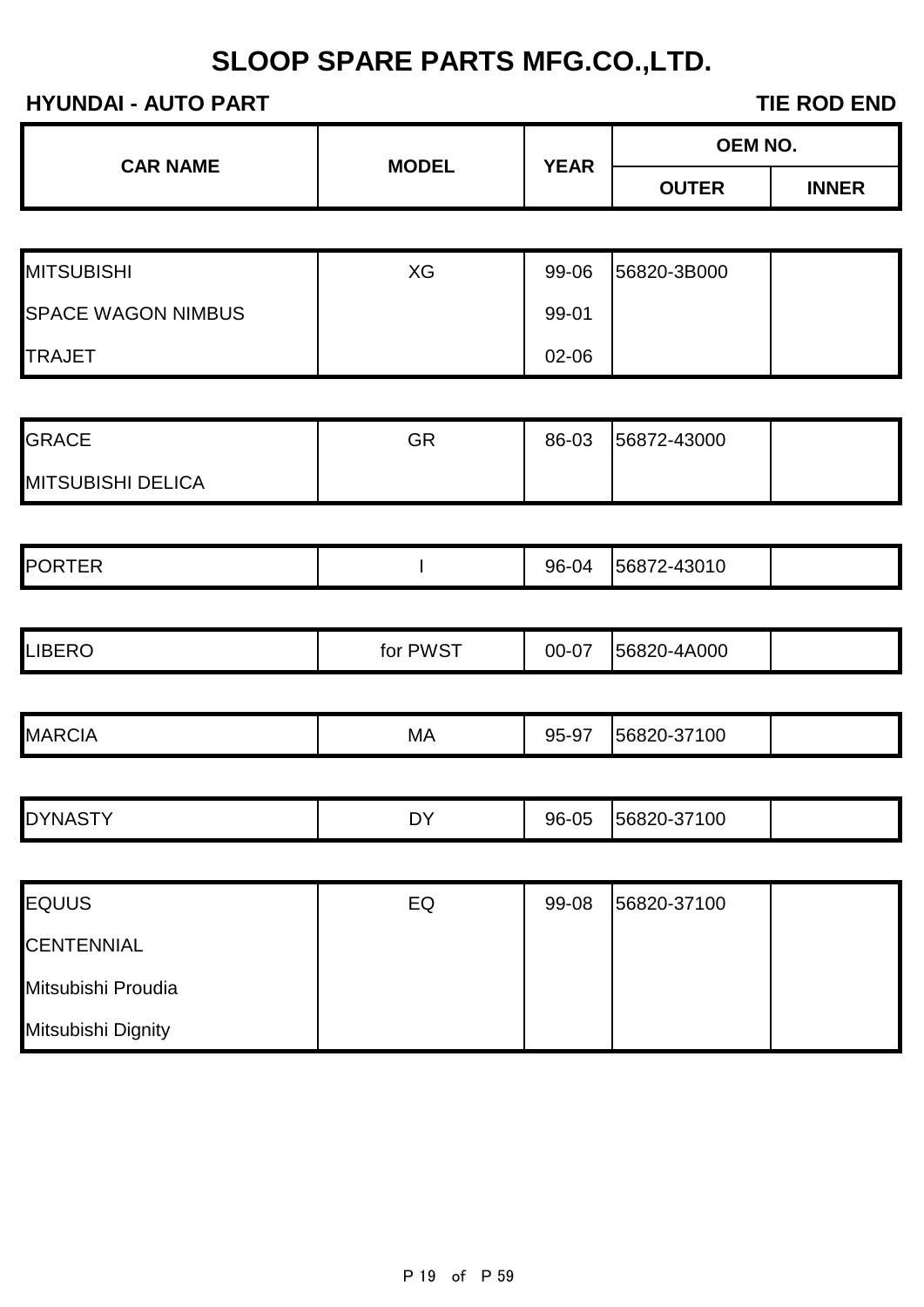| <b>CAR NAME</b>             | <b>MODEL</b> | <b>YEAR</b> | <b>OEM NO.</b> |              |
|-----------------------------|--------------|-------------|----------------|--------------|
|                             |              |             | <b>OUTER</b>   | <b>INNER</b> |
|                             |              |             |                |              |
| <b>Isuzu Leopard(China)</b> | <b>TBR</b>   | 00-06       | 8-97956-902-A  |              |
| Isuzu AUV(Russia)           |              |             | 8-97956-903-A  |              |
| Chevrolet Tacera(India)     |              |             |                |              |
| HI-LANDER / PANTHER         |              |             |                |              |

| Isuzu Leopard (China)          | TBR | 06- | 8-97956-902-A |  |
|--------------------------------|-----|-----|---------------|--|
| Isuzu AUV(Russia)              |     |     | 8-97956-903-A |  |
| <b>Chevrolet Tacera(India)</b> |     |     |               |  |
| HI-LANDER / PANTHER            |     |     |               |  |

| CHEVROLET COLORADO | TFB        | $02 - 05$ | 8-97304-928-0 |
|--------------------|------------|-----------|---------------|
| D-MAX 2WD          | TER        | 03-05     |               |
|                    | <b>TFB</b> | $02 - 05$ |               |
|                    |            | 03-05     |               |

| <b>CHEVROLET COLORADO</b> | TFS | $02 - 05$ | 8-97304-928-0 |  |
|---------------------------|-----|-----------|---------------|--|
| D-MAX<br>4WD              |     |           |               |  |

| Landwind(PRC)         | TFR | 91-97 | 8-97020-953-1 |
|-----------------------|-----|-------|---------------|
| Isuzu Amigo (3 door)  |     | 91-95 |               |
| Isuzu Wizard (5 door) |     | 96-97 | 8-97020-954-2 |
| RODEO 2WD             |     |       |               |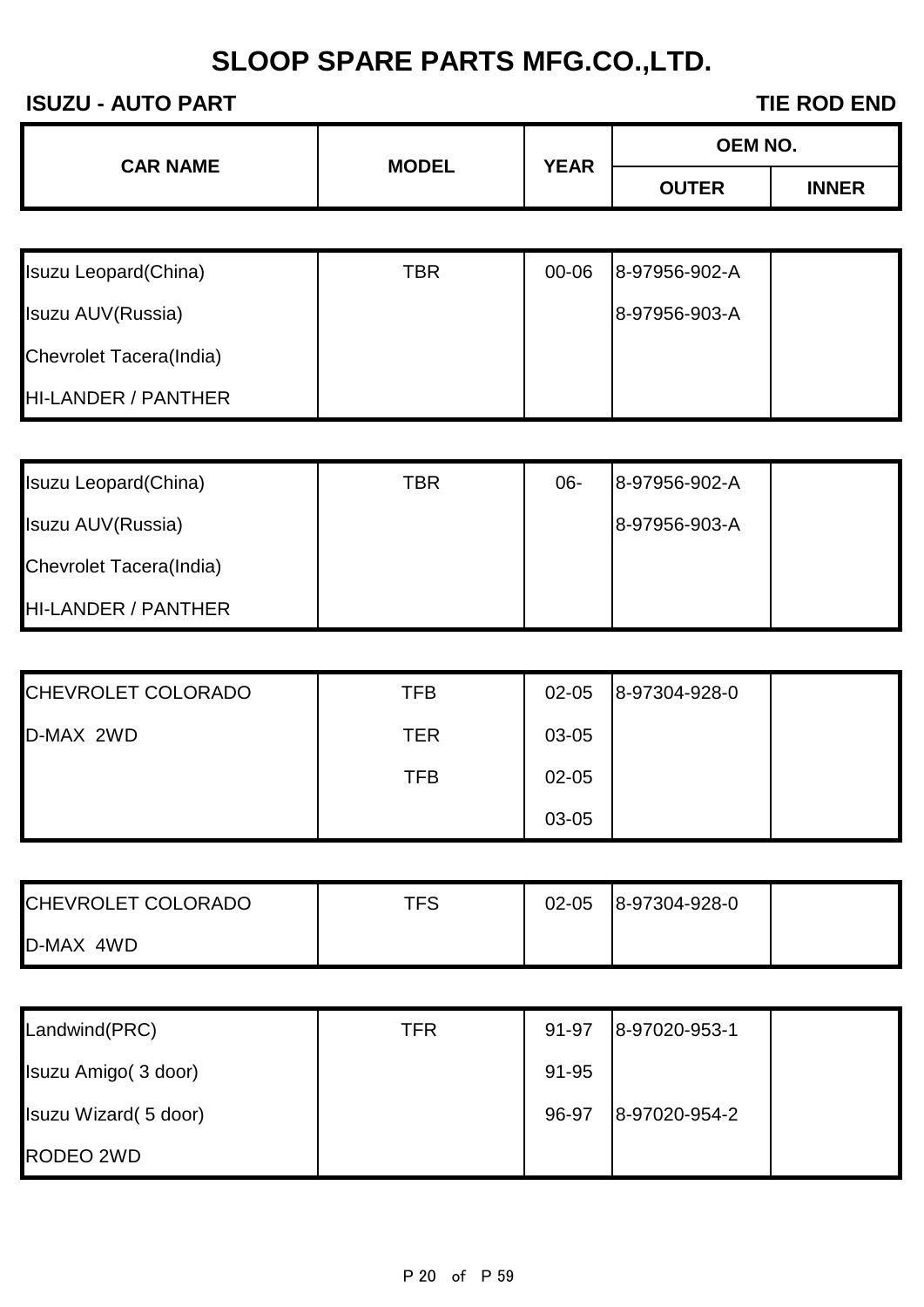#### **ISUZU - AUTO PART TIE ROD END**

RODEO 4WD

|                       | <b>CAR NAME</b><br><b>MODEL</b> | <b>YEAR</b> | <b>OEM NO.</b> |              |
|-----------------------|---------------------------------|-------------|----------------|--------------|
|                       |                                 |             | <b>OUTER</b>   | <b>INNER</b> |
|                       |                                 |             |                |              |
| Landwind(PRC)         | <b>TFR</b>                      | 91-97       | 8-97020-953-1  |              |
| Isuzu Amigo (3 door)  |                                 | 91-95       |                |              |
| Isuzu Wizard (5 door) |                                 | 96-97       | 8-97020-954-2  |              |

| <b>Isuzu Leopard (China)</b>   | TBR | $00 - 06$ | 8-97956-902-A |  |
|--------------------------------|-----|-----------|---------------|--|
| Isuzu AUV(Russia)              |     |           |               |  |
| <b>Chevrolet Tacera(India)</b> |     |           | 8-97956-903-A |  |
| HI-LANDER / PANTHER            |     |           |               |  |

| Isuzu Leopard (China)          | TBR | 06- | 8-97956-902-A |  |
|--------------------------------|-----|-----|---------------|--|
| Isuzu AUV(Russia)              |     |     |               |  |
| <b>Chevrolet Tacera(India)</b> |     |     | 8-97956-903-A |  |
| <b>HI-LANDER / PANTHER</b>     |     |     |               |  |

| CHEVROLET COLORADO    | TFB | $02 - 05$ | 8-97304-928-0 |  |
|-----------------------|-----|-----------|---------------|--|
| T-series, Isuzu Rodeo |     |           |               |  |
| D-MAX 2WD             |     |           |               |  |

| CHEVROLET COLORADO    | TFS | $02 - 05$ | 8-97304-928-0 |  |
|-----------------------|-----|-----------|---------------|--|
| T-series, Isuzu Rodeo |     |           |               |  |
| D-MAX 4WD             |     |           |               |  |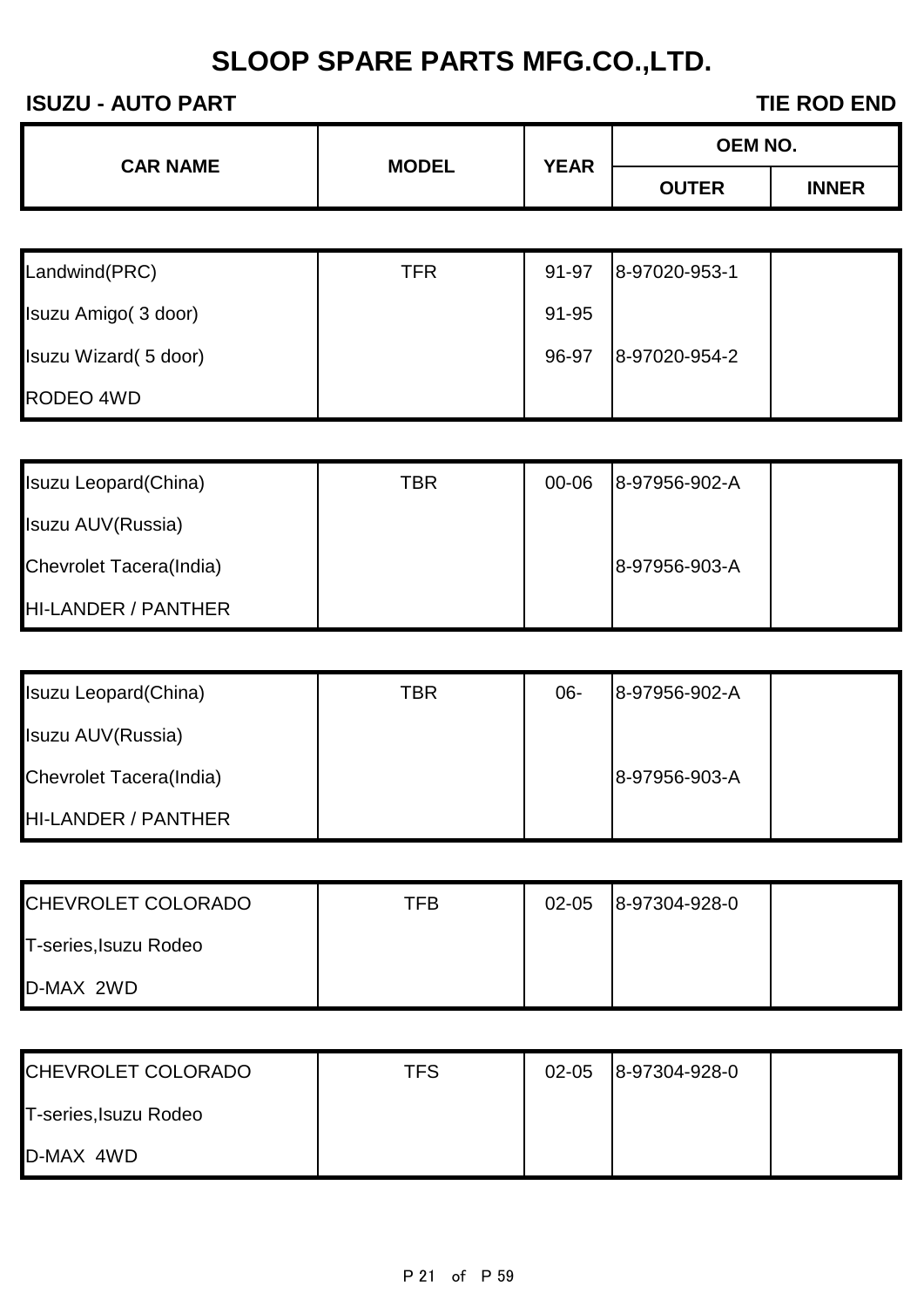| <b>CAR NAME</b> | <b>MODEL</b> | <b>YEAR</b> | OEM NO.        |              |
|-----------------|--------------|-------------|----------------|--------------|
|                 |              |             | <b>OUTER</b>   | <b>INNER</b> |
|                 |              |             |                |              |
| I andwind(PRC)  | TFR          | $Q1-Q7$     | 18-97020-953-1 |              |

| Landwind(PRC)         | TFR | 91-97 | 8-97020-953-1 |
|-----------------------|-----|-------|---------------|
| Isuzu Amigo (3 door)  |     | 91-95 |               |
| Isuzu Wizard (5 door) |     | 96-97 | 8-97020-954-2 |
| <b>HONDA PASSPORT</b> |     |       |               |
| RODEO 2WD             |     |       |               |

| Landwind(PRC)         | TFR | 91-97 | 8-97020-953-1 |
|-----------------------|-----|-------|---------------|
| Isuzu Amigo (3 door)  |     | 91-95 |               |
| Isuzu Wizard (5 door) |     | 96-97 | 8-97020-954-2 |
| <b>HONDA PASSPORT</b> |     |       |               |
| RODEO 4WD             |     |       |               |

| <b>ACURA SLX, Opel Monterey</b> | UBS | 92-97 | 8-97020-953-1 |
|---------------------------------|-----|-------|---------------|
| <b>Chevrolet Trooper</b>        |     |       | 8-97020-954-2 |
| <b>TROOPER</b>                  |     |       |               |

| <b>TROOPER</b>                  | UBS | 98-05 | 8-97020-953-1 |  |
|---------------------------------|-----|-------|---------------|--|
| <b>ACURA SLX. Opel Monterey</b> |     |       | 8-97020-954-2 |  |
| <b>Chevroiet Trooper</b>        |     |       |               |  |

| <b>CAMEO 2WD</b> | TFR. | 93-97 | 8-97020-953-1 |  |
|------------------|------|-------|---------------|--|
| <b>THAILAND</b>  |      |       |               |  |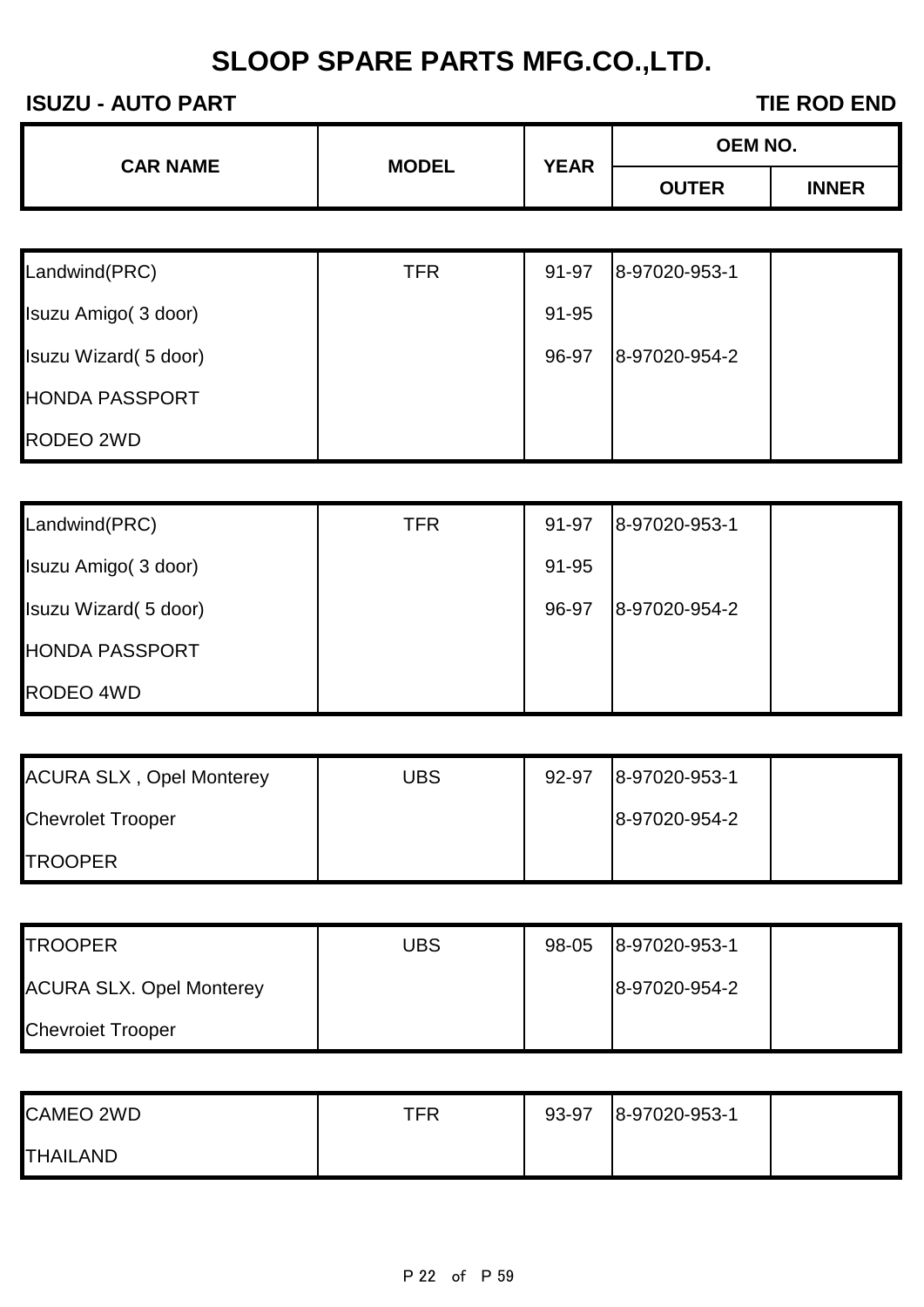$\top$ 

 $\overline{\phantom{a}}$ 

Τ

|                     |                 |             | <b>OEM NO.</b> |              |  |
|---------------------|-----------------|-------------|----------------|--------------|--|
| <b>CAR NAME</b>     | <b>MODEL</b>    | <b>YEAR</b> | <b>OUTER</b>   | <b>INNER</b> |  |
|                     |                 |             |                |              |  |
| <b>CAMEO 4WD</b>    | <b>TFR</b>      | 93-97       | 8-97020-953-1  |              |  |
| <b>THAILAND</b>     |                 |             | 8-97020-954-2  |              |  |
|                     |                 |             |                |              |  |
| <b>ASKA</b>         | CD7,CD8         | 94-97       | 53540-S84-A01  |              |  |
| <b>HONDA ACCROD</b> |                 |             | 53560-S84-A01  |              |  |
|                     |                 |             |                |              |  |
| <b>ASKA</b>         | CF3,CF4,CF5     | 98-02       | 53540-S84-A01  |              |  |
| <b>HONDA ACCROD</b> | <b>SEDAN</b>    |             | 53560-S84-A01  |              |  |
|                     |                 |             |                |              |  |
| <b>ASKA</b>         | <b>COUPE</b>    | 98-02       | 53540-S84-A01  |              |  |
| <b>HONDA ACCROD</b> |                 |             | 53560-S84-A01  |              |  |
|                     |                 |             |                |              |  |
| <b>GEMINI</b>       | MK4-6           | 92-97       | 53540-SR3-A01  |              |  |
| <b>HONDA ACCROD</b> |                 |             | 53560-SR3-A01  |              |  |
|                     |                 |             |                |              |  |
| <b>GEMINI</b>       | EK2,EK3,EK4,EJ7 | 97-00       | 53540-SR3-A01  |              |  |
| Civic Ferio         |                 |             | 53560-SR3-A01  |              |  |
| <b>DOMINI</b>       |                 |             |                |              |  |
|                     |                 |             |                |              |  |
| MU-2WD              | <b>TFB</b>      | $04 -$      | 8-97304-928-0  |              |  |
| Civic Ferio         |                 |             |                |              |  |
| <b>DOMINI</b>       |                 |             |                |              |  |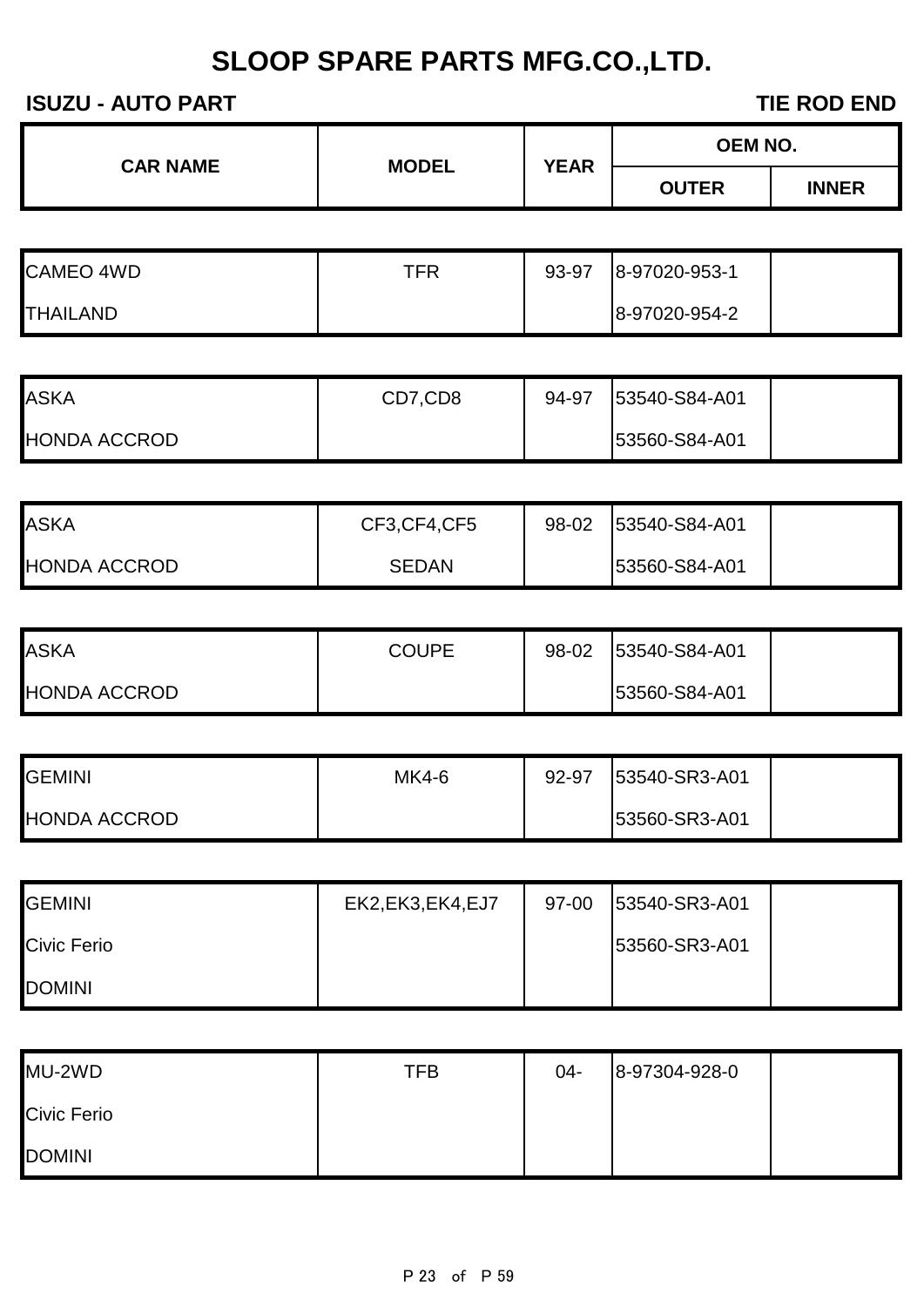| <b>CAR NAME</b>    | <b>MODEL</b> | <b>YEAR</b> | <b>OEM NO.</b> |              |
|--------------------|--------------|-------------|----------------|--------------|
|                    |              |             | <b>OUTER</b>   | <b>INNER</b> |
|                    |              |             |                |              |
| <b>MU-7 4WD</b>    | <b>TFS</b>   | $04 -$      | 8-97304-928-0  |              |
| D-MAX              |              |             |                |              |
| Alterra(PHI)       |              |             |                |              |
| Duogongengche(PRC) |              |             |                |              |
|                    |              |             |                |              |

| <b>IELF</b>                      | NHR, NKR | $93 -$ | 8-97107-348-0 |  |
|----------------------------------|----------|--------|---------------|--|
| <b>HICOM Perkasa (Malaysia0)</b> |          |        | 8-97107-349-0 |  |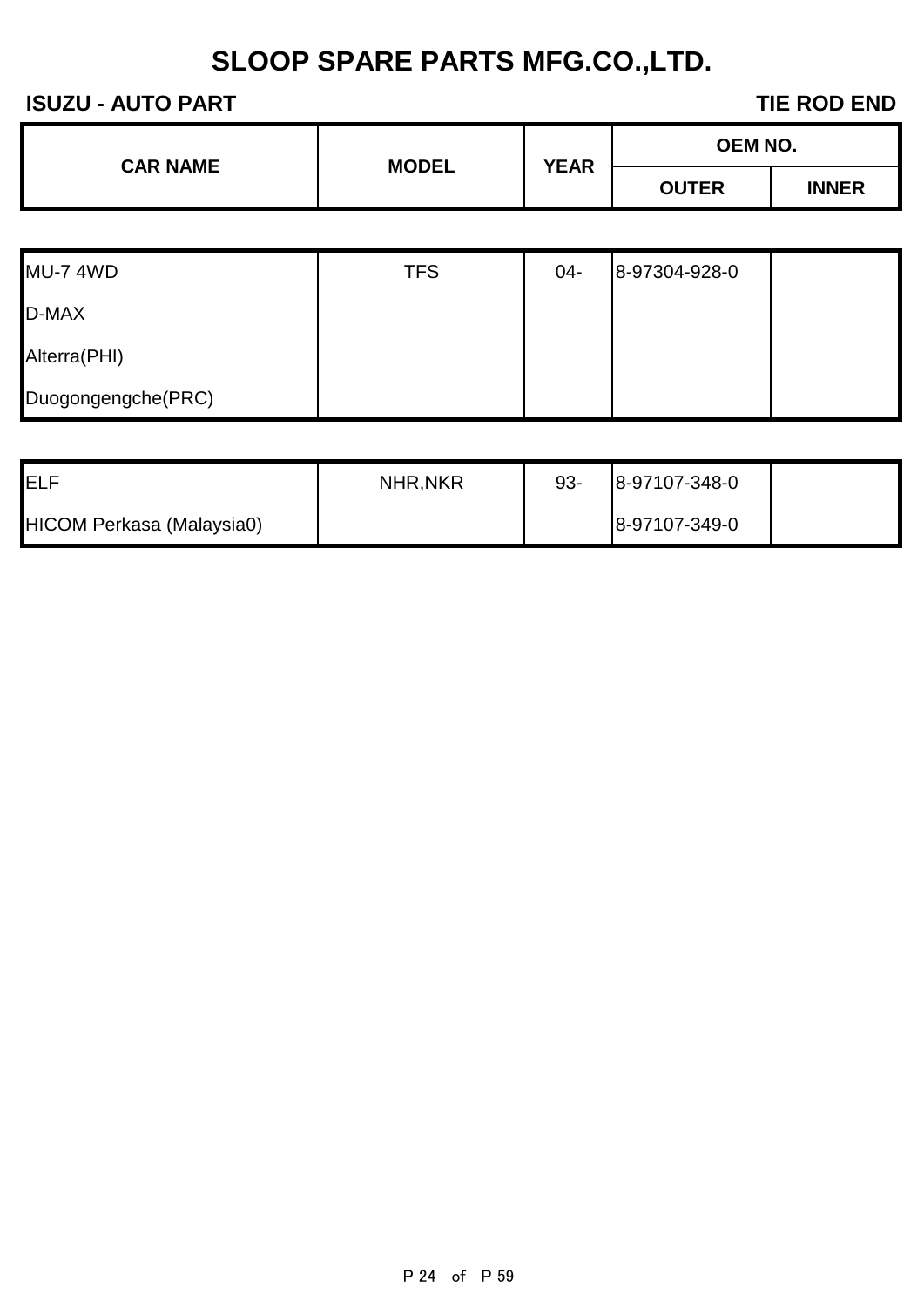# **KIA - AUTO PART TIE ROD END OUTER INNER** CARENS I 99-02 0K9A232280 SPECTRA I 00-03 0K9A232280 CERATO II 03-06 56820-25000 SPECTRA CERATO III 06- 56820-25000 **SPECTRA** SPORTAGE II 04-10 56820-2E900 HYUNDAI TUCSON 56820-2E000 VISTO V 97-03 56820-02500 HYUNDAI ATOS MORNING M 04-07 56820-07000 PICANTO OPTIMA MS 00-05 56820-38900 MAGENTIS 56820-38000 PRIDE WA 86-99 KKY0132280 **CAR NAME MODEL YEAR OEM NO.**

FORD FESTIVA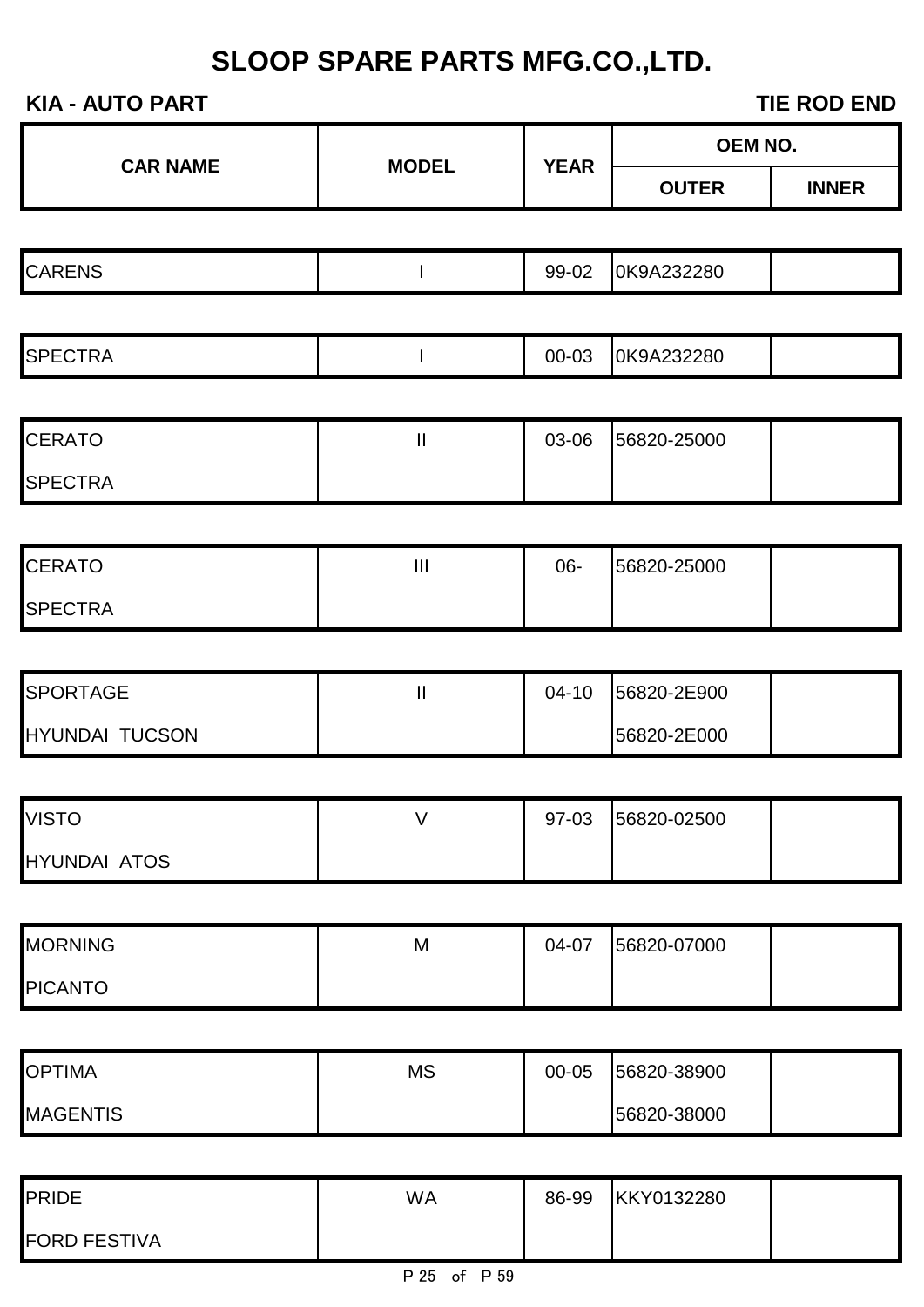| <b>KIA - AUTO PART</b><br><b>TIE ROD END</b> |                                                      |             |                |              |
|----------------------------------------------|------------------------------------------------------|-------------|----------------|--------------|
| <b>CAR NAME</b>                              | <b>MODEL</b>                                         | <b>YEAR</b> | <b>OEM NO.</b> |              |
|                                              |                                                      |             | <b>OUTER</b>   | <b>INNER</b> |
|                                              |                                                      |             |                |              |
| <b>RIO</b>                                   | $\mathsf{JB}% _{\mathsf{S}}\left( \mathsf{S}\right)$ | $05-11$     | 56820-1G000    |              |
|                                              |                                                      |             | 56820-1G900    |              |
|                                              |                                                      |             |                |              |
| <b>OPIRUS</b>                                | <b>AM</b>                                            | 03-06       | 56820-38900    |              |
| <b>AMANTI</b>                                |                                                      |             | 56820-38000    |              |
|                                              |                                                      |             |                |              |
| <b>SORENTO</b>                               | SO                                                   | 02-09       | 56820-3E900    |              |
|                                              |                                                      |             | 56820-3E000    |              |
|                                              |                                                      |             |                |              |
| <b>REGAL</b>                                 | <b>MS</b>                                            | 02-05       | 56820-38900    |              |
| <b>OPVIMA (KDM Facelift)</b>                 |                                                      |             | 56820-38000    |              |
|                                              |                                                      |             |                |              |
| <b>FORTE</b>                                 | TD                                                   | 08-         | 56820-2H090    |              |
| <b>KIA</b>                                   |                                                      |             | 56820-2H000    |              |
|                                              |                                                      |             |                |              |
| Cee'd                                        | ED                                                   | 06-         | 56820-2H090    |              |
| <b>EU</b>                                    |                                                      |             | 56820-2H000    |              |
|                                              |                                                      |             |                |              |
| <b>Kia K-Series</b>                          | BE                                                   | 86-96       | OK71034240     |              |
| <b>BESTA</b>                                 | for 4WD                                              |             |                |              |
|                                              |                                                      |             |                |              |
| Kia K-Series                                 | <b>BO</b>                                            | 96-97       | OK71034240     |              |
| <b>BONGO</b>                                 |                                                      |             |                |              |
|                                              |                                                      |             |                |              |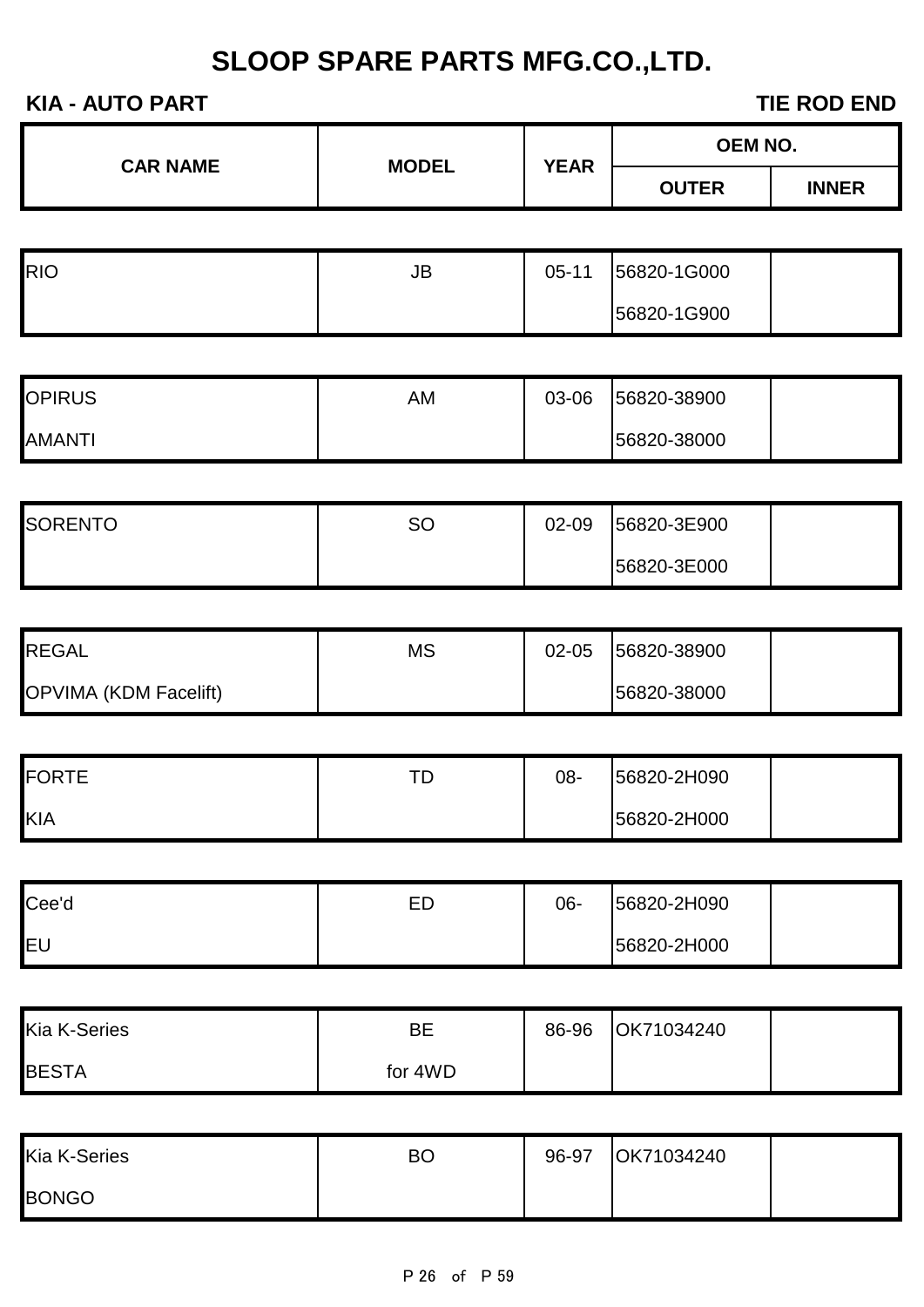#### **KIA - AUTO PART TIE ROD END**

FRONTIER 2WD for PWR

| <b>CAR NAME</b>     | <b>MODEL</b><br><b>YEAR</b> | <b>OEM NO.</b> |              |              |
|---------------------|-----------------------------|----------------|--------------|--------------|
|                     |                             |                | <b>OUTER</b> | <b>INNER</b> |
|                     |                             |                |              |              |
| <b>Kia K-Series</b> | 1TON                        | $97 - 01$      | OK71034240   |              |
| <b>BONGO</b>        | for MNL                     |                |              |              |
| <b>FRONTIER 2WD</b> | for PWR                     |                |              |              |
|                     |                             |                |              |              |
| <b>Kia K-Series</b> | 1TON                        | $01 - 05$      | OK71034240   |              |
| <b>BONGO</b>        | for MNL                     |                |              |              |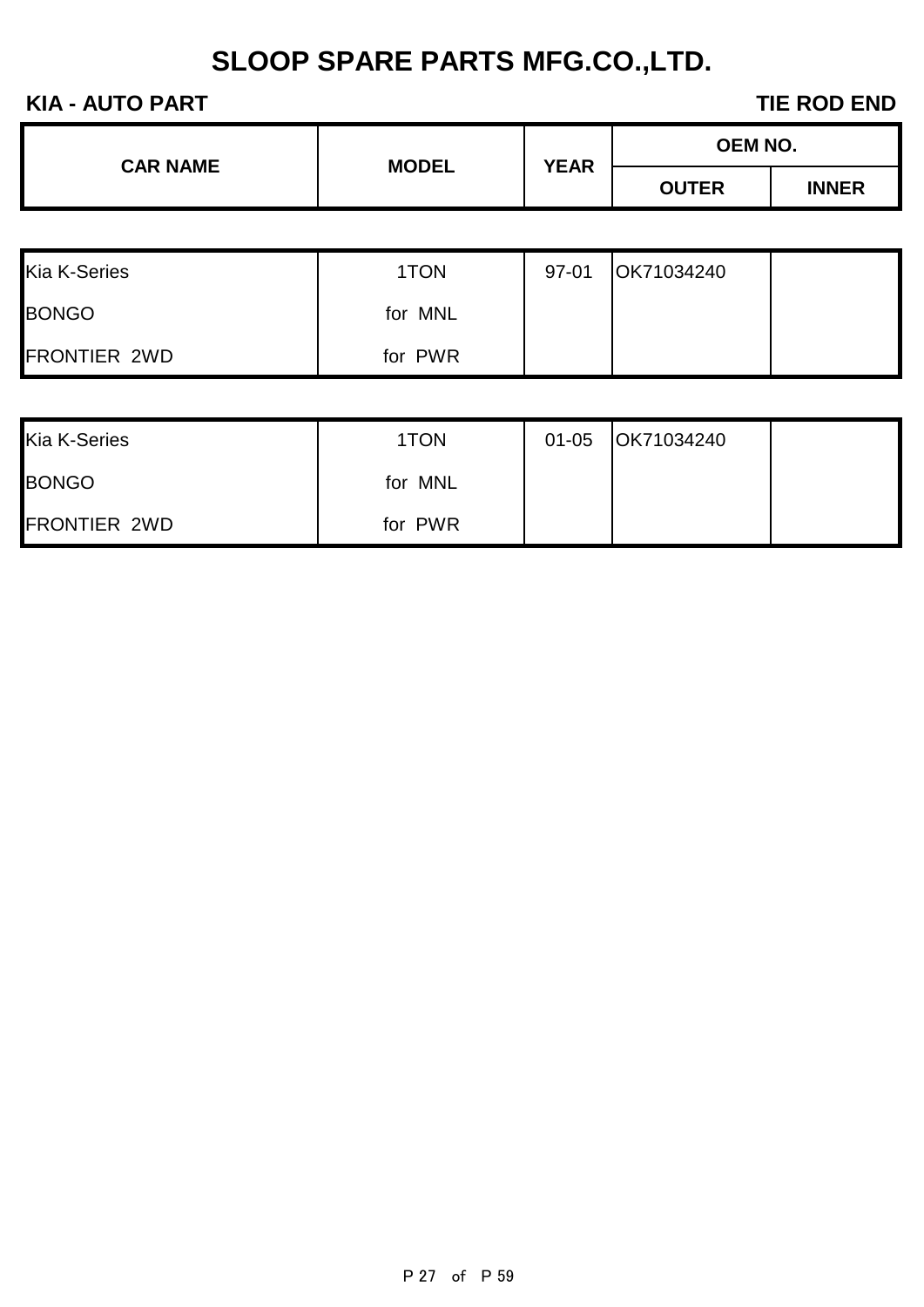#### **LEXUS - AUTO PART TIE ROD END**

| LEAUS - AUTU FART | <b>TIE RUD END</b> |             |                |              |
|-------------------|--------------------|-------------|----------------|--------------|
| <b>CAR NAME</b>   |                    |             | <b>OEM NO.</b> |              |
|                   | <b>MODEL</b>       | <b>YEAR</b> | <b>OUTER</b>   | <b>INNER</b> |
|                   |                    |             |                |              |
| <b>IS 200</b>     | GXE10#             | 99-05       | 45460-59035    |              |
| ALTEZZA 98-05     |                    |             | 45470-59035    |              |
|                   |                    |             |                |              |
| <b>IS 300</b>     | <b>JCE10#</b>      | 00-05       | 45460-59035    |              |
| ALTEZZA 98-05     |                    |             | 45470-59035    |              |
|                   |                    |             |                |              |
|                   |                    |             |                |              |

| <b>ES 250</b>      | VZV21 | 89-91 | 45046-19175 |  |
|--------------------|-------|-------|-------------|--|
| <b>CAMRY VZV20</b> |       |       |             |  |

| <b>ES 300</b>         | VCV10 | 92-96 | 45046-29255 |  |
|-----------------------|-------|-------|-------------|--|
| <b>CAMRY US MCV21</b> |       |       |             |  |

| <b>ES 300</b>         | MCV30 | $01 - 03$ | 45460-09010 |  |
|-----------------------|-------|-----------|-------------|--|
| <b>CAMRY US MCV30</b> |       |           | 45470-09010 |  |

| <b>GS 300</b> | <b>JZS147</b> | 91-97 | 45460-39455 |  |
|---------------|---------------|-------|-------------|--|
|               |               |       | 45470-39165 |  |

| <b>GS 300</b>  | <b>JZS16#</b> | 98-05 | 45460-59035 |  |
|----------------|---------------|-------|-------------|--|
| <b>JZS160R</b> |               |       | 45470-59035 |  |

| <b>GS 400</b> | UZS160 | 98-05 | 45460-59035 |  |
|---------------|--------|-------|-------------|--|
|               |        |       | 45470-59035 |  |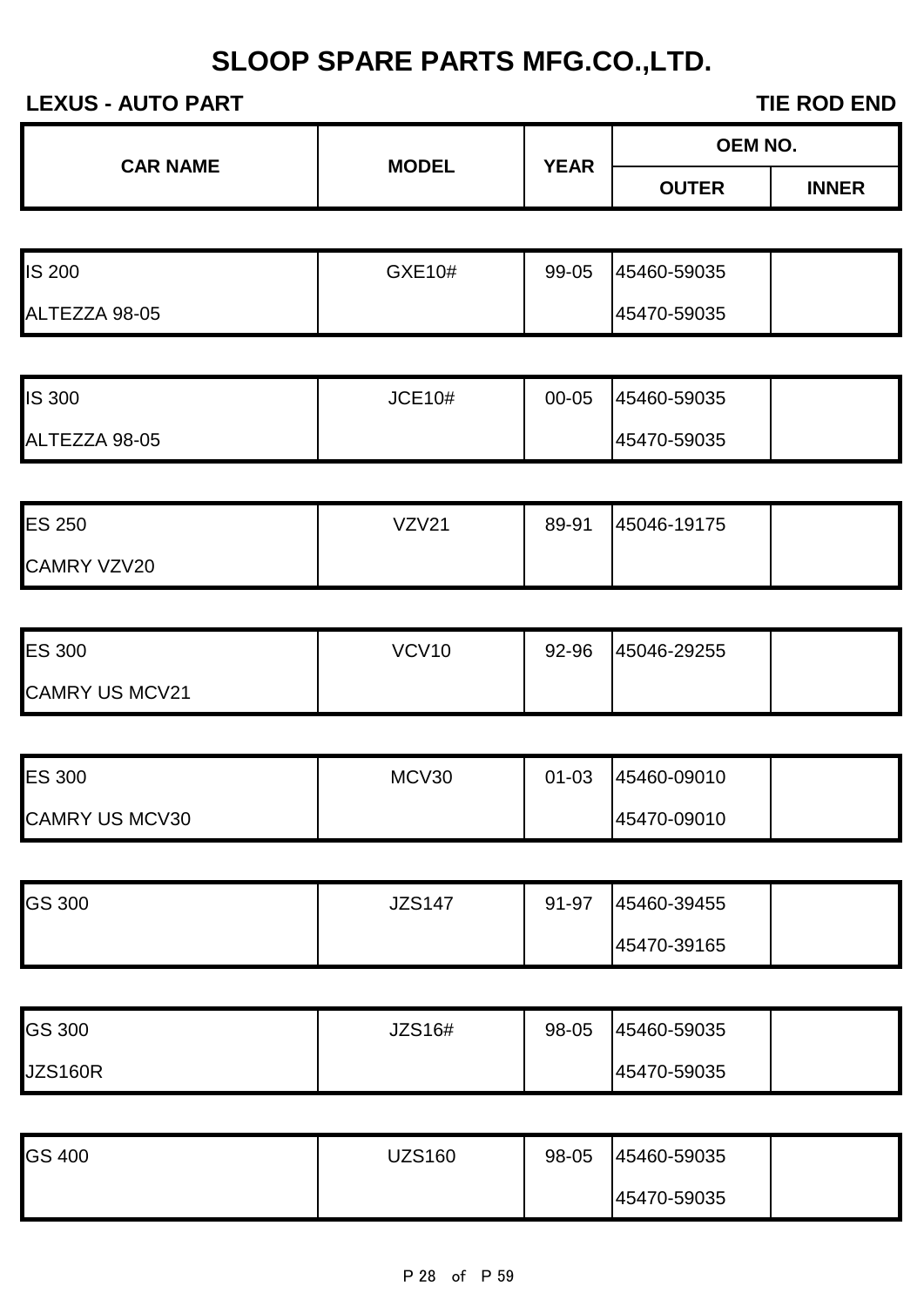| <b>LEXUS - AUTO PART</b><br><b>TIE ROD END</b> |               |        |              |                |
|------------------------------------------------|---------------|--------|--------------|----------------|
| <b>CAR NAME</b>                                | <b>MODEL</b>  |        | <b>YEAR</b>  | <b>OEM NO.</b> |
|                                                |               |        | <b>OUTER</b> | <b>INNER</b>   |
|                                                |               |        |              |                |
| GS 430                                         | <b>UZS161</b> | 00-05  | 45460-59035  |                |
|                                                |               |        | 45470-59035  |                |
|                                                |               |        |              |                |
| <b>LS 400</b>                                  | UCF10         | 90-94  | 45460-59015  |                |
| 1994-1997                                      |               |        | 45470-59015  |                |
|                                                |               |        |              |                |
| <b>LS 460</b>                                  | UCF4#         | $07 -$ | 45460-59085  |                |
| <b>LS 460L</b>                                 |               |        | 45470-59095  |                |
|                                                |               |        |              |                |

| <b>SC 430</b>  | UZZ40 | $01 - 10$ | 45460-59015 |  |
|----------------|-------|-----------|-------------|--|
| <b>HARRIER</b> |       |           | 45470-59015 |  |

| <b>RX 300</b>  | <b>ACU MCU</b> | 97-03 | 45046-29255 |  |
|----------------|----------------|-------|-------------|--|
| <b>HARRIER</b> | SXU10-2WD      |       |             |  |
|                | SXU15-4WD      |       |             |  |

| GX 470                         | GZJ12#,KDJ12# | 03-08 | 45046-39505 |  |
|--------------------------------|---------------|-------|-------------|--|
| <b>LAND GRUISER PARADO 02-</b> |               |       |             |  |

| LX 450                 | FZJ80 | 96-98 | 45046-69135 |  |
|------------------------|-------|-------|-------------|--|
| LAND GRUISER 80-SERIES |       |       | 45047-69085 |  |

| LAND GRUISER 100-SERIES |        |       | 45047-69100 |  |
|-------------------------|--------|-------|-------------|--|
|                         |        |       |             |  |
| <b>LX 470</b>           | UZJ100 | 99-02 | 45046-69195 |  |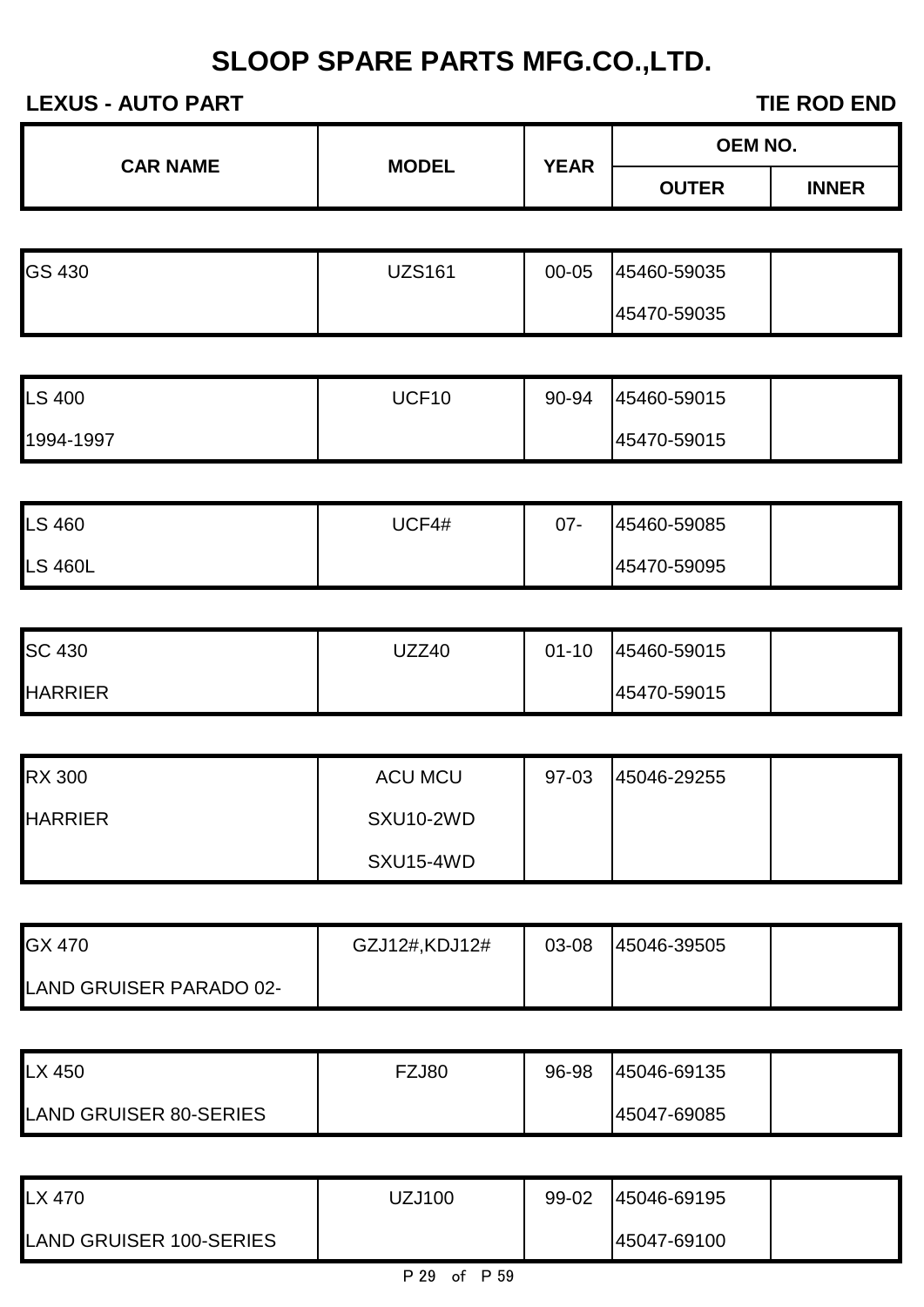#### **LEXUS - AUTO PART TIE ROD END**

|  | <b>CAR NAME</b><br><b>MODEL</b> | <b>YEAR</b> | <b>OEM NO.</b> |              |
|--|---------------------------------|-------------|----------------|--------------|
|  |                                 |             | <b>OUTER</b>   | <b>INNER</b> |
|  |                                 |             |                |              |

| LX 470 | <b>UZJ100</b> | 03-07 | 45046-69205 |  |
|--------|---------------|-------|-------------|--|
|        |               |       | 45047-69115 |  |

| LX 570 | UZJ200 | 08- | 45046-69235 |  |
|--------|--------|-----|-------------|--|
|        |        |     | 45047-69145 |  |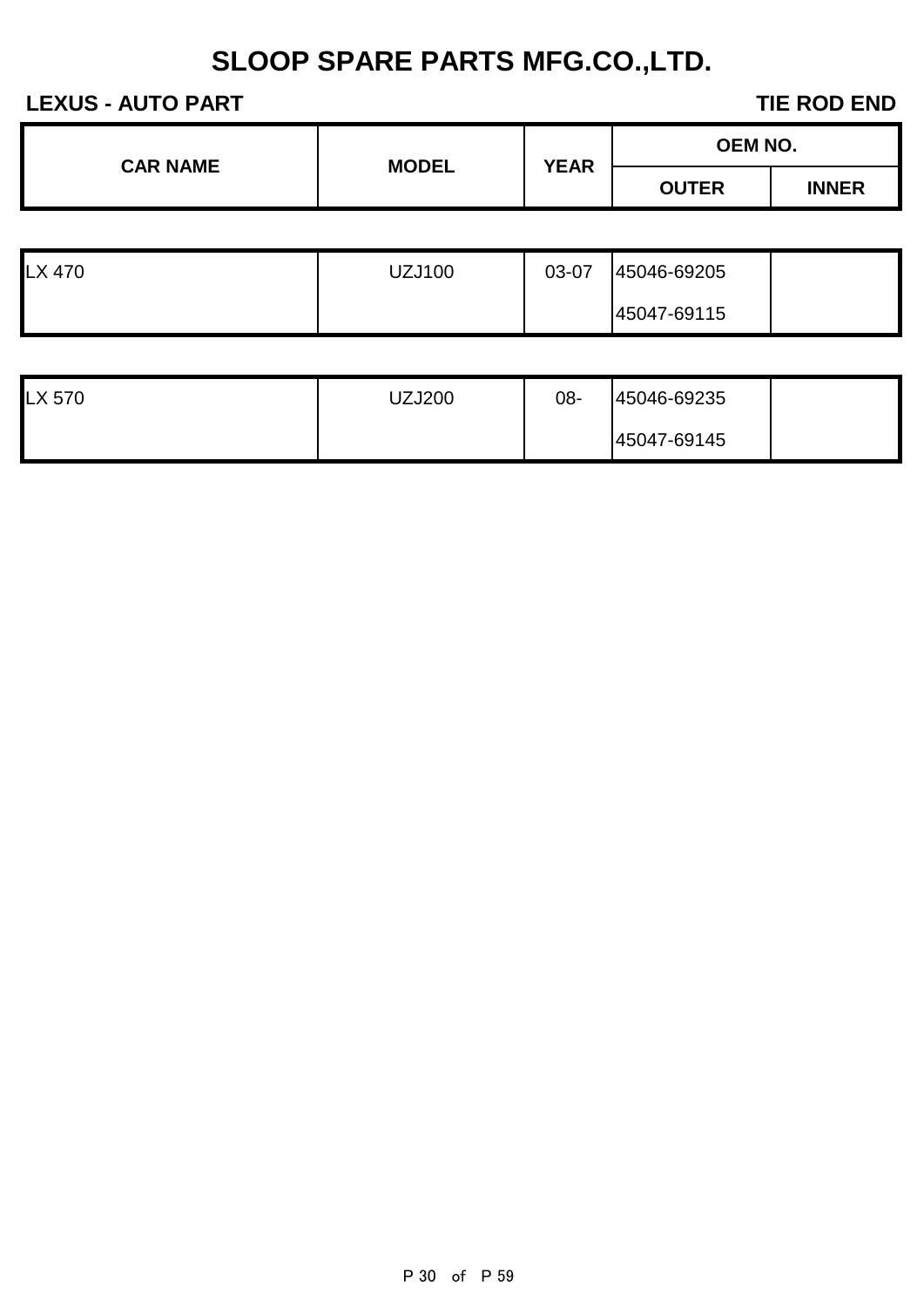### **MAZDA - AUTO PART TIE ROD END**

| <b>CAR NAME</b> |              | <b>YEAR</b> | <b>OEM NO.</b> |              |
|-----------------|--------------|-------------|----------------|--------------|
|                 | <b>MODEL</b> |             | <b>OUTER</b>   | <b>INNER</b> |

| TRIBUTE 2.3        | <b>EP3W EPFW</b> | $04-10$ | EC01-32-280 |  |
|--------------------|------------------|---------|-------------|--|
| <b>FORD ESCAPE</b> |                  |         |             |  |

| <b>B-series 2WD</b> | <b>UH71</b> | 98-05 | UH71-32-280 | UH74-32-250 |
|---------------------|-------------|-------|-------------|-------------|
| B2200.B2500         |             |       |             |             |
| B2600.B2900         |             |       |             |             |
| <b>FORD RANGER</b>  |             |       |             |             |

| <b>B-series 4WD</b> | <b>UH74</b> | 98-05 | UH74-32-280 | UH74-32-250 |
|---------------------|-------------|-------|-------------|-------------|
| B2200.B2500         |             |       |             |             |
| B2600.B2900         |             |       |             |             |
| <b>FORD RANGER</b>  |             |       |             |             |

| <b>BT-50 2WD</b>   | <b>J97M</b> | 06-11 | UR56-32-280 | UR56-32-250 |
|--------------------|-------------|-------|-------------|-------------|
| <b>FORO RANGER</b> |             |       |             |             |

| <b>BT-50 4WD</b>   | <b>J97M</b> | 06-11 | UR61-32-280 | UR56-32-250 |
|--------------------|-------------|-------|-------------|-------------|
| <b>FORO RANGER</b> |             |       |             |             |

| MAZDA 323/LANTIS       | BH# BA# | 94-98 | B455-32-280 |  |
|------------------------|---------|-------|-------------|--|
| <b>FAMILIA Allegro</b> |         | 93-98 |             |  |
| Protégé                |         |       |             |  |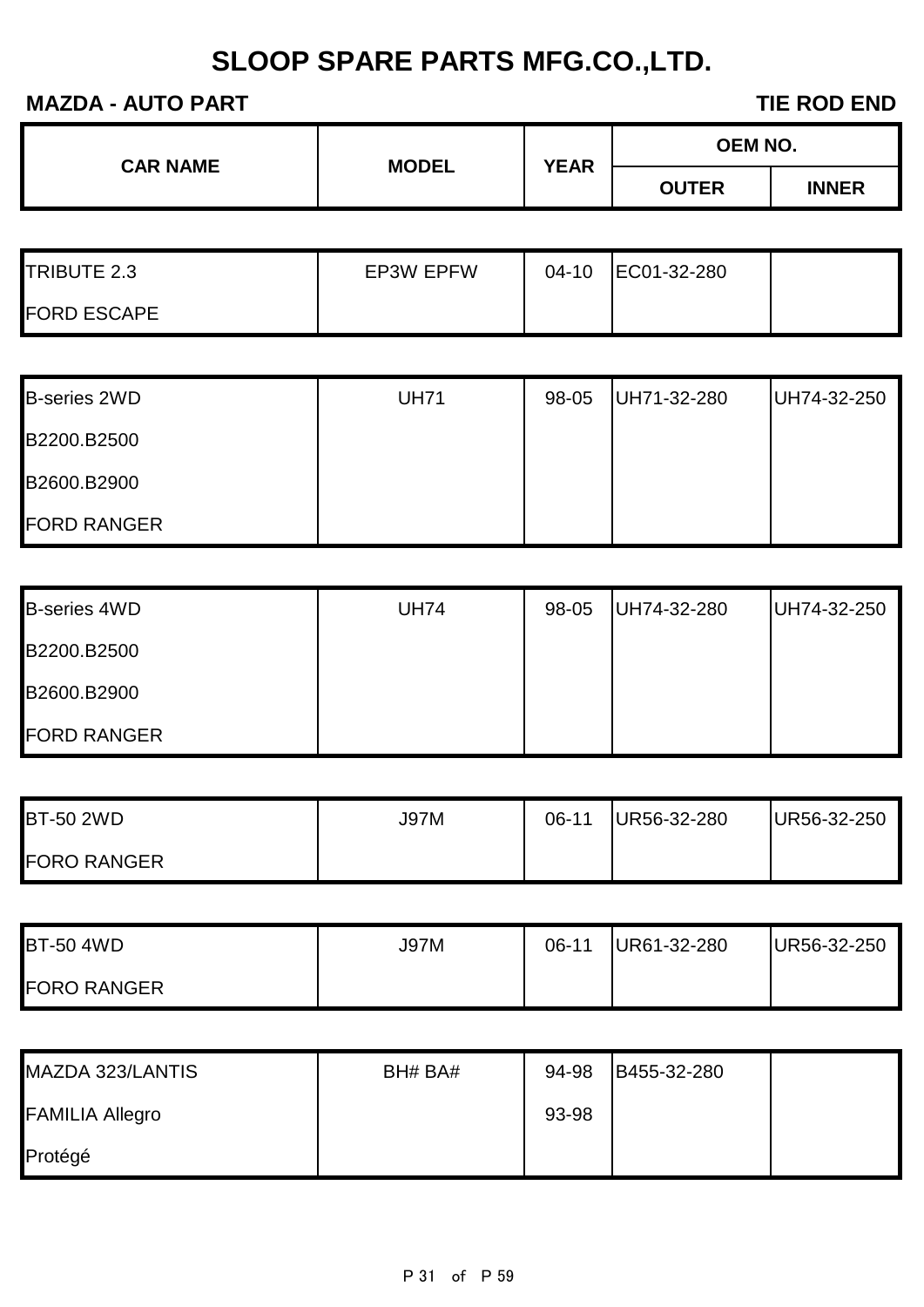#### **MAZDA - AUTO PART TIE ROD END**

| <b>CAR NAME</b> |              |             | <b>OEM NO.</b> |              |
|-----------------|--------------|-------------|----------------|--------------|
|                 | <b>MODEL</b> | <b>YEAR</b> | <b>OUTER</b>   | <b>INNER</b> |

| MAZDA 323              | BJ# | 98-00 | 8AG4-32-280 |  |
|------------------------|-----|-------|-------------|--|
| <b>FAMILIA Allegro</b> |     |       |             |  |
| Protégé                |     |       |             |  |

| MAZDA 3   | BK3P | $04-10$ | BP4L-32-280        |  |
|-----------|------|---------|--------------------|--|
| AXELA(JP) |      |         | <b>BP4L-32-290</b> |  |

| MAZDA 626           | <b>GFEP</b> | 98-02 | 8AG4-32-280 |  |
|---------------------|-------------|-------|-------------|--|
| CAPELLA(JP)         |             |       |             |  |
| <b>FORD TELSTAR</b> |             |       |             |  |

| MAZDA 6         | <b>GG3P GGEP GGES</b> | 02-08 | GJ6E-32-280 |  |
|-----------------|-----------------------|-------|-------------|--|
| GG(SEDAN/HATCH) | GG35 GYEW GY3W        |       | GJ6E-32-290 |  |
| GY(wagon)       |                       |       |             |  |
| ATENZA(JP)      |                       |       |             |  |

| MAZDA 121          | <b>DW</b> | 96-02 | 8AB2-32-280 |  |
|--------------------|-----------|-------|-------------|--|
| <b>FORD FIESTA</b> |           |       |             |  |
| DEMIO(JP)          |           |       |             |  |

| <b>PREMACY</b>          | <b>CPBW</b> | 99-00 | 8AG4-32-280 |  |
|-------------------------|-------------|-------|-------------|--|
| Haima Freema (China)    |             |       |             |  |
| <b>FORD IXION.LASER</b> |             |       |             |  |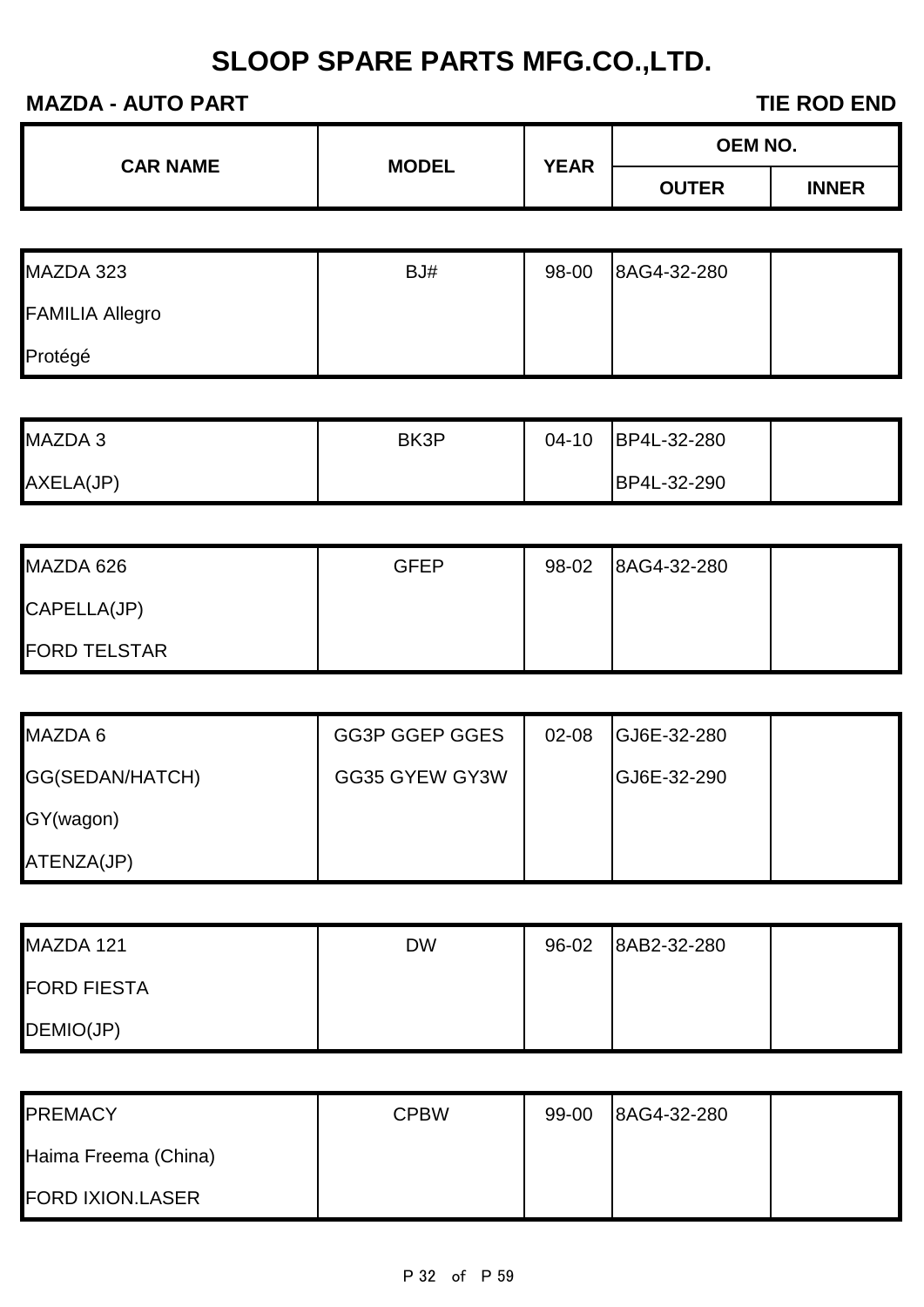**CAR NAME MODEL YEAR**

### **MAZDA - AUTO PART TIE ROD END**

**OEM NO.**

|                      |                   |           | <b>OUTER</b> | <b>INNER</b> |
|----------------------|-------------------|-----------|--------------|--------------|
|                      |                   |           |              |              |
| <b>PREMACY</b>       | <b>CPBW</b>       | $01 - 04$ | 8AG4-32-280  |              |
| Haima Freema (China) |                   |           |              |              |
| FORD IXION.LASER     |                   |           |              |              |
|                      |                   |           |              |              |
| MAZDA 5              | ${\sf CR}$        | $05-10$   | BP4L-32-280  |              |
| <b>FORD I-MAX</b>    |                   |           | BP4L-32-290  |              |
| <b>PREMACY</b>       |                   |           |              |              |
|                      |                   |           |              |              |
| <b>MPV</b>           | LW5W              | 99-06     | 8AG4-32-280  |              |
|                      |                   |           |              |              |
| <b>FRIENDEE 2WD</b>  | SGL <sub>3</sub>  | 95-05     | S47P-32-280  |              |
|                      |                   |           |              |              |
| <b>FRIENDEE 4WD</b>  | SGL <sub>5</sub>  | 95-05     | 8AG4-32-280  |              |
|                      |                   |           |              |              |
| $RX-7$               | FD <sub>3</sub> S | 93-03     | 8AB2-32-280  |              |
|                      |                   |           |              |              |
| $CX-7$               | ER3P              | $07 -$    | EG21-32-280  |              |
|                      |                   |           | EG21-32-290  |              |
|                      |                   |           |              |              |
| $CX-9$               | TB                | $07-10$   | TD11-32-280  |              |
|                      |                   |           | TD11-32-290  |              |
|                      |                   |           |              |              |
| MAZDA 3              | <b>BLEFP</b>      | 09-       | BP4L-32-280  |              |
| AXELA(JP)            |                   |           | BP4L-32-290  |              |
|                      | P 33 of P 59      |           |              |              |
|                      |                   |           |              |              |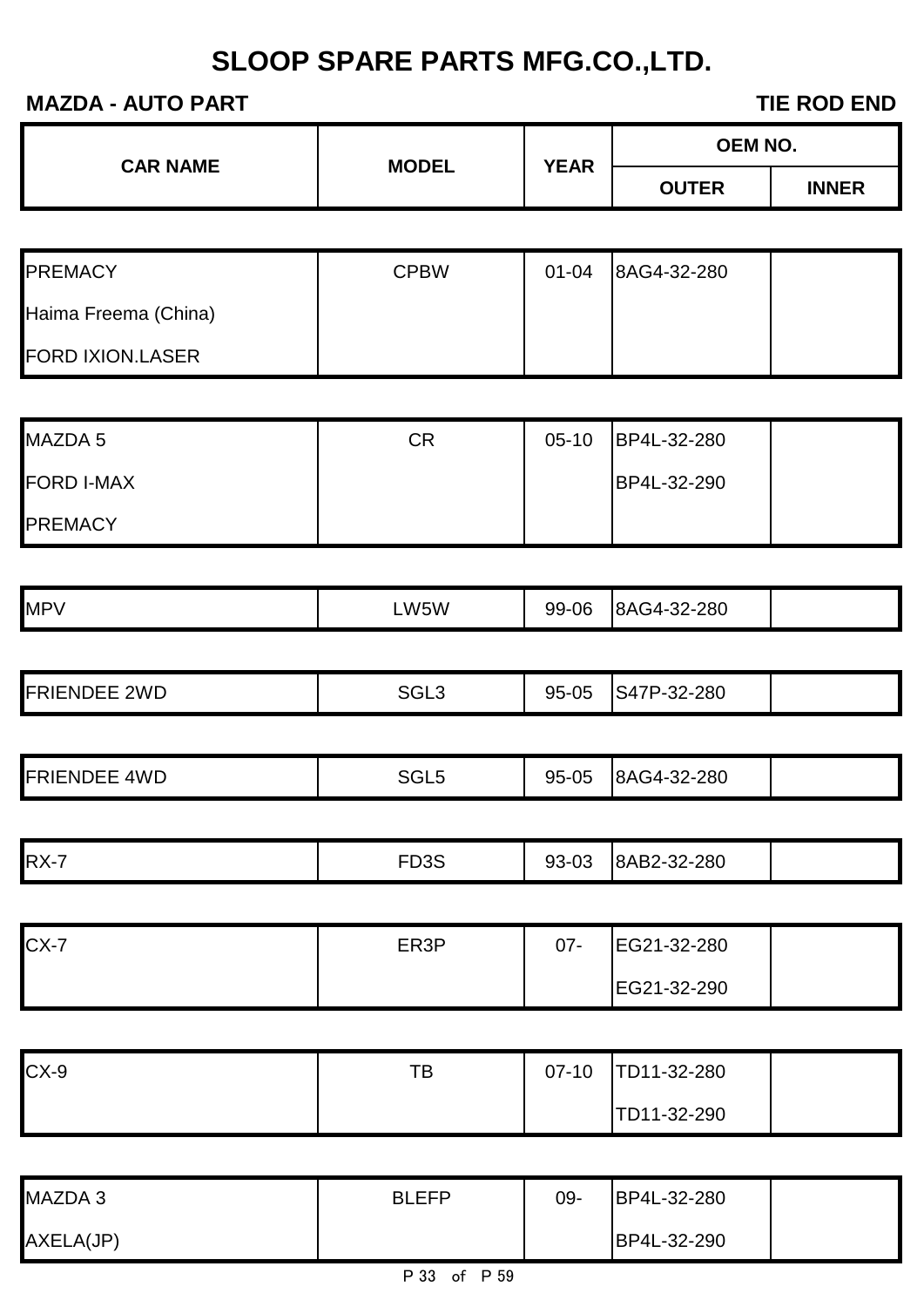### **MAZDA - AUTO PART TIE ROD END**

ATENZA(JP)

| <b>CAR NAME</b>    |              | <b>OEM NO.</b><br><b>YEAR</b><br><b>OUTER</b> |             |              |
|--------------------|--------------|-----------------------------------------------|-------------|--------------|
|                    | <b>MODEL</b> |                                               |             | <b>INNER</b> |
|                    |              |                                               |             |              |
| <b>MAZDA 6 MPS</b> | GG#          | $05-07$                                       | GJ6E-32-280 |              |
| GG(sedan/hatch)    |              |                                               | GJ6E-32-290 |              |
| <b>MAZDA SPEED</b> |              |                                               |             |              |

| <b>ACCORD</b> | CD7,SD8, | 94-97 | 53540-S84-A01 |  |
|---------------|----------|-------|---------------|--|
| Isuzu Aska    |          |       | 53560-S84-A01 |  |

| <b>ACCORD</b> | CF3,CF4,CF5 | 98-02 | 53540-S84-A01 |  |
|---------------|-------------|-------|---------------|--|
|               |             |       | 53560-S84-A01 |  |

| <b>ACCORD</b> | <b>COUPE</b> | 98-02 | 53540-S84-A01 |  |
|---------------|--------------|-------|---------------|--|
| Isuzu Aska    |              |       | 53560-S84-A01 |  |

| <b>ACCORD</b> | <b>SEDAN</b> | 03-07 | 53540-SDA-003 |  |
|---------------|--------------|-------|---------------|--|
|               |              |       | 53560-SDA-003 |  |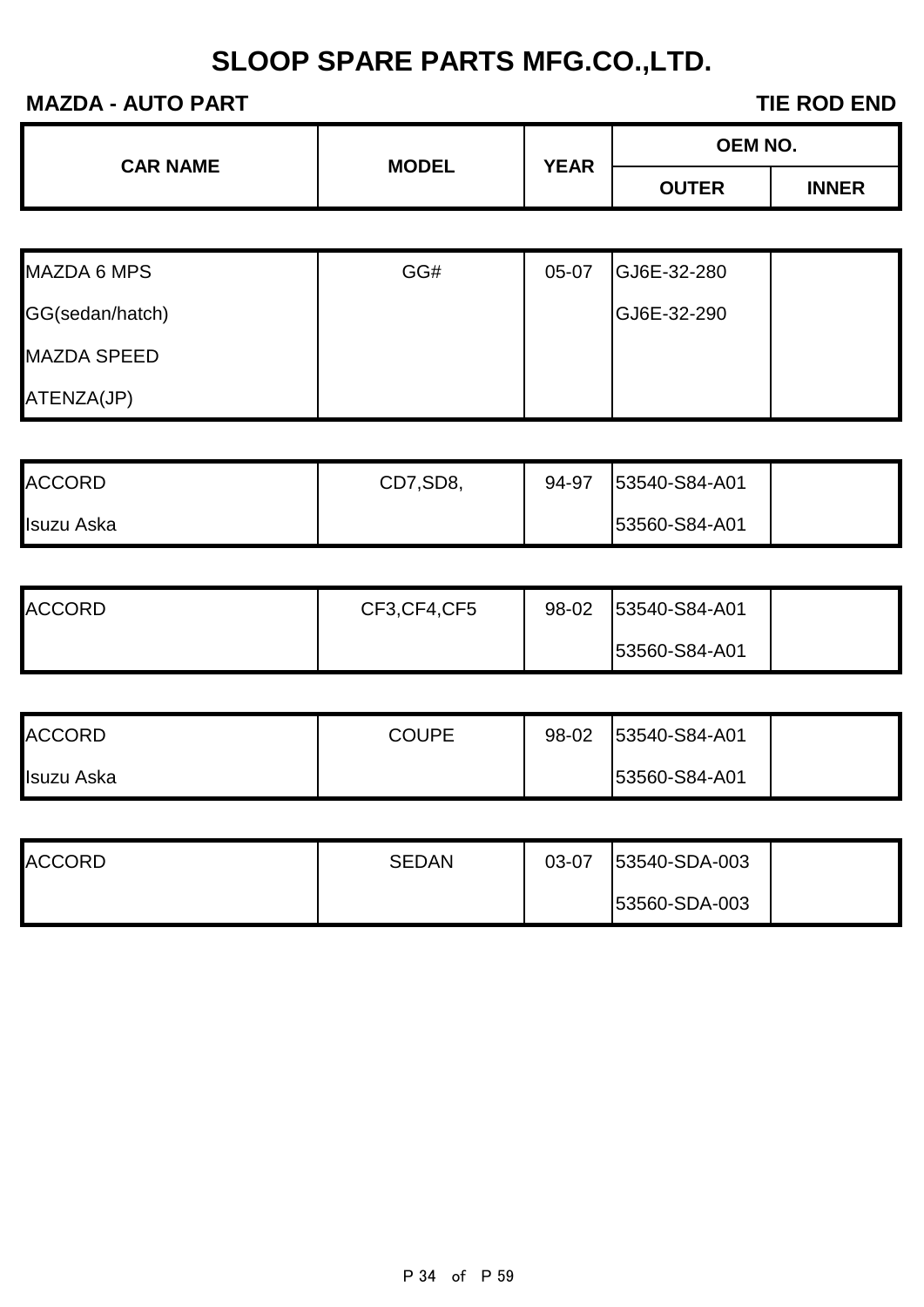| <b>CAR NAME</b>     | <b>MODEL</b> | <b>YEAR</b> | OEM NO.      |              |
|---------------------|--------------|-------------|--------------|--------------|
|                     |              |             | <b>OUTER</b> | <b>INNER</b> |
|                     |              |             |              |              |
| <b>JOLIE/FREECA</b> | VB5W, VB5T   | 98-         | MR319876     |              |

| <b>Taiwan China: Freeca</b> |  | MR319875 |  |
|-----------------------------|--|----------|--|
| Philippines; Adventure      |  |          |  |

| <b>PAJERO</b>         | V14V, V2#V, V3#V, | 90- | MB831043 | MB831044 |
|-----------------------|-------------------|-----|----------|----------|
| <b>MONTERO SHOGUN</b> | V2#W.V4#W         |     |          |          |

| <b>PAJERO</b>         | V65W,V63W,V68W | 99- | MR508136 |  |
|-----------------------|----------------|-----|----------|--|
|                       |                |     |          |  |
| <b>MONTERO SHOGUN</b> | V73W.V75W.V78W |     | MR508135 |  |

|  | י הדי<br>2WD<br>ЭN<br>н. | ΔД | $05 -$ | $\angle$ A008T<br>144 |  |
|--|--------------------------|----|--------|-----------------------|--|
|--|--------------------------|----|--------|-----------------------|--|

| <b>TRITON 4WD</b> | KB4T.KB8T | 05- | 4422A010T |  |
|-------------------|-----------|-----|-----------|--|
|                   |           |     | 4422A009T |  |

| <b>LANCER</b>  | CS5A.CS5W | 00-03 | MR476457 |  |
|----------------|-----------|-------|----------|--|
| virage(Taiwan) |           |       |          |  |
| Cedia          |           |       |          |  |

| <b>LANCER</b>  | CS2A-CS5W | 03-06 | MR476457 |  |
|----------------|-----------|-------|----------|--|
| virage(Taiwan) |           |       |          |  |
| Cedia          |           |       |          |  |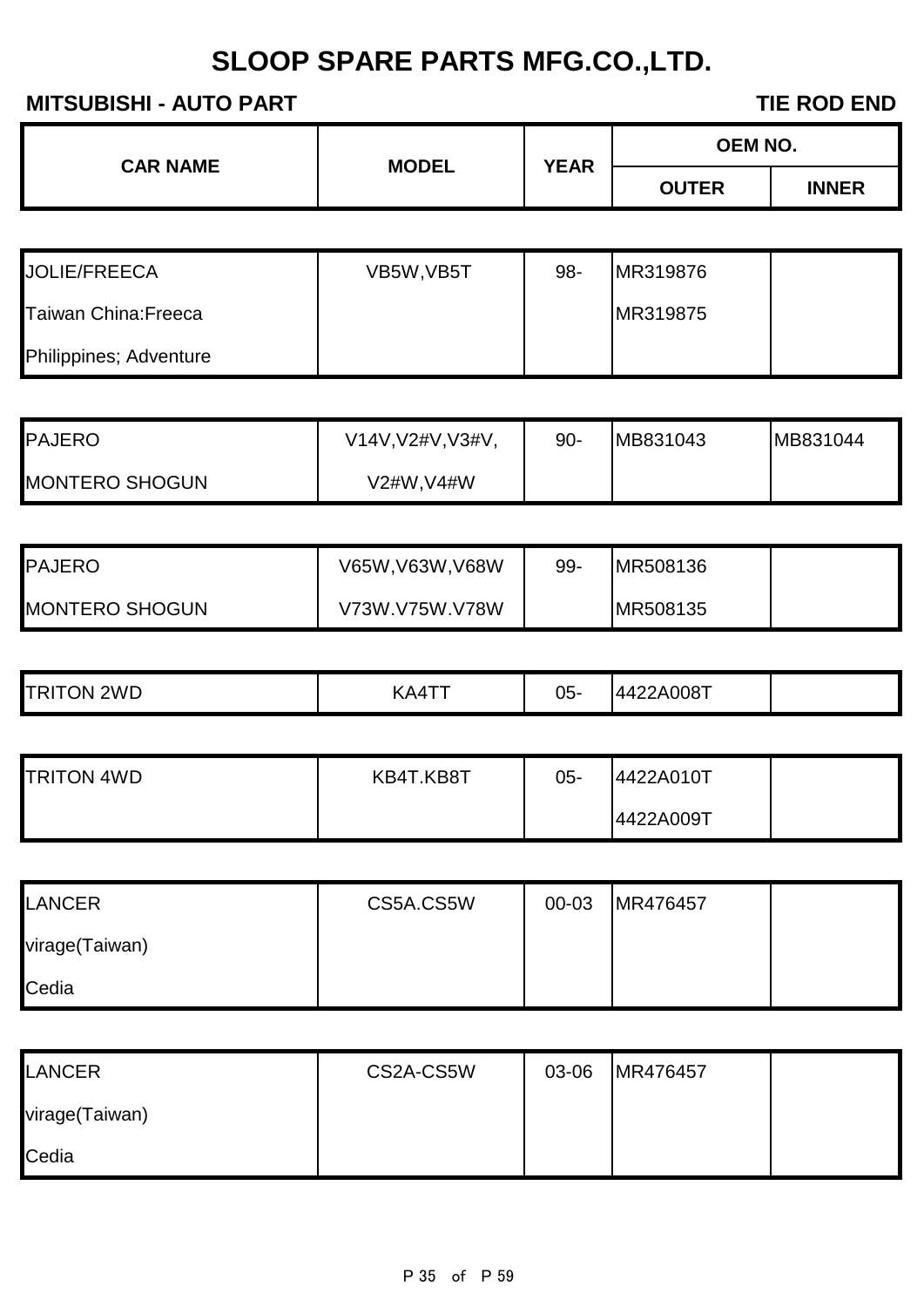|  | <b>YEAR</b><br><b>CAR NAME</b><br><b>MODEL</b> | <b>OEM NO.</b> |              |
|--|------------------------------------------------|----------------|--------------|
|  |                                                | <b>OUTER</b>   | <b>INNER</b> |

| LANCER                | CS3A.6ASC2A-CZ4A | 06-07 | MR476457 |  |
|-----------------------|------------------|-------|----------|--|
| Lancer Fortis(Taiwan) |                  |       |          |  |
| Lancer                |                  |       |          |  |

| <b>ZINGER 2WD</b>         | KA4T | 05- | 4422A016 |  |
|---------------------------|------|-----|----------|--|
| <b>FUZION(PHILIPPINE)</b> |      |     |          |  |

| <b>PAJERO</b> | V86W.V93W | 06- | 4422A038 |  |
|---------------|-----------|-----|----------|--|
|               |           |     | 4422A037 |  |

| <b>GRANDIS</b> | NA4W, NA9W | 04- | 4422A002 |  |
|----------------|------------|-----|----------|--|
| Space wagon    |            |     | 4422A018 |  |

| <b>DELICA</b> | P01V-P15W | 86-93 | MB527650 |  |
|---------------|-----------|-------|----------|--|
| L300          |           |       |          |  |

| <b>SPACE GEAR</b>     | PA3V-PC5W | 94-07 | MR162710 |  |
|-----------------------|-----------|-------|----------|--|
| DELIGA/L400           |           |       |          |  |
| <b>HYUNDAI STAREX</b> |           |       |          |  |

| <b>OUTLANDER</b>   | CU2W | 03-05 | 4422A002 |  |
|--------------------|------|-------|----------|--|
| <b>MAZDA BONGO</b> |      |       | 4422A018 |  |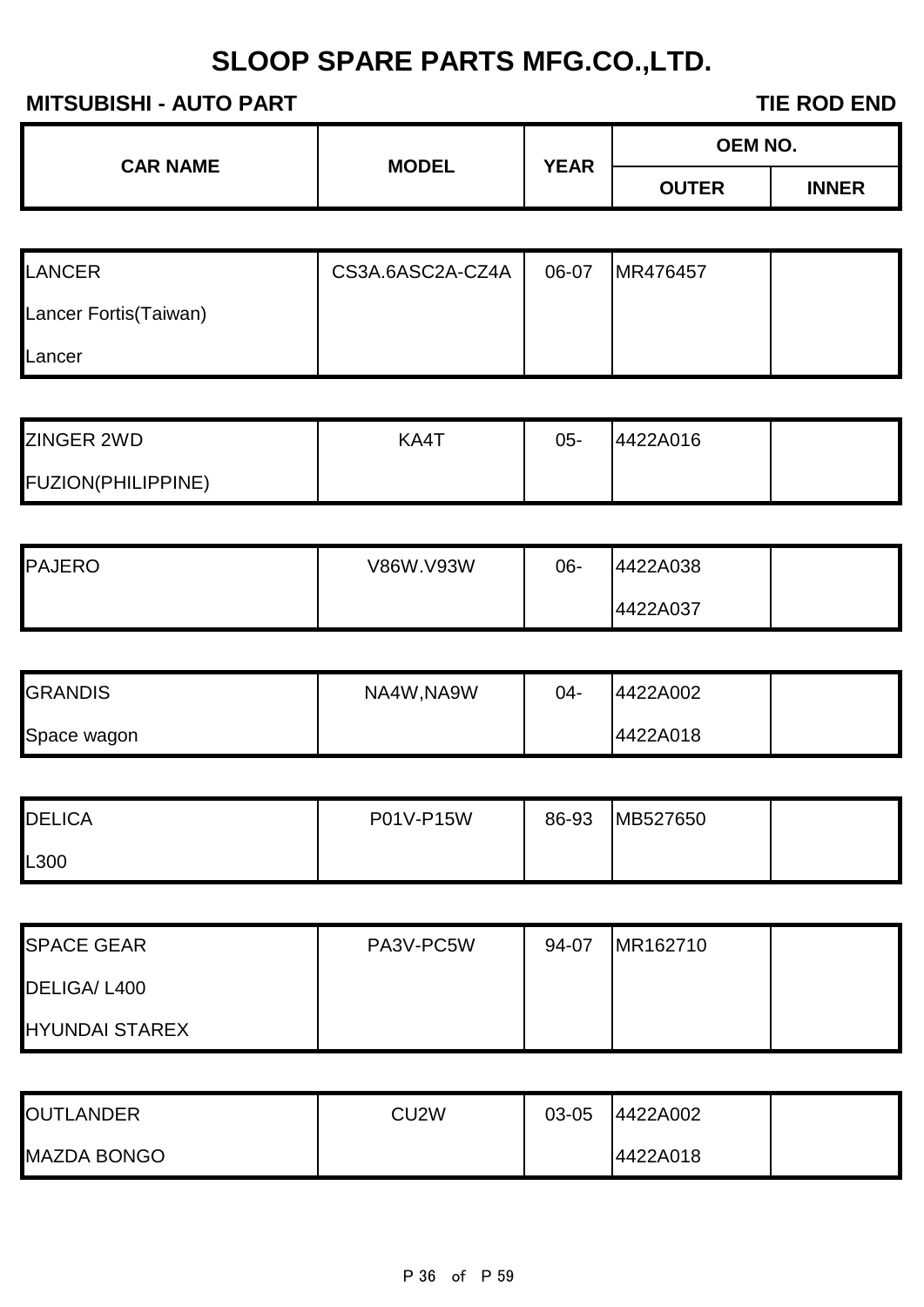| <b>OEM NO.</b> |              |
|----------------|--------------|
| <b>OUTER</b>   | <b>INNER</b> |
|                |              |
| 4422A018       |              |
| 4422A002       |              |
|                |              |
| 4422A018       |              |
| 4422A002       |              |
|                |              |
| MB912519       |              |
|                |              |
|                |              |
|                |              |
| MB912519       |              |
|                |              |
|                |              |
|                |              |
| MB912519       |              |
|                |              |
| MB912519       |              |
|                |              |
| MB912076       |              |
|                |              |
| MB912076       |              |
|                |              |
| 4422A018       |              |
| 4422A002       |              |
|                |              |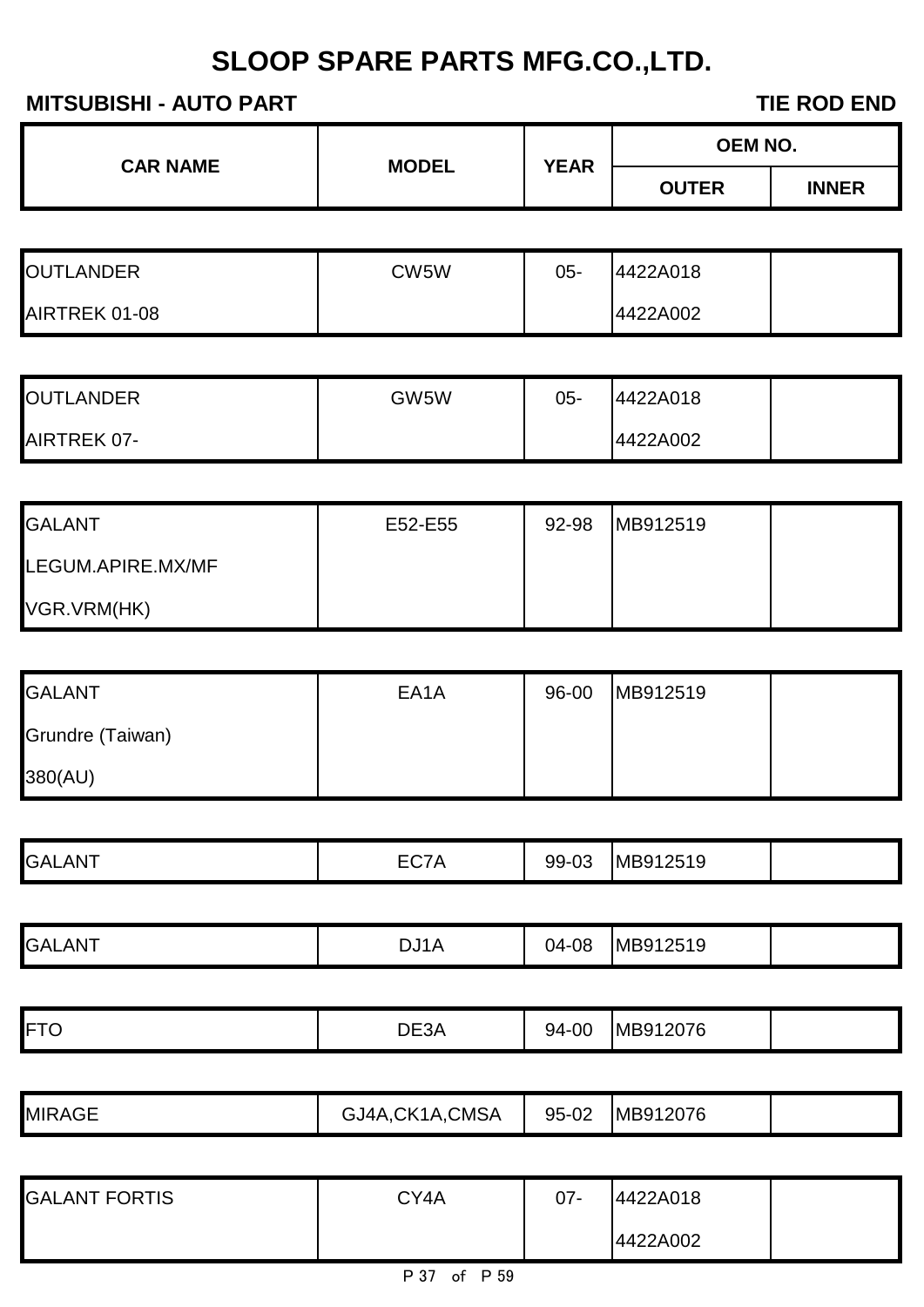| <b>CAR NAME</b>    |             | <b>MODEL</b><br><b>YEAR</b> | OEM NO.      |              |
|--------------------|-------------|-----------------------------|--------------|--------------|
|                    |             |                             | <b>OUTER</b> | <b>INNER</b> |
|                    |             |                             |              |              |
| <b>CANTER 1.9T</b> | <b>FE5#</b> | 93-                         | MK996333     |              |
|                    |             |                             | MK996332     |              |
|                    |             |                             | MK384673     |              |
|                    |             |                             | MK384672     |              |
|                    |             |                             |              |              |

| <b>PAJERO SPORT</b> | KG4W | 09- | 4422A010T |  |
|---------------------|------|-----|-----------|--|
|                     |      |     | 4422A009T |  |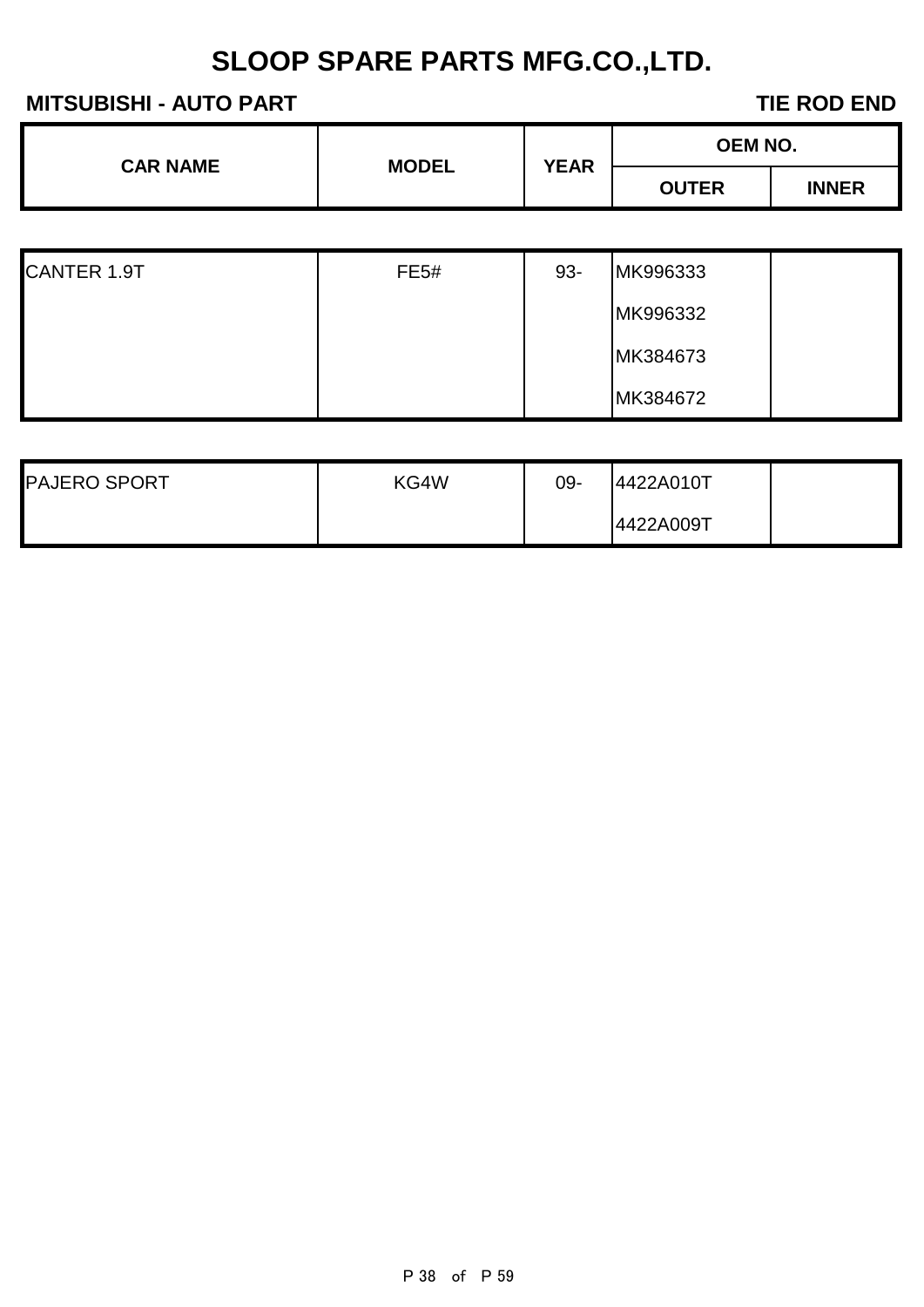#### **NISSAN - AUTO PART TIE ROD END**

00-04

|                        |                  |             |              | <b>OEM NO.</b> |
|------------------------|------------------|-------------|--------------|----------------|
| <b>CAR NAME</b>        | <b>MODEL</b>     | <b>YEAR</b> | <b>OUTER</b> | <b>INNER</b>   |
|                        |                  |             |              |                |
| FRONTIER/NAVARA        | D22 KA24DE 2Door | 98-00       | 48520-2S485  | 48521-2S485    |
|                        |                  |             |              |                |
| <b>FRONTIER/NAVARA</b> | D22 3.3L 4Door   | 99-00       | 48520-3S525  | 48570-3S525    |
| <b>FRONTIER/NAVARA</b> | D22 2.4L 4Door   | $01 - 04$   | 48520-3S525  | 48570-3S525    |
|                        |                  |             |              |                |
| <b>FRONTIER/NAVARA</b> | D22 4WD          | $01 - 04$   | 48520-3S525  | 48570-3S525    |
|                        |                  |             |              |                |
| <b>FRONTIER/NAVARA</b> | D40              | $05 -$      | 48520-EA025  |                |
| <b>TERRANO</b>         |                  |             | 48640-EA025  |                |
|                        |                  |             |              |                |
| <b>X-TRAIL</b>         | T30              | 00-06       | 48520-OP725  |                |
| <b>MURANO</b>          | Z50              | 04-08       | 48520-CB025  |                |
|                        |                  |             |              |                |
| <b>GRAND LIVINA</b>    | <b>L10N</b>      | $07 -$      | 48520-3U025  |                |
|                        |                  |             | 48640-3U025  |                |
|                        |                  |             |              |                |
| <b>CEFIRO</b>          | A32              | 94-98       | 48520-OM085  |                |
| MAXIMA/INFINITI I30/30 |                  |             |              |                |
| <b>CEFIRO</b>          | A33              | 99-04       | 48520-OM085  |                |
| MAXIMA/INFINTI I35     |                  |             |              |                |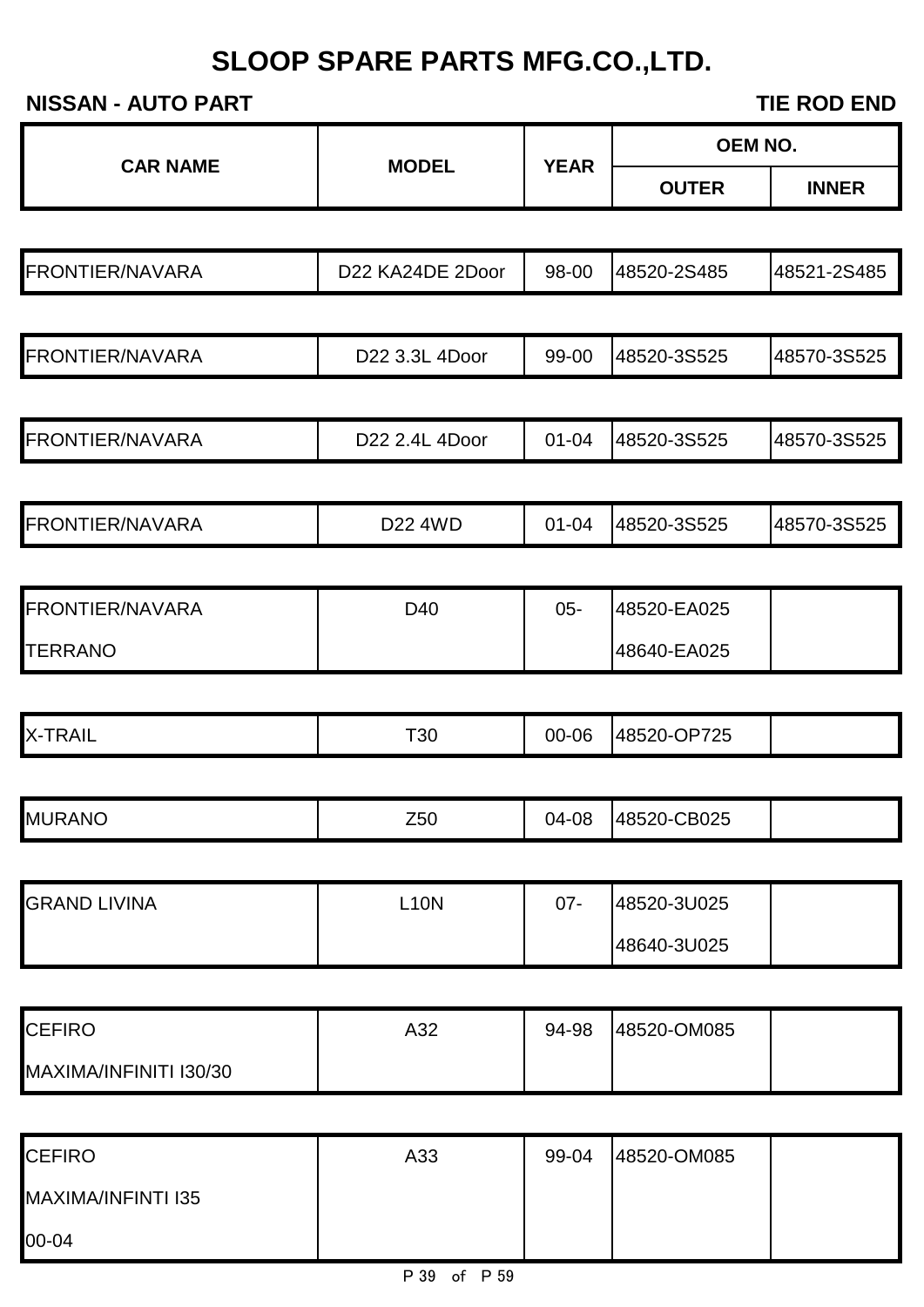### **NISSAN - AUTO PART TIE ROD END**

Г

| <b>CAR NAME</b>    |              |             | OEM NO.      |              |
|--------------------|--------------|-------------|--------------|--------------|
|                    | <b>MODEL</b> | <b>YEAR</b> | <b>OUTER</b> | <b>INNER</b> |
|                    |              |             |              |              |
| <b>CEFIRO</b>      | A34          | 04-08       | 48520-8J025  |              |
| <b>MAXIMA</b>      |              |             |              |              |
|                    |              |             |              |              |
| <b>CEFIRO</b>      | A35          | 09-         | 48520-8J025  |              |
| <b>MAXIMA</b>      |              |             |              |              |
| <b>TEANA</b>       | J31          | 03-07       | 48520-9Y025  |              |
|                    |              |             | 48640-9Y025  |              |
|                    |              |             |              |              |
| <b>TEANA</b>       | J32          | 08-         | D8520-JA00A  |              |
|                    |              |             | D8640-JA00A  |              |
|                    |              |             |              |              |
| <b>TIIDA</b>       | C11          | $04-$       | 48520-3U025  |              |
|                    |              |             | 48640-3U025  |              |
| <b>VERSA/TIIDA</b> | C11          | $07 -$      | 48520-3U025  |              |
| LIBERTA-VILLA      |              |             | 48640-3U025  |              |
|                    |              |             |              |              |
| <b>SENTRA</b>      | <b>B14X</b>  | 95-99       | 48520-50Y25  |              |
| LIBERTA-VILLA      |              |             | 48640-3U025  |              |
|                    |              |             |              |              |
| <b>SENTRA</b>      | <b>B15X</b>  | 00-06       | 48520-4Z025  |              |
| PATROL/SAFARI      | Y60          | 87-97       | 48570-01J00  | 48520-01J00  |
|                    | P 40 of P 59 |             |              |              |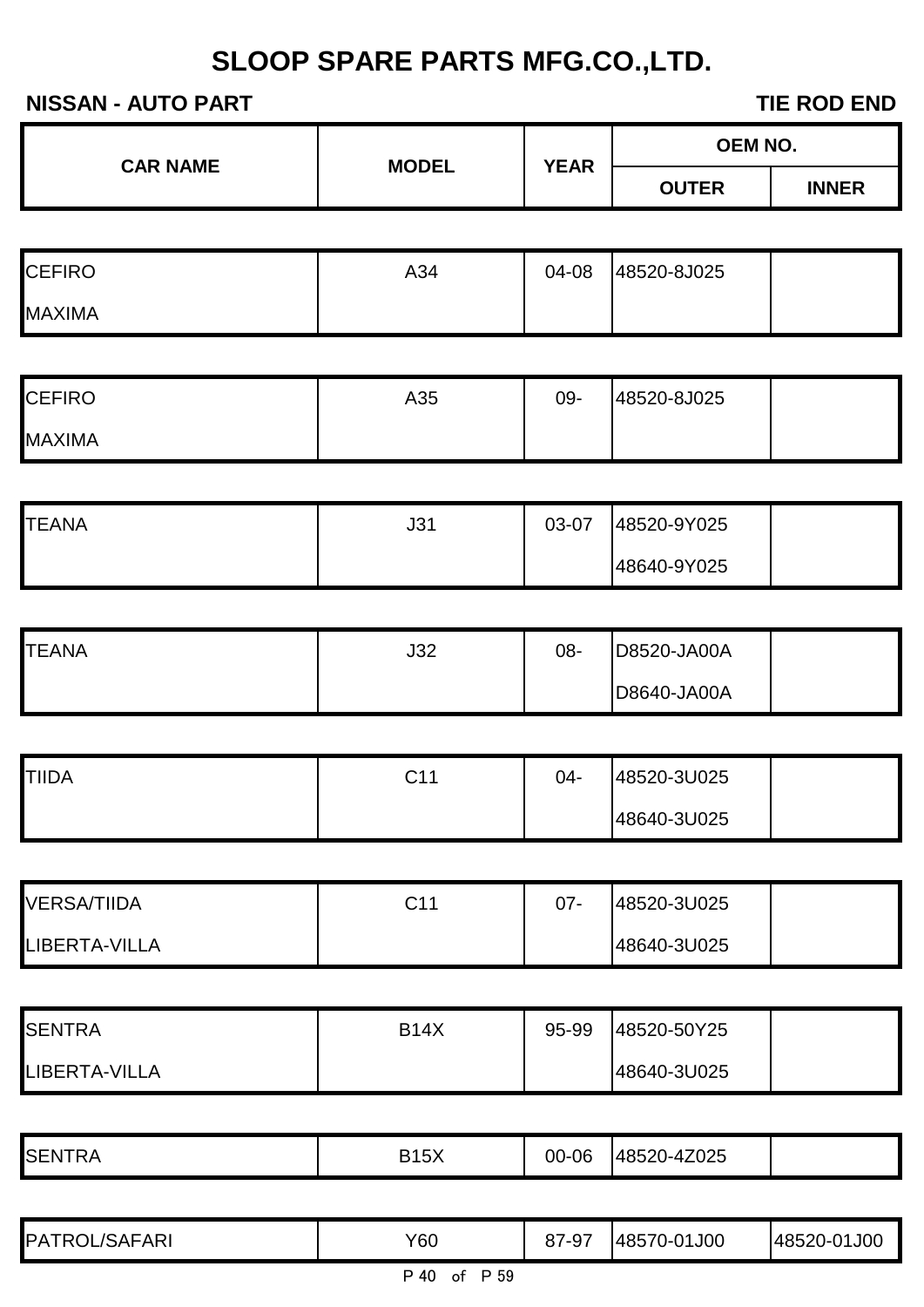#### **NISSAN - AUTO PART TIE ROD END**

|                 |                 |             | OEM NO.      |              |
|-----------------|-----------------|-------------|--------------|--------------|
| <b>CAR NAME</b> | <b>MODEL</b>    | <b>YEAR</b> | <b>OUTER</b> | <b>INNER</b> |
|                 |                 |             |              |              |
| PATROL/SAFARI   | Y61             | $97 -$      | 48520-VB025  |              |
|                 |                 |             | 48570-VB025  |              |
|                 |                 |             |              |              |
| <b>LAUREL</b>   | C34             | 93-97       | 48520-0C025  |              |
|                 |                 |             |              |              |
| <b>BLUEBIRO</b> | U12             | 87-91       | 48520-53E25  |              |
|                 |                 |             |              |              |
| <b>BLUEBIRO</b> | U13             | 91-95       | 48520-OE025  |              |
|                 |                 |             |              |              |
| <b>SUNNY</b>    | B13#            | 90-94       | 48520-50Y25  |              |
|                 |                 |             |              |              |
| <b>SUNNY</b>    | <b>B14</b>      | 94-98       | 48520-OM025  |              |
|                 |                 |             |              |              |
| SUNNY           | <b>B15</b>      | 99-07       | 48520-50Y25  |              |
|                 |                 |             |              |              |
| <b>PULSAR</b>   | N14#            | 90-95       | 48520-50Y25  |              |
|                 |                 |             |              |              |
| <b>PULSAR</b>   | N <sub>15</sub> | 95-99       | 48520-50Y25  |              |
|                 |                 |             |              |              |
| <b>PULSAR</b>   | N <sub>16</sub> | 99-05       | 48520-15U25  |              |
|                 |                 |             | DE-4871      |              |
|                 |                 |             |              |              |

ALTIMA 20 28-01 230 28-01 28520-28025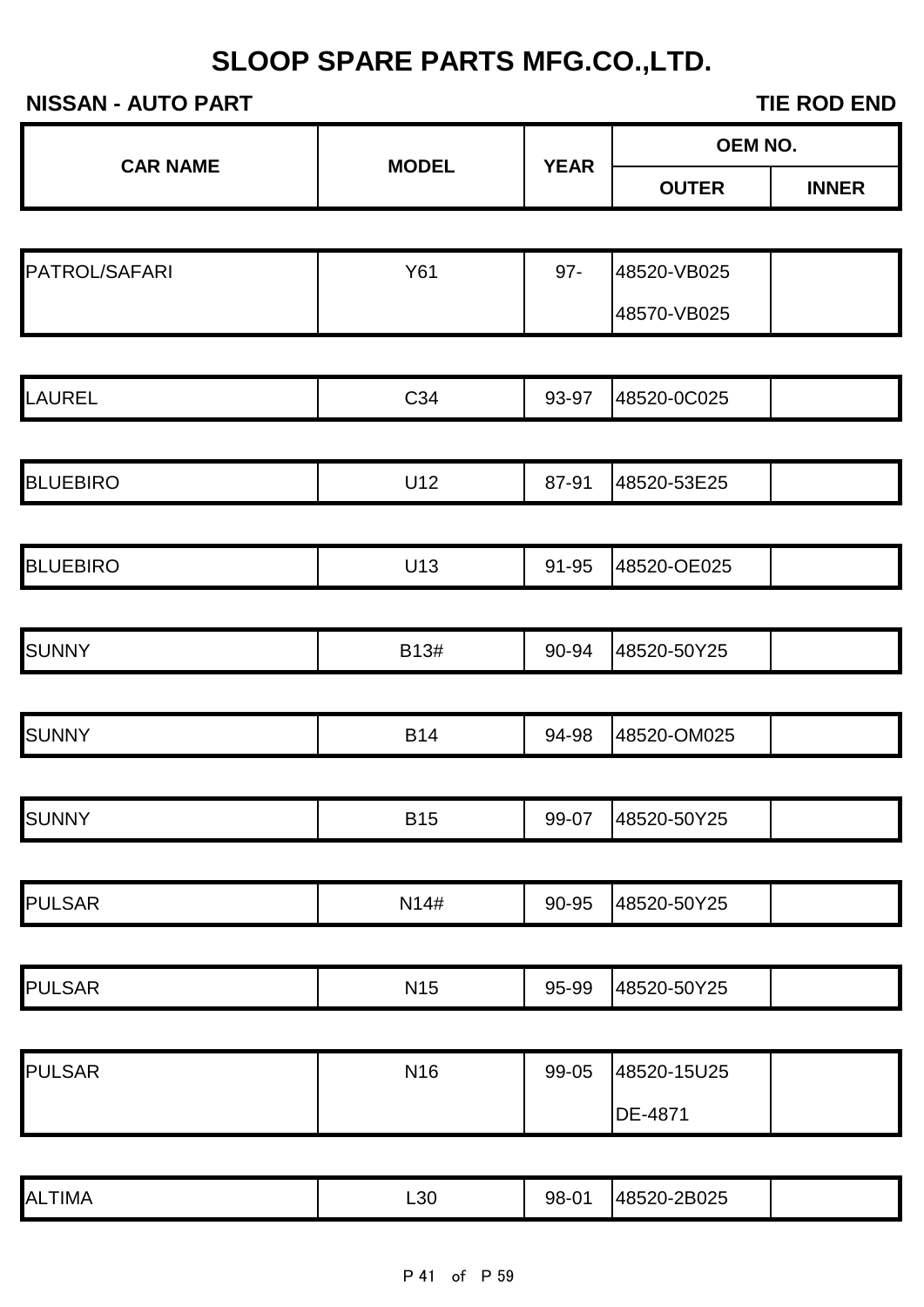### **NISSAN - AUTO PART TIE ROD END**

**OEM NO.**

|                          | <b>MODEL</b> | <b>YEAR</b>  |              |  |
|--------------------------|--------------|--------------|--------------|--|
| <b>CAR NAME</b>          |              | <b>OUTER</b> | <b>INNER</b> |  |
|                          |              |              |              |  |
| <b>ALTIMA</b>            | L31          | 02-06        | 48520-8J025  |  |
|                          |              |              |              |  |
| <b>ALTIMA</b>            | L32          | $07 -$       | D8520-JA00A  |  |
|                          |              |              | D8640-JA00A  |  |
|                          |              |              |              |  |
| <b>URVAN</b>             | <b>VE24</b>  | 97-01        | 48520-VH025  |  |
| CARAVAN/HOMY             |              |              |              |  |
|                          |              |              |              |  |
| <b>URVAN</b>             | <b>VE25</b>  | $01 -$       | 48520-VW025  |  |
| CARAVAN/HOMY             |              |              |              |  |
|                          |              |              |              |  |
| <b>PATHFINDER</b>        | <b>R50</b>   | 96-04        | 48520-0W025  |  |
| <b>INFINITI QX4</b>      |              |              |              |  |
| <b>TERRANO</b>           |              |              |              |  |
|                          |              |              |              |  |
| <b>NOTE</b>              | E11          | $05 -$       | 48520-3U025  |  |
| US                       |              |              | 48460-3U025  |  |
|                          |              |              |              |  |
| <b>INFINITI QX4</b>      | <b>JR50</b>  | 97-03        | 48520-3S525  |  |
|                          |              |              |              |  |
| <b>INFINITI I30. I35</b> | A33          | 00-04        | 48520-8J025  |  |
| CEFIRO/MAXIMA            |              |              |              |  |
|                          |              |              |              |  |
|                          |              |              |              |  |
|                          | P 42 of P 59 |              |              |  |
|                          |              |              |              |  |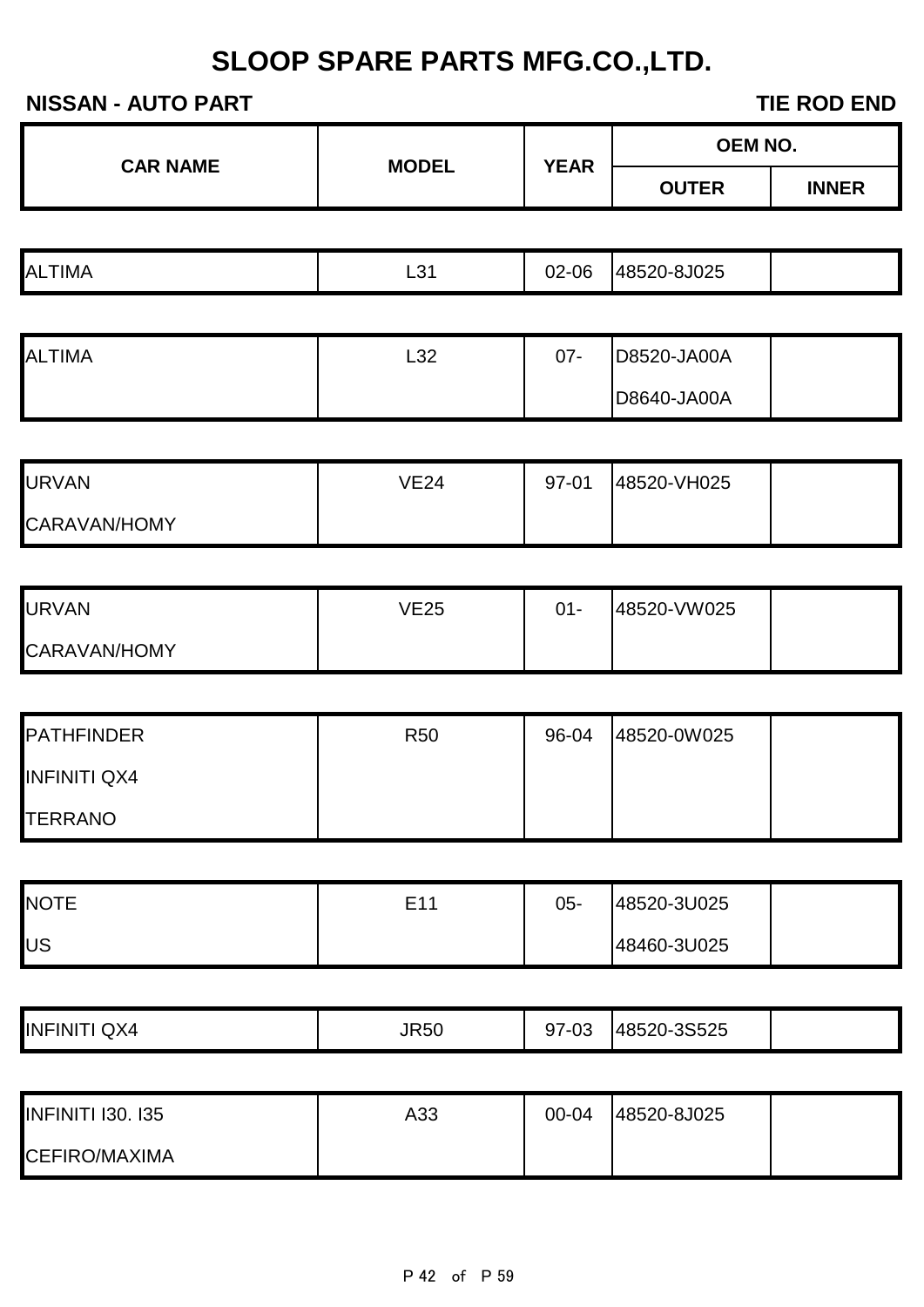|                               |                   |             | <b>OEM NO.</b> |              |  |
|-------------------------------|-------------------|-------------|----------------|--------------|--|
| <b>CAR NAME</b>               | <b>MODEL</b>      | <b>YEAR</b> | <b>OUTER</b>   | <b>INNER</b> |  |
|                               |                   |             |                |              |  |
| <b>VITARA</b>                 | TA01.TA11         | 88-94       | 48810-60A00    | 48820-60A00  |  |
| <b>ESCODO</b>                 |                   |             | 48810-77E00    | 48820-77E00  |  |
|                               |                   |             |                |              |  |
| <b>VITARA</b>                 | <b>TA52</b>       | 99-04       | 48810-65D00    |              |  |
| <b>ESCODO</b>                 |                   |             | 48820-65D00    |              |  |
|                               |                   |             |                |              |  |
| <b>VITARA</b>                 | <b>J20A</b>       | 05-08       | 48810-65D00    |              |  |
| <b>ESCODO</b>                 |                   |             | 48820-65D00    |              |  |
|                               |                   |             |                |              |  |
| <b>GRAND VITARA</b>           | <b>SE420</b>      | 99-04       | 48810-65D00    |              |  |
| <b>GRAND VITARA-INDONISIA</b> |                   |             | 48820-65D00    |              |  |
|                               |                   |             |                |              |  |
| $XL-7$                        | <b>JA</b>         | $01 - 06$   | 48810-65D00    |              |  |
|                               |                   |             | 48820-65D00    |              |  |
|                               |                   |             |                |              |  |
| $XL-7$                        | JB                | 07-09       | 48810-65J00    |              |  |
|                               |                   |             |                |              |  |
| <b>WAGONR</b>                 | CT.CV             | 93-98       | 48810-84000    |              |  |
|                               |                   |             |                |              |  |
| <b>WAGONR</b>                 | MC11S.12S.21S.22S | 98-03       | 48810-76G00    |              |  |
| <b>WAGONR WIDE</b>            | MA61S, MB61S      | 97-99       | 48810-76G00    |              |  |
|                               |                   |             |                |              |  |
| <b>WAGONR SOLIO</b>           | MA34S, MA64S      | 00-07       | 48810-60J00    |              |  |
|                               |                   |             |                |              |  |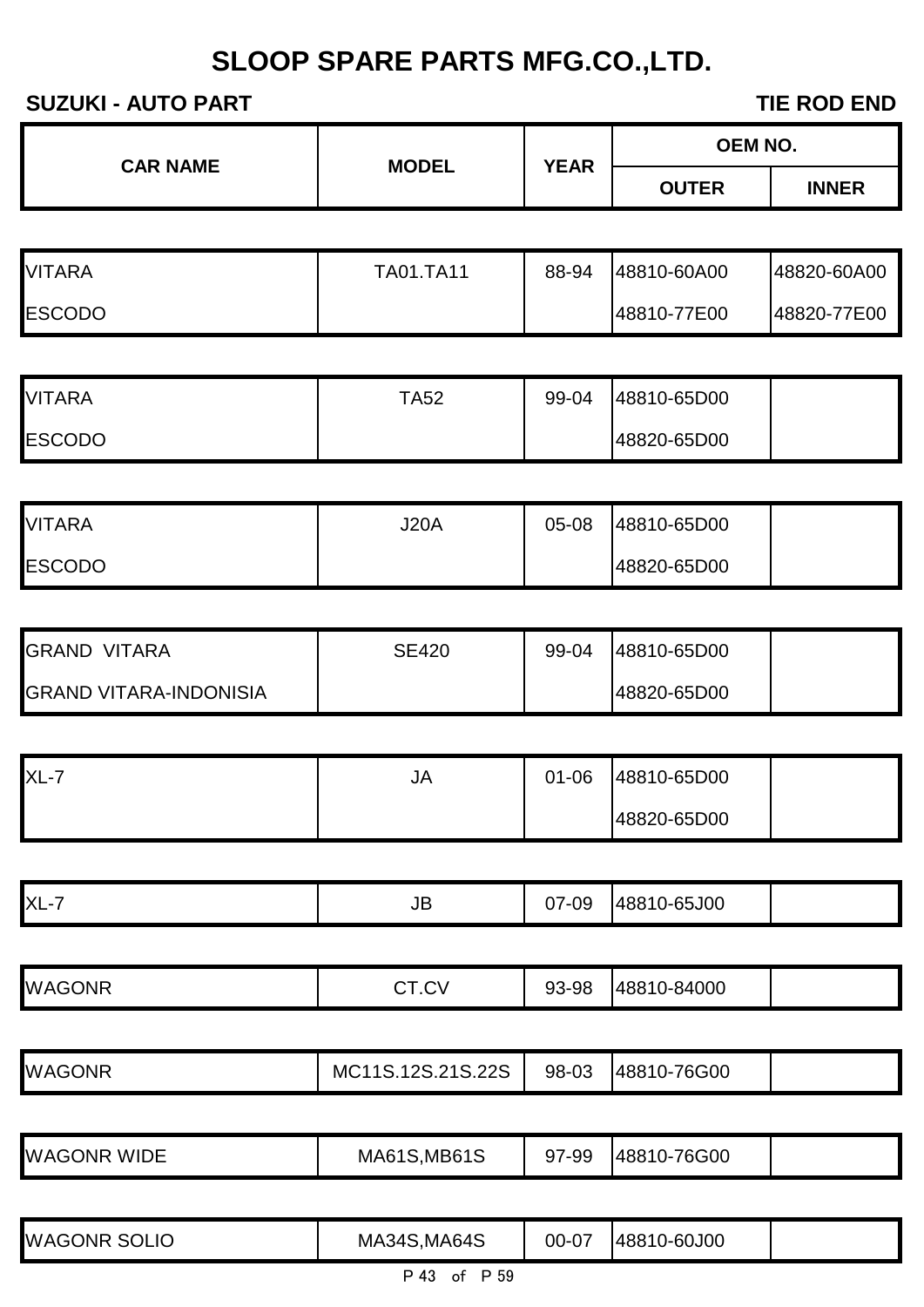| <b>CAR NAME</b> | <b>MODEL</b> | <b>YEAR</b> | <b>OEM NO.</b> |              |
|-----------------|--------------|-------------|----------------|--------------|
|                 |              |             | <b>OUTER</b>   | <b>INNER</b> |

| <b>SWIFT</b> | HT51S, HT81S,       | 00-04 | 48810-76G00 |  |
|--------------|---------------------|-------|-------------|--|
|              | <b>HR51S, HR81S</b> |       |             |  |

| <b>SWIFT</b> | ZC215, ZD215, RS413 | $04-10$ | 48810-60810 |  |
|--------------|---------------------|---------|-------------|--|
|              | RS415, ZC31S        |         |             |  |

| <b>BALENO/CULTUS</b> | SY416 | 96-02 | 48810-82000 |  |
|----------------------|-------|-------|-------------|--|
| <b>SESTEEM</b>       |       |       |             |  |

| SX4/LIANA          | YA11S, YA41S,       | 06- | 48810-79J01 |  |
|--------------------|---------------------|-----|-------------|--|
| <b>FLAT SEDICI</b> | <b>YB11S, YB41S</b> |     |             |  |

| $\cap$ $\cap$ $\land$ $\subset$<br>10-61J00<br><b>APV</b><br>$04 -$<br>14881<br>ا ۱-<br>.4<br>. . |  |  |  |
|---------------------------------------------------------------------------------------------------|--|--|--|
|                                                                                                   |  |  |  |

| <b>CARRY VAN</b> | FD | 99-04 | 48810-78A00 |  |
|------------------|----|-------|-------------|--|
|                  |    |       | 48820-78A00 |  |

| <b>SUPPER CARRY VAN</b> | GC415 | 04-10 | 48810-60810 |  |
|-------------------------|-------|-------|-------------|--|
| <b>MAZDA SCRUM</b>      |       |       |             |  |

| <b>ALTO</b> | CA71,72CL11. | 88-04 | 48810-84000 |  |
|-------------|--------------|-------|-------------|--|
|             | HA21.12.22   |       |             |  |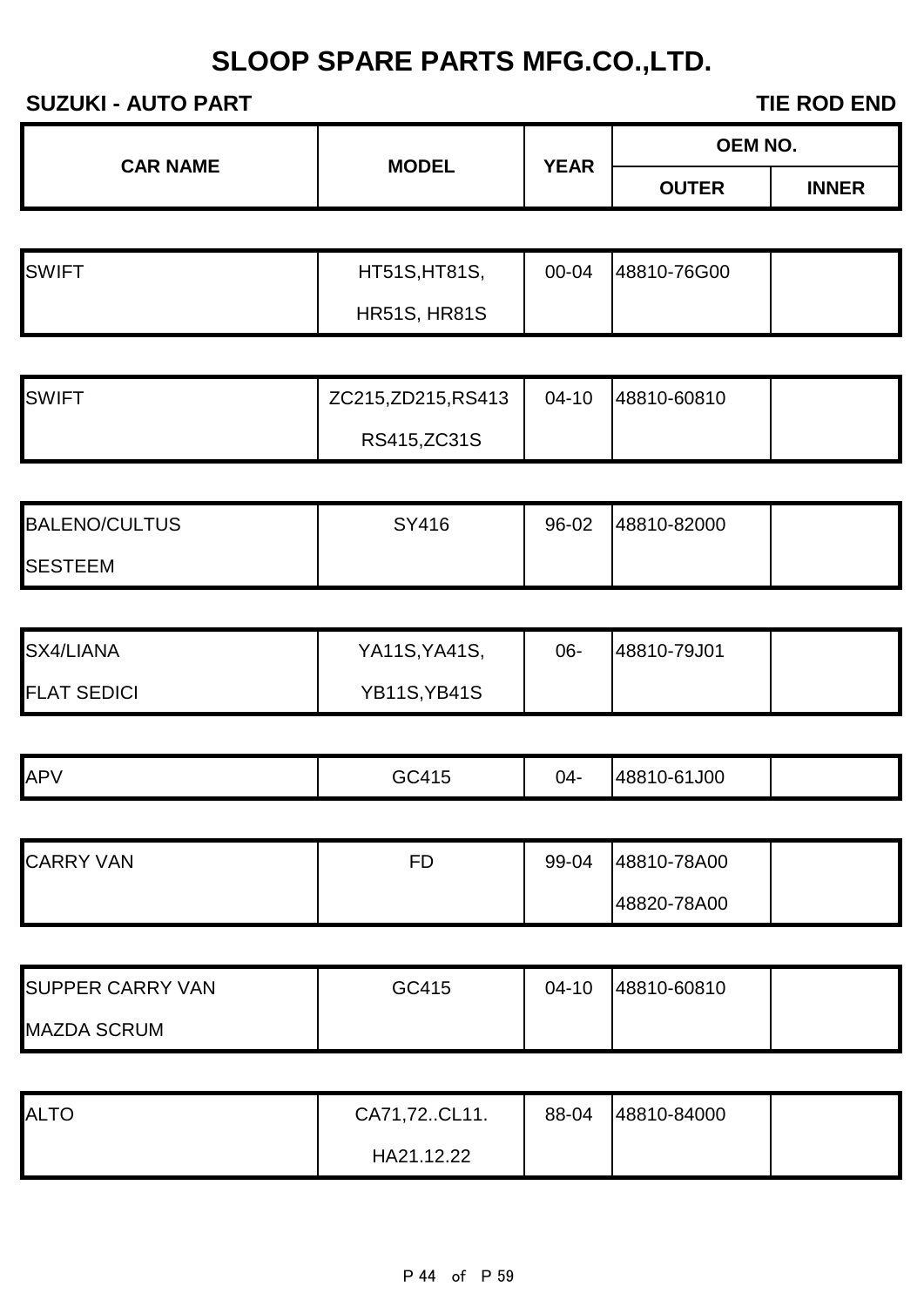| <b>CAR NAME</b> | <b>MODEL</b> | <b>YEAR</b> | <b>OEM NO.</b> |              |
|-----------------|--------------|-------------|----------------|--------------|
|                 |              |             | <b>OUTER</b>   | <b>INNER</b> |
|                 |              |             |                |              |

| <b>JIMNY</b> | -<br>-<br>് | 98- | 48810-81A00 |  |
|--------------|-------------|-----|-------------|--|
|              |             |     | 48820-81A00 |  |

| <b>SUPPER CARRY</b> | for power steering | 10- | 48810-61J00 |  |
|---------------------|--------------------|-----|-------------|--|
|---------------------|--------------------|-----|-------------|--|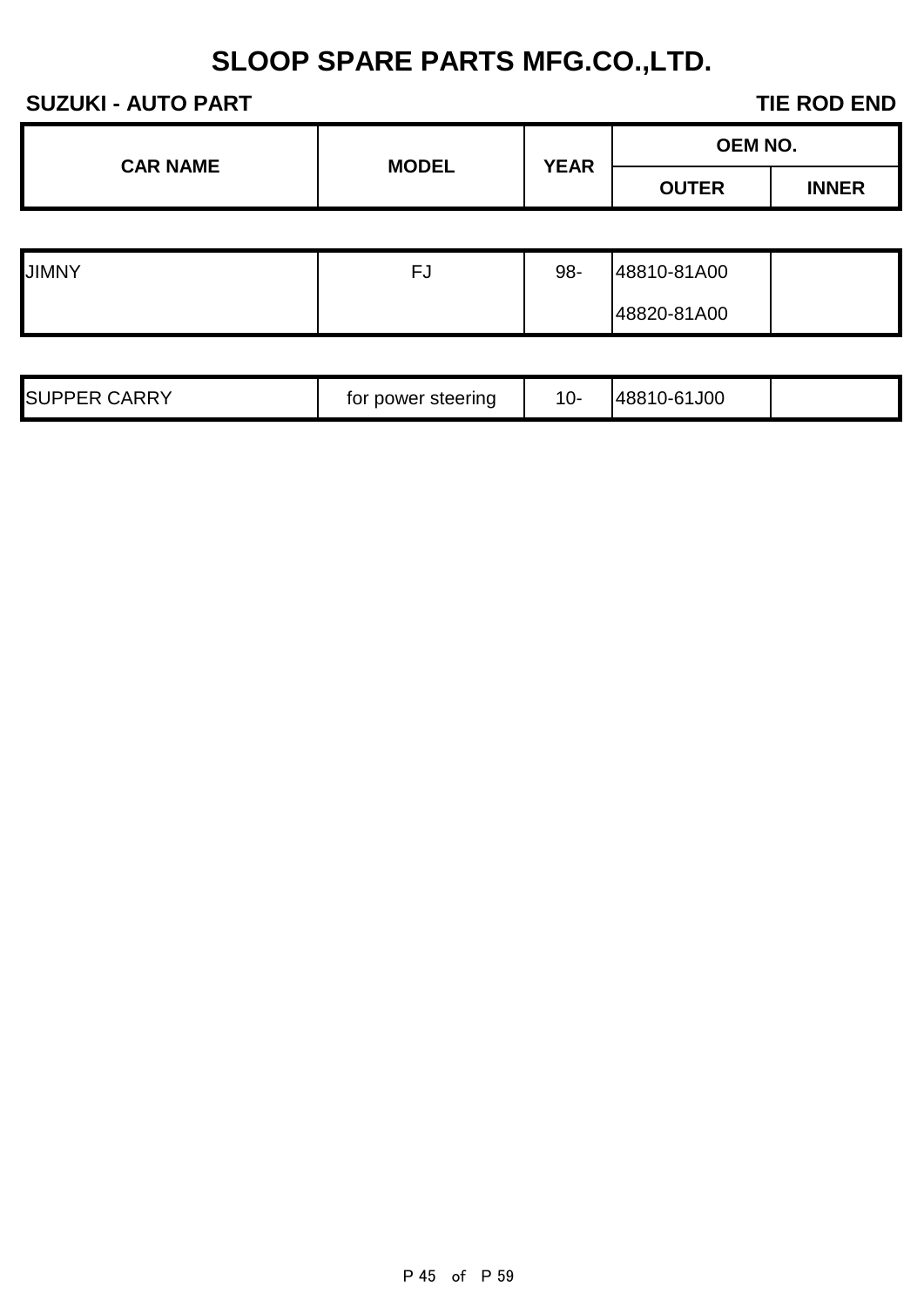| <b>CAR NAME</b> |              | <b>YEAR</b> | <b>OEM NO.</b> |              |
|-----------------|--------------|-------------|----------------|--------------|
|                 | <b>MODEL</b> |             | <b>OUTER</b>   | <b>INNER</b> |

| CV20, VZV20<br><b>CAMRY</b><br>86-90<br>-19175<br>/2#<br>45046-<br>SV. |
|------------------------------------------------------------------------|
|------------------------------------------------------------------------|

|  | <b>CAMRY</b> | CV3#, CV30, VZV3# | 90-94 | 45046-19175 |  |
|--|--------------|-------------------|-------|-------------|--|
|--|--------------|-------------------|-------|-------------|--|

| <b>CAMRY</b>       | CV4#, SV4# | 94-97 | 45046-19175 |  |
|--------------------|------------|-------|-------------|--|
| <b>NARROW-BODY</b> |            |       |             |  |

| <b>CAMRY</b>     | <b>SXV10, VCV10</b> | 94-97 | 45046-06080 |  |
|------------------|---------------------|-------|-------------|--|
| <b>WIDE-BODY</b> |                     |       |             |  |

|  | <b>CAMRY</b> | 101<br>rv.<br>، د ۱<br>MC.<br>∵.V∠.<br>∡د | $7 - 04$<br>ິ | 29255<br>l45046-2 |  |
|--|--------------|-------------------------------------------|---------------|-------------------|--|
|--|--------------|-------------------------------------------|---------------|-------------------|--|

| <b>CAMRY</b>          | ACV30, ACV35, | $01 - 03$ | 45460-09010 |  |
|-----------------------|---------------|-----------|-------------|--|
| ACV30:2.4L FWD        | MCV3#         |           | 45470-09010 |  |
| ACV35:2.4L AWD        |               |           |             |  |
| MCV30:3.0L FWD        |               |           |             |  |
| <b>MCV31:3.3L FWD</b> |               |           |             |  |

| <b>CAMRY</b>          | ACV30, ACV35, | 04-06 | 45460-39635 |  |
|-----------------------|---------------|-------|-------------|--|
| <b>ACV30:2.4L FWD</b> | MCV3#         |       | 45470-39225 |  |
| <b>ACV35:2.4L AWD</b> |               |       |             |  |
| MCV30:3.0L FWD        |               |       |             |  |
| MCV31:3.3L FWD        |               |       |             |  |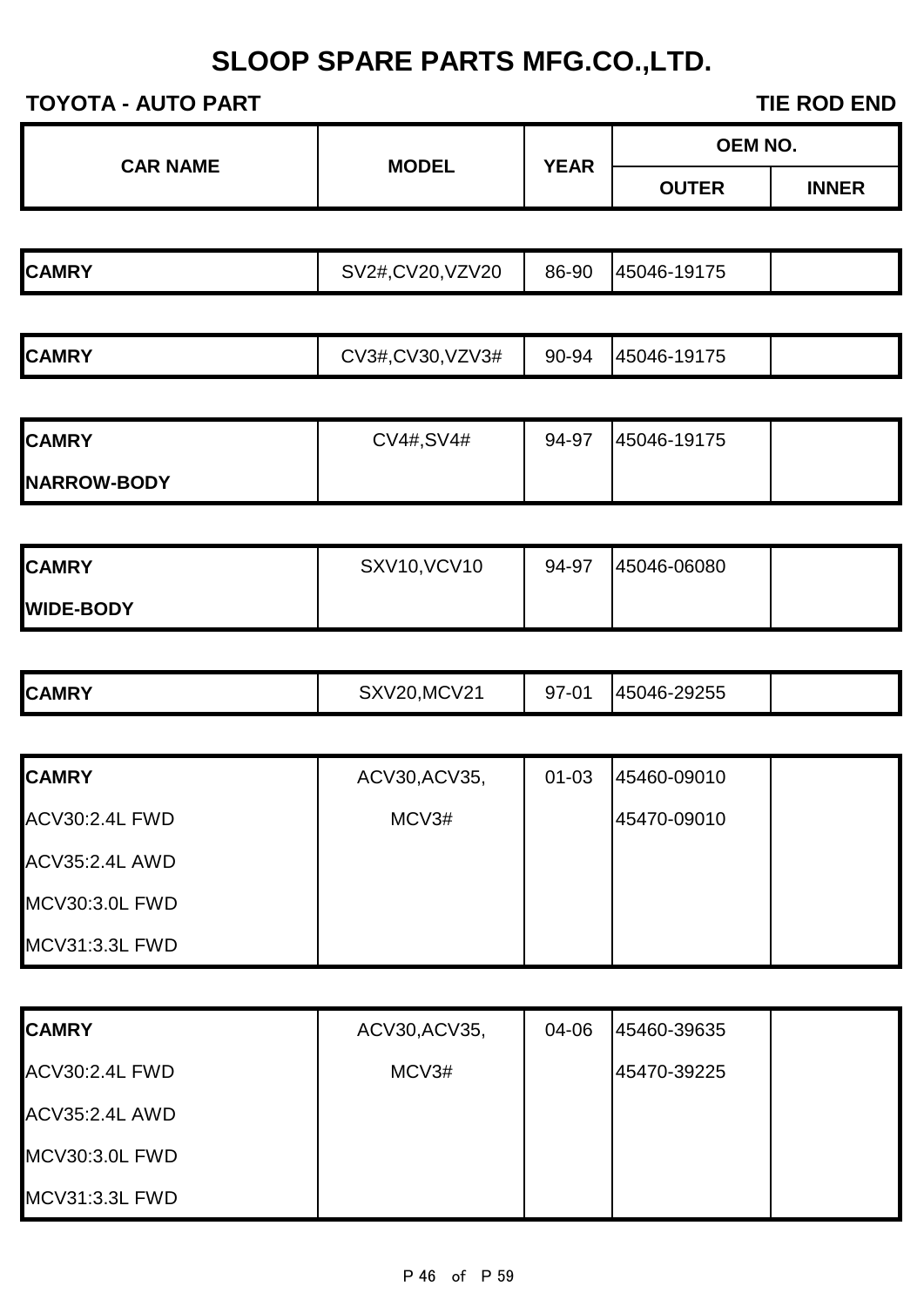| <b>CAR NAME</b> | <b>MODEL</b> | <b>YEAR</b> | <b>OEM NO.</b> |              |
|-----------------|--------------|-------------|----------------|--------------|
|                 |              |             | <b>OUTER</b>   | <b>INNER</b> |

| <b>CAMRY</b> | ACV40 | $07-10$ | 45460-09010 |  |
|--------------|-------|---------|-------------|--|
|              |       |         | 45470-09010 |  |

| <b>AVALON</b> | MCX30 | $02 - 05$ | 45460-09010 |  |
|---------------|-------|-----------|-------------|--|
|               |       |           | 45470-09010 |  |

| <b>AVALON</b> | GSX030 | 06-11 | 45460-09050 |  |
|---------------|--------|-------|-------------|--|
|               |        |       | 45470-09040 |  |

| <b>COROLLA</b> | AE10#,CE10#,EE10# | 91-98 | 45046-19175 |  |
|----------------|-------------------|-------|-------------|--|
|                | for EE101         |       |             |  |

| <b>COROLLA</b> | AE11#, EE11# | 95-00 | 45046-19175 |  |
|----------------|--------------|-------|-------------|--|
|                |              |       |             |  |

| <b>COROLLA</b> | AE111, EE111, | 98-01 | 45046-19175 |  |
|----------------|---------------|-------|-------------|--|
|                | ZZE11#        |       |             |  |

| <b>COROLLA</b> | NZE120,121,124, | $01 - 03$ | 45046-19265 |  |
|----------------|-----------------|-----------|-------------|--|
|                | CE121,          |           | 45047-19115 |  |
|                | ZZE122,123,124  |           |             |  |

| <b>COROLLA</b> | ZZE13# | 03-06 | 45046-09200 |  |
|----------------|--------|-------|-------------|--|
|                |        |       | 45047-09080 |  |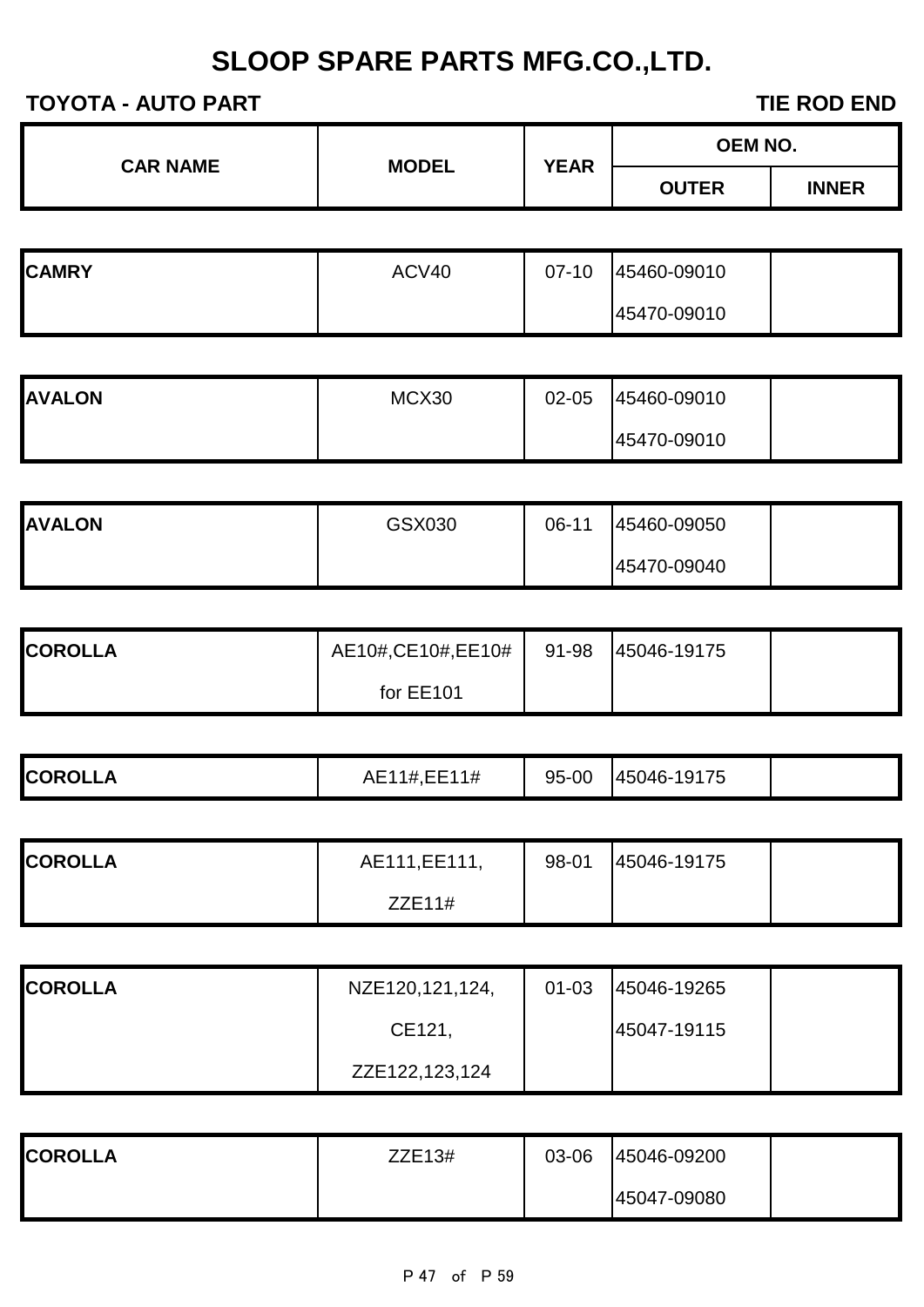|  | <b>CAR NAME</b><br><b>MODEL</b> | <b>YEAR</b> | <b>OEM NO.</b> |              |
|--|---------------------------------|-------------|----------------|--------------|
|  |                                 |             | <b>OUTER</b>   | <b>INNER</b> |
|  |                                 |             |                |              |

| <b>ALTIS</b> | CE121, NZE120 | 00-07 | 45046-19265 |  |
|--------------|---------------|-------|-------------|--|
|              |               |       | 45047-19115 |  |

| YARIS/VITZ | NCP10, NCP15, | 99-00 | 45046-59026 |  |
|------------|---------------|-------|-------------|--|
|            | <b>SCP10,</b> |       | 45047-59026 |  |

|  | YARIS/VITZ | NCP <sub>1</sub> <sup>-</sup> | 00-02 | 477<br>19175<br>145046- <b>1</b> |  |
|--|------------|-------------------------------|-------|----------------------------------|--|
|--|------------|-------------------------------|-------|----------------------------------|--|

| YARIS/VITZ | SCP <sub>13</sub> | $02 - 04$ | 45046-59026 |  |
|------------|-------------------|-----------|-------------|--|
|            |                   |           | 45047-59026 |  |

| <b>YARIS</b> | <b>NCP91,93</b> | $05 - 11$ | 45046-59195 |  |
|--------------|-----------------|-----------|-------------|--|
|              |                 |           | 45047-59135 |  |

| <b>VIOS</b> | NCP4# | $02 - 06$ | 45046-59026 |  |
|-------------|-------|-----------|-------------|--|
|             |       |           | 45047-59026 |  |

| <b>VIOS</b> | NCP93 | $07 - 14$ | 45046-59195 |  |
|-------------|-------|-----------|-------------|--|
|             |       |           | 45047-59135 |  |

| <b>HILUX</b> | KZN185,RZN18#, | 95-97 | 45046-39335 |  |
|--------------|----------------|-------|-------------|--|
|              | VZN18#         |       | 45047-39215 |  |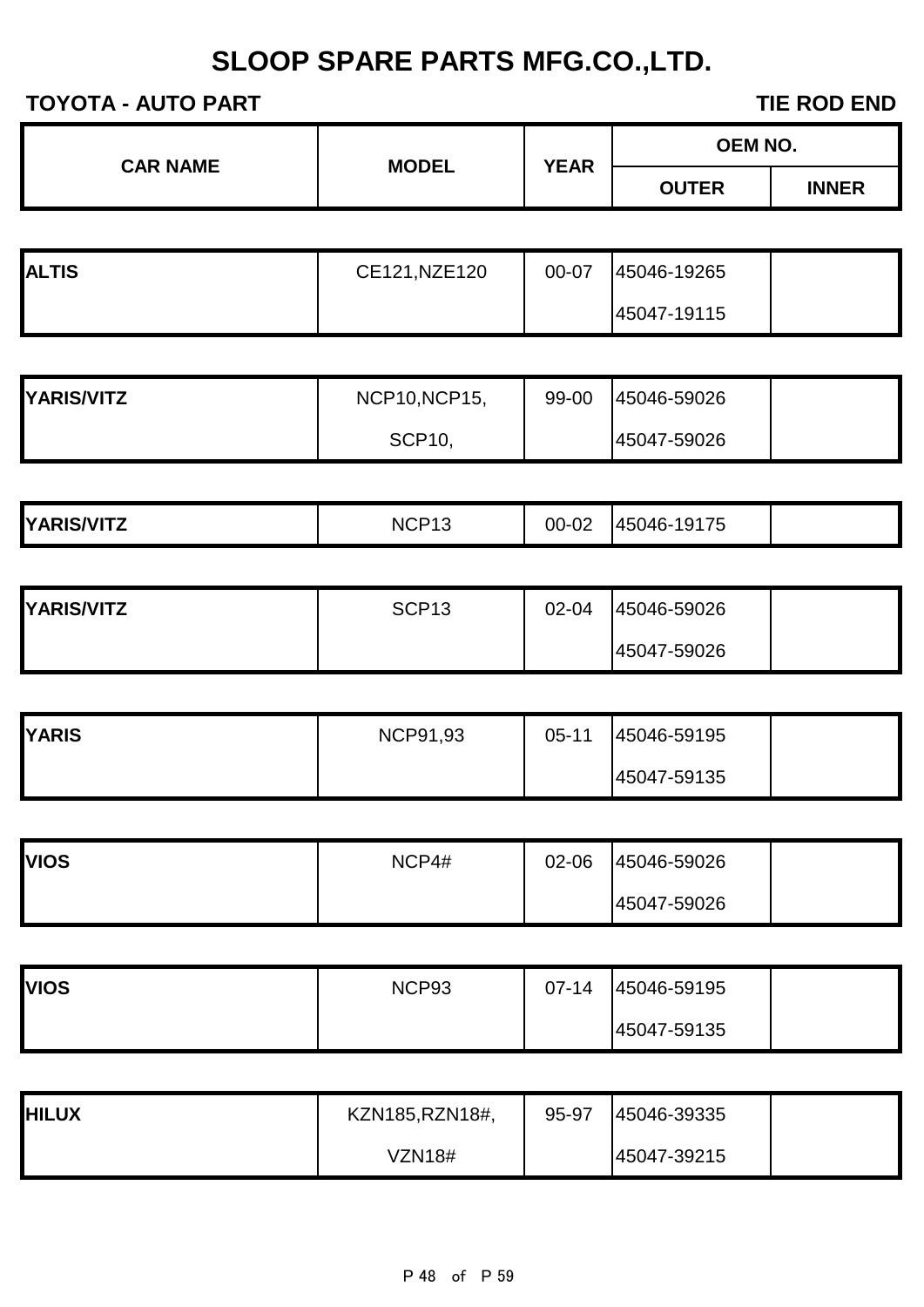| <b>CAR NAME</b> | <b>MODEL</b> | <b>YEAR</b> | <b>OEM NO.</b> |              |
|-----------------|--------------|-------------|----------------|--------------|
|                 |              |             | <b>OUTER</b>   | <b>INNER</b> |
|                 |              |             |                |              |

| <b>HILUX</b> | LN14#,15#,     | $97 - 02$ | 45046-39375 | 45406-39115 |
|--------------|----------------|-----------|-------------|-------------|
|              | RZN147, RZN152 |           |             |             |

| <b>HILUX</b> | <b>RZN21#</b><br>177 | $02 - 05$ | -39505<br> 45046- |  |
|--------------|----------------------|-----------|-------------------|--|
|--------------|----------------------|-----------|-------------------|--|

|  | <b>HILUX</b><br>RZN <sub>2#</sub><br>45046-09310<br>05- |
|--|---------------------------------------------------------|
|--|---------------------------------------------------------|

| <b>IHILUX</b> | LN16#, LN17#  | 89-97 | 45046-39385 | 45406-39185 |
|---------------|---------------|-------|-------------|-------------|
| 4WD           | RZN16#,RZN174 |       |             |             |

| <b>HILUX</b> | KUN1# | 04- | 45046-09251 |  |
|--------------|-------|-----|-------------|--|
| <b>VIGO</b>  |       |     |             |  |

| <b>HILUX</b> | KUN2# | $04 -$ | 45046-09281 |  |
|--------------|-------|--------|-------------|--|
| <b>VIGO</b>  |       |        |             |  |
| 4WD          |       |        |             |  |

| <b>HIACE</b> | LH10#-18# KZH10#- | 95-04 | 45046-29325 |  |
|--------------|-------------------|-------|-------------|--|
|              | 13# RZH10#-13#    |       |             |  |

| <b>HIACE</b> | KDH2## TRH## | 04- | 45046-29456 |  |
|--------------|--------------|-----|-------------|--|
| TRH200V      |              |     |             |  |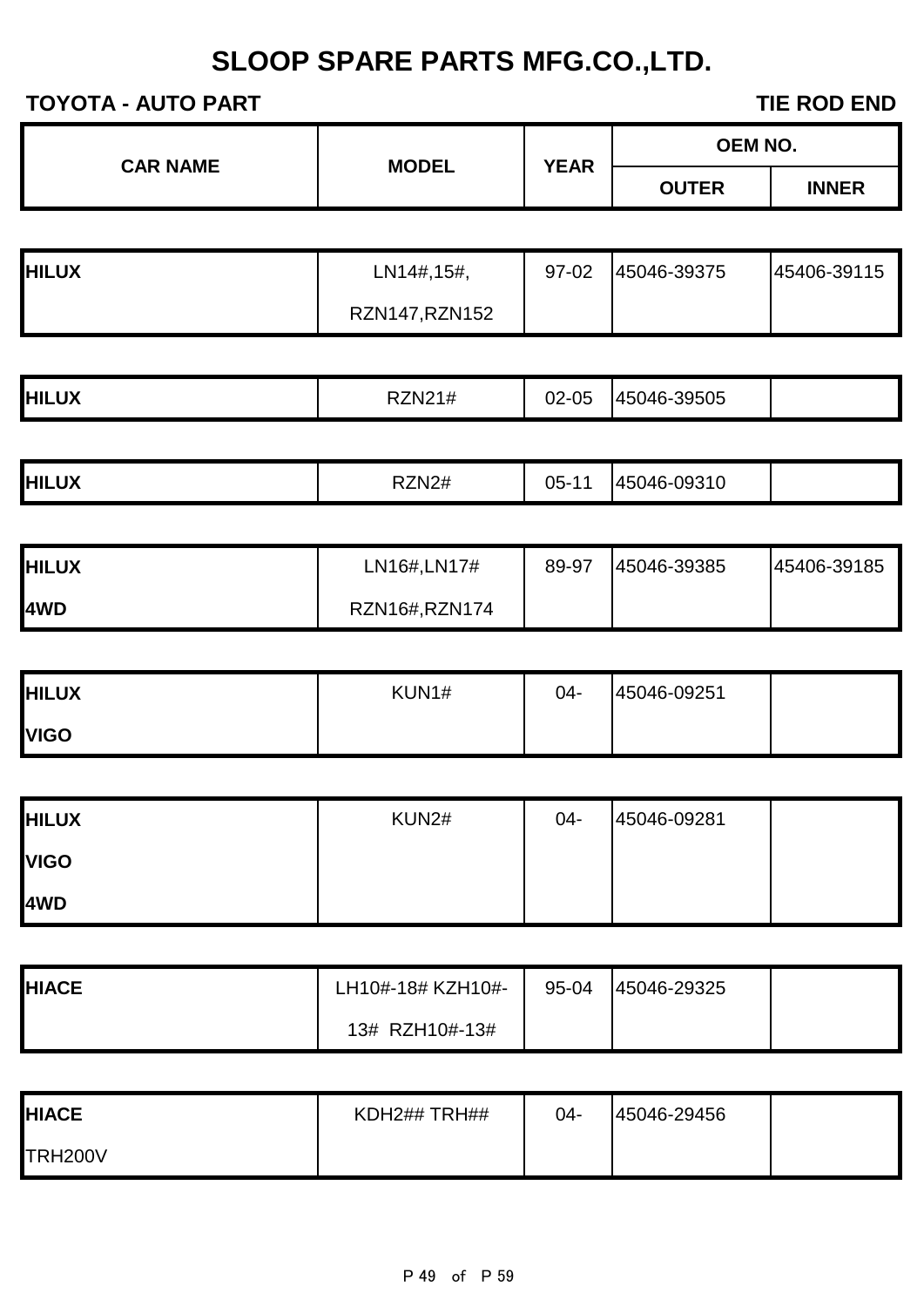| <b>CAR NAME</b> | <b>MODEL</b> | <b>YEAR</b> | <b>OEM NO.</b> |              |
|-----------------|--------------|-------------|----------------|--------------|
|                 |              |             | <b>OUTER</b>   | <b>INNER</b> |

| <b>ZACE</b>   | <b>KF60 KF70 KF72</b> | $96 -$ | 45046-29185 |  |
|---------------|-----------------------|--------|-------------|--|
| <b>KIJANG</b> | <b>KF80</b>           |        |             |  |

| <b>INNOVA</b> | KUN40 TGN4# | 04- | 45046-09261 |  |
|---------------|-------------|-----|-------------|--|
| <b>KIJANG</b> |             |     |             |  |

| FORTUNER | KUN51 TGN51 | $05 -$ | 45046-09281 |  |
|----------|-------------|--------|-------------|--|
|          |             |        |             |  |

| <b>LANDCRUISER</b> | KZJ9# RZJ9# VZJ9# | 96-02 | 45046-39335 |  |
|--------------------|-------------------|-------|-------------|--|
| <b>PRADO</b>       | KDJ9#             |       | 45047-39215 |  |
| VZJ95R             |                   |       |             |  |

| LAND           | HDJ101, UZJ100 | 98-02 | 45046-69195 |  |
|----------------|----------------|-------|-------------|--|
| <b>CRUISER</b> |                |       | 45047-69100 |  |
| LEXUS LX470    |                |       |             |  |

| LAND           | HDJ101, UZJ100 | 03-06 | 45046-69205 |
|----------------|----------------|-------|-------------|
| <b>CRUISER</b> |                |       | 45047-69115 |
| UZJ100R        |                |       |             |
| LEXUS LX470    |                |       |             |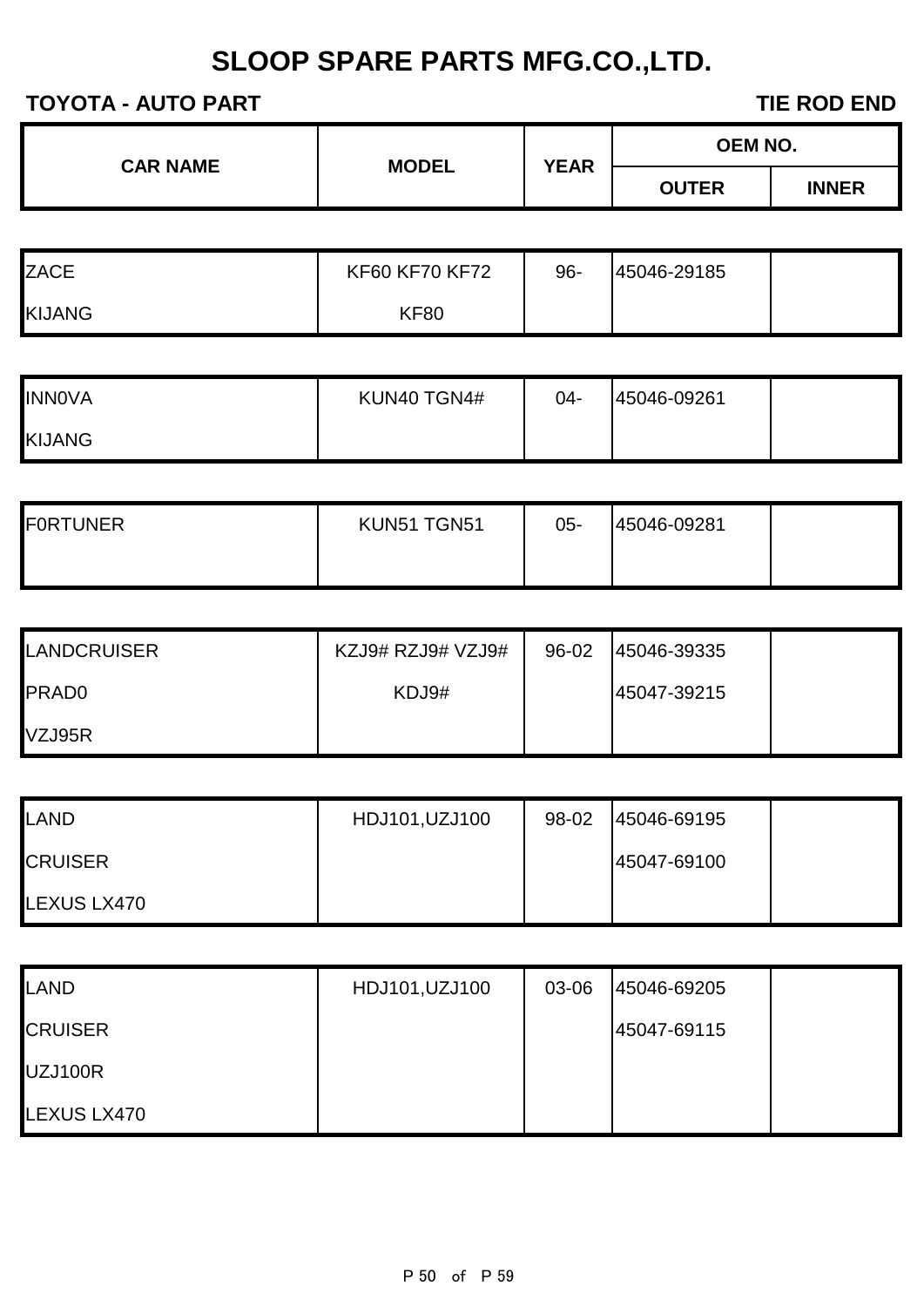| <b>CAR NAME</b> | <b>MODEL</b> | <b>YEAR</b> | <b>OEM NO.</b> |              |
|-----------------|--------------|-------------|----------------|--------------|
|                 |              |             | <b>OUTER</b>   | <b>INNER</b> |
|                 |              |             |                |              |

| LAND           | <b>UZJ200</b> | $07 -$ | 45046-69235 |  |
|----------------|---------------|--------|-------------|--|
| <b>CRUISER</b> |               |        | 45047-69145 |  |
| LEXUS LX570    |               |        |             |  |

| <b>WISH</b> | ANE10, ZNE10 | 03- | 45046-19265 |  |
|-------------|--------------|-----|-------------|--|
|             |              |     | 45047-19115 |  |

| <b>WISH</b> | ANE <sub>11</sub> | 03-08 | 45047-49025 |  |
|-------------|-------------------|-------|-------------|--|
|             | ANE11: 2.0L       |       | 45046-49095 |  |
|             | 6-SEATER          |       |             |  |

| <b>WISH</b> | ZNE <sub>14</sub> | 03-08 | 45046-29305 |  |
|-------------|-------------------|-------|-------------|--|
|             | ZNE14: 1.8L 4WD   |       |             |  |

| RAV-4<br>$\sim$ $\sim$<br>റ $\epsilon$<br>'9305<br>ப |
|------------------------------------------------------|
|------------------------------------------------------|

| RAV-4 | $ACA2\#$ , $CLA2\#$ , | 00-03 | 45046-49095 |  |
|-------|-----------------------|-------|-------------|--|
|       | $ZCA2 \#$             |       | 45047-49025 |  |

| RAV-4 USA | ZCA20 | 04-05 | 45046-49095 |  |
|-----------|-------|-------|-------------|--|
|           |       |       | 45047-49025 |  |

| RAV-4 USA | ACA30 | 06-08 | 45046-49195 |  |
|-----------|-------|-------|-------------|--|
|           |       |       | 45047-49135 |  |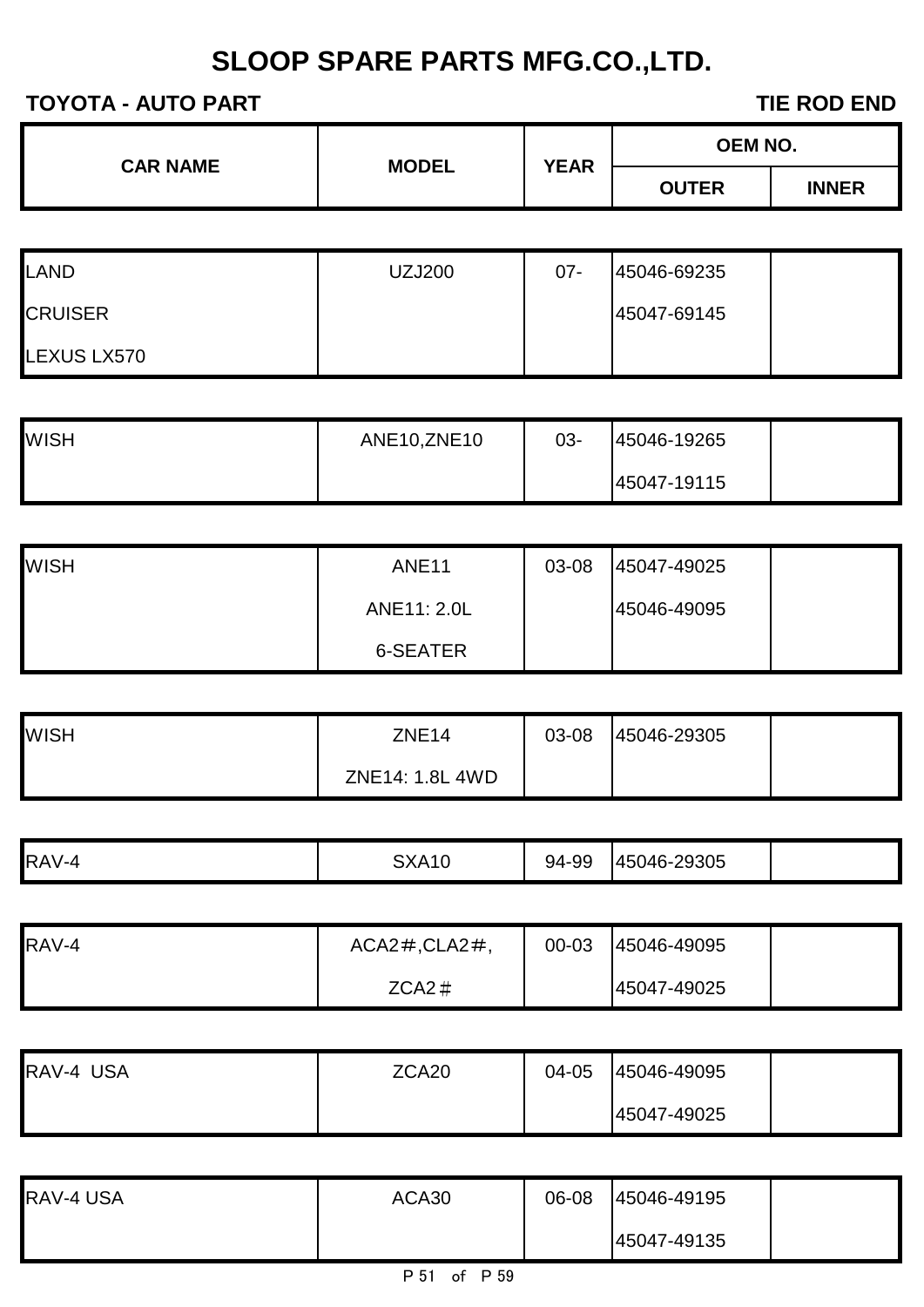|  | <b>CAR NAME</b><br><b>MODEL</b> | <b>YEAR</b> | <b>OEM NO.</b> |              |
|--|---------------------------------|-------------|----------------|--------------|
|  |                                 |             | <b>OUTER</b>   | <b>INNER</b> |
|  |                                 |             |                |              |

| <b>HIGH LANDER</b> | ACU2#.MCU2# | $01 - 03$ | 45460-29425 |  |
|--------------------|-------------|-----------|-------------|--|
|                    |             |           | 45470-29185 |  |

| <b>HIGH LANDER 4WD</b> | ACU2#.MCU2# | $01 - 03$ | 45460-29425 |  |
|------------------------|-------------|-----------|-------------|--|
|                        |             |           | 45470-29185 |  |

| <b>SIENNA</b><br>29255<br>98.<br><u>145046-</u><br>ັ−∪ພ |
|---------------------------------------------------------|
|---------------------------------------------------------|

| <b>SIENNA</b> | MCL2# | $04-10$ | 45460-09040 |  |
|---------------|-------|---------|-------------|--|
|               |       |         | 45470-09030 |  |

| 4RUNNER | RZN18#, VZN18# | 96-02 | 45046-39335 |  |
|---------|----------------|-------|-------------|--|
|         |                |       | 45047-39215 |  |

|--|

| <b>PREVIA</b> | <b>ACR30.CLR30</b> | $00 - 03$ | 45460-39615 |  |
|---------------|--------------------|-----------|-------------|--|
|               |                    |           | 45470-39215 |  |

| <b>IPERVIA</b> | ACR30.CLR30 | 03-06 | 45460-59055 |  |
|----------------|-------------|-------|-------------|--|
|                |             |       | 45470-59055 |  |

| <b>HILUX SURF</b> | RZN18#.VZN18# | 96-02 | 45046-39335 |  |
|-------------------|---------------|-------|-------------|--|
|                   |               |       | 45047-39215 |  |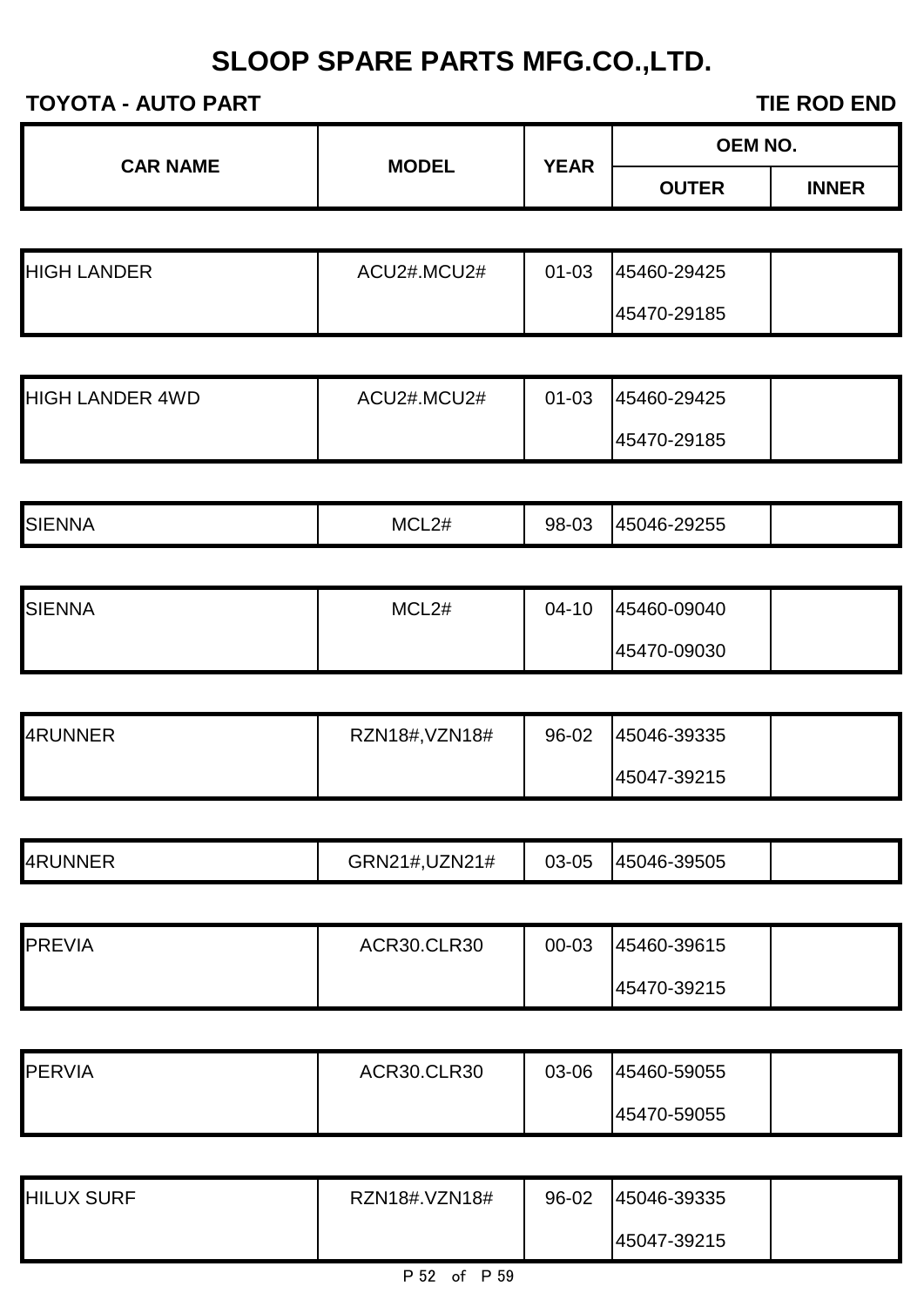| <b>CAR NAME</b> | <b>MODEL</b> | <b>YEAR</b> | <b>OEM NO.</b> |              |
|-----------------|--------------|-------------|----------------|--------------|
|                 |              |             | <b>OUTER</b>   | <b>INNER</b> |

| <b>HILUX SURF</b> | GRN21#.UZN21# | 03-05 | 45046-39505 |  |
|-------------------|---------------|-------|-------------|--|
|-------------------|---------------|-------|-------------|--|

| <b>KLUGER</b> | ACU2# MCU2# | $00 - 03$ | 45460-29425 |  |
|---------------|-------------|-----------|-------------|--|
|               |             |           | 45470-29185 |  |

| <b>KLUGER</b> | ACU2# MCU2# | 01-03 | 45460-29425 |  |
|---------------|-------------|-------|-------------|--|
|               |             |       | 45470-29185 |  |

| <b>BELTA</b>   | NCP96,SCP92, | 05-11 | 45046-59195 |  |
|----------------|--------------|-------|-------------|--|
| <b>VIOS JP</b> | KSP92        |       | 45047-59135 |  |

| <b>TACOMA 2WD</b>       | VZN150, RZN140/150 | 95-04 | 45046-39285 |  |
|-------------------------|--------------------|-------|-------------|--|
| <b>XTRA CAB</b>         |                    |       |             |  |
| <b>PRODUCED BY HINO</b> |                    |       |             |  |

| <b>TACOMA 2WD</b>       | VZN150, RZN140/150 | $95 - 00$ | 45046-39295 |  |
|-------------------------|--------------------|-----------|-------------|--|
| <b>IEXENDED CAB</b>     | for p.s.           |           | 45047-39175 |  |
| <b>PRODUCED BY HINO</b> |                    |           |             |  |

| <b>TACOMA 2WD</b>        | VZN150,RZN140/150 | $95 - 00$ | 45046-39285 |  |
|--------------------------|-------------------|-----------|-------------|--|
| <b>PRERUNNER BY HINO</b> | for manual        |           |             |  |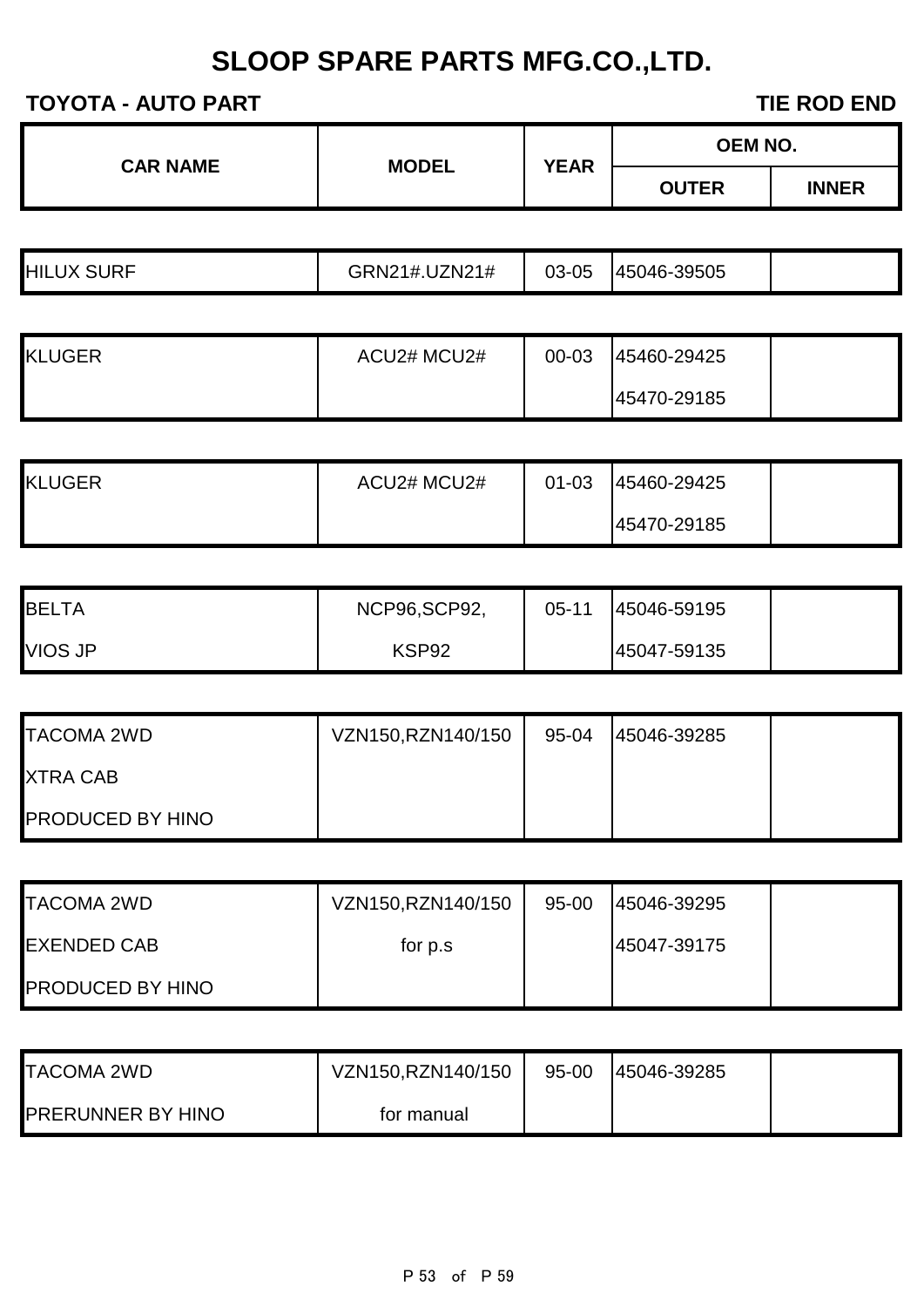| <b>CAR NAME</b> |              | <b>YEAR</b> | <b>OEM NO.</b> |              |
|-----------------|--------------|-------------|----------------|--------------|
|                 | <b>MODEL</b> |             | <b>OUTER</b>   | <b>INNER</b> |

| <b>TACOMA 2WD</b>           | VZN150, RZN140/150 | $01 - 04$ | 45046-39295 |  |
|-----------------------------|--------------------|-----------|-------------|--|
| <b>REGULAR CAB PRODUCED</b> |                    |           | 45047-39175 |  |
| <b>BY HINO</b>              |                    |           |             |  |

| <b>TACOMA 2WD</b>        | GRN225, TRN22# | 05-08 | 45046-09330 |  |
|--------------------------|----------------|-------|-------------|--|
| <b>PRERUNNER BY HINO</b> |                |       |             |  |
| 4 RUNNER                 |                |       |             |  |

| <b>PRERUNNER</b>            | VZN150, RZN140/150 | 98-00 | 45046-39295 |  |
|-----------------------------|--------------------|-------|-------------|--|
| <b>PRERUNNER BY HINO</b>    | for p.s.           |       | 45047-39175 |  |
| <b>PRERUNNER FROM 1998.</b> |                    |       |             |  |
| 和4WD TACOMA 共用懸吊架構          |                    |       |             |  |
| <b>PRODUCED BY HINO</b>     |                    |       |             |  |

| <b>PRERUNNER</b>            | VZN150, RZN140/150 | 98-00 | 45046-39285 |  |
|-----------------------------|--------------------|-------|-------------|--|
| <b>PRERUNNER FROM 1998.</b> | for manual         |       |             |  |
| 和4WD TACOMA 共用懸吊架構          |                    |       |             |  |
| <b>PRODUCED BY HINO</b>     |                    |       |             |  |

| <b>PRERUNNER</b>            | VZN150, RZN140/150 | $01 - 02$ | 45046-39295 |  |
|-----------------------------|--------------------|-----------|-------------|--|
| <b>PRERUNNER FROM 1998.</b> |                    |           | 45047-39175 |  |
| 和4WD TACOMA 共用懸吊架構          |                    |           |             |  |
| <b>PRODUCED BY HINO</b>     |                    |           |             |  |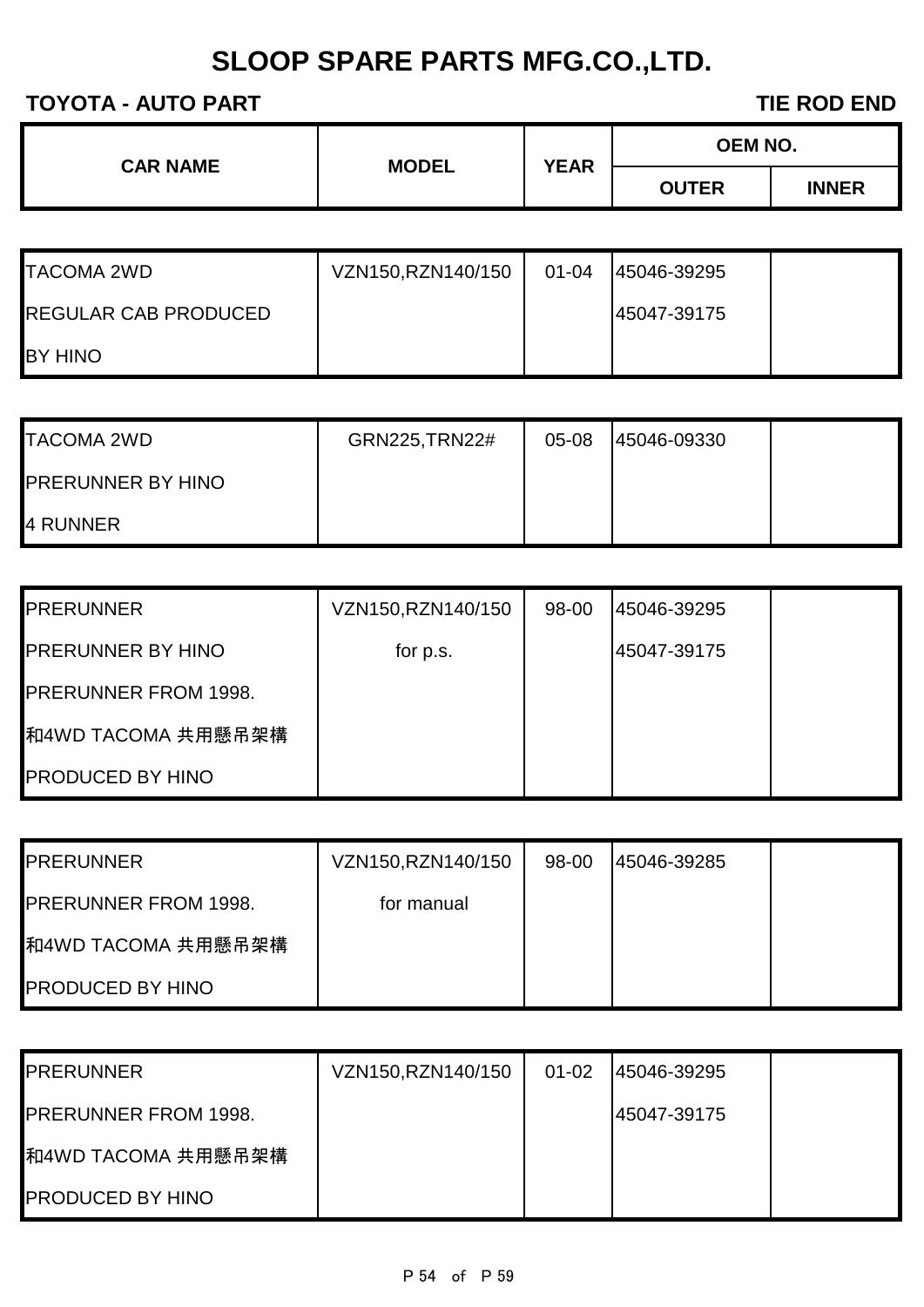| <b>CAR NAME</b> | <b>MODEL</b> | <b>YEAR</b> | <b>OEM NO.</b> |              |
|-----------------|--------------|-------------|----------------|--------------|
|                 |              |             | <b>OUTER</b>   | <b>INNER</b> |

| <b>TCOMA 4WD</b>        | VZN170/171, RZN160 | 95-98 | 45046-39295  |  |
|-------------------------|--------------------|-------|--------------|--|
| <b>PRODUCED BY HINO</b> | $/161$ for p.s     |       | 145047-39175 |  |

| <b>TCOMA 4WD</b>        | VZN170/171, RZN160 | 95-98 | 45046-39285 |  |
|-------------------------|--------------------|-------|-------------|--|
| <b>PRODUCED BY HINO</b> | /161 for manual    |       |             |  |

| <b>TCOMA 4WD</b>        | VZN170/171, RZN160 | $01 - 03$ | 45046-39295 |  |
|-------------------------|--------------------|-----------|-------------|--|
| <b>PRODUCED BY HINO</b> | /161 for manual    |           | 45047-39175 |  |

| <b>TUNDR</b>              | <b>TUNDRA</b> | 00-02 | 45046-39465 |  |
|---------------------------|---------------|-------|-------------|--|
| <b>PRODUCED BY TOYOYA</b> |               |       | 45047-39295 |  |

| <b>TUNDRA</b>             | <b>TUNDRA</b> | 03-04 | 145046-09210 |  |
|---------------------------|---------------|-------|--------------|--|
| <b>PRODUCED BY TOYOYA</b> |               |       | 145047-09090 |  |

| <b>TUNDR</b> | TUN | 04-06 | 45046-09210 |  |
|--------------|-----|-------|-------------|--|
|              |     |       | 45047-09090 |  |

| <b>TUNDR</b> | UCK50 | $07 -$ | 45046-09560 |  |
|--------------|-------|--------|-------------|--|
|              |       |        | 45047-09260 |  |

| <b>SEQU0IA</b> | <b>SEQ</b> | $01 - 02$ | 45046-39465 |  |
|----------------|------------|-----------|-------------|--|
|                |            |           | 45047-39295 |  |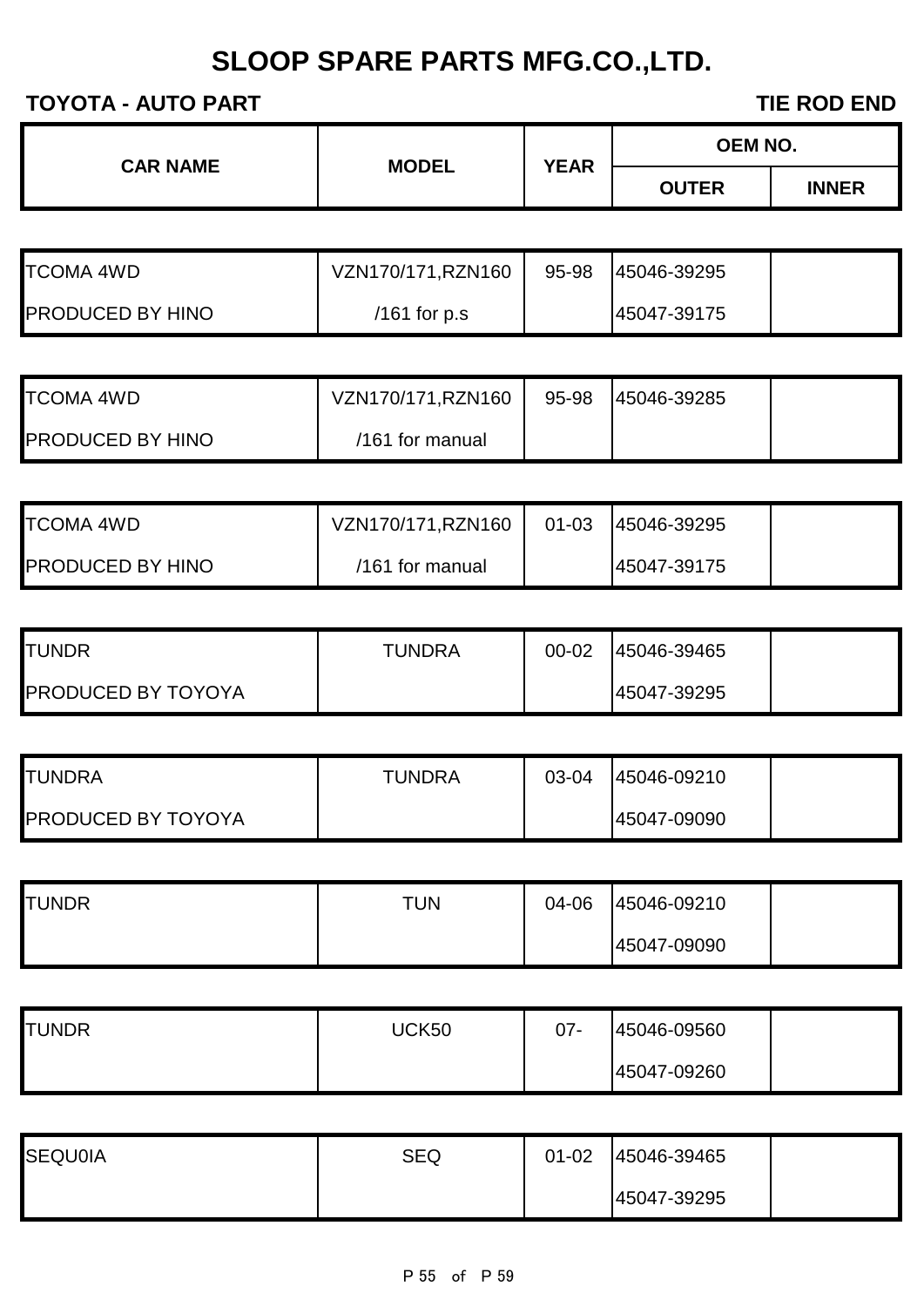| <b>CAR NAME</b> |              | <b>YEAR</b> | <b>OEM NO.</b> |              |
|-----------------|--------------|-------------|----------------|--------------|
|                 | <b>MODEL</b> |             | <b>OUTER</b>   | <b>INNER</b> |
|                 |              |             |                |              |

| <b>SEQU0IA</b> | <b>SEQ</b> | 03-06 | 45046-09210 |  |
|----------------|------------|-------|-------------|--|
|                |            |       | 45047-09090 |  |

| <b>SEQU0IA</b> | SEQ | $07 -$ | 45046-09560 |  |
|----------------|-----|--------|-------------|--|
|                |     |        | 45047-09260 |  |

| <b>ALTIS</b><br>$\sim$ $\sim$ | . .<br>T 1 1 | 08- | -<br>)96<br>⌒-∙<br>l U |  |
|-------------------------------|--------------|-----|------------------------|--|
|                               |              |     |                        |  |

|--|

| <b>CORNA</b>           | AT190.CT19#.ST19# | 92-96 | 45046-29275 |  |
|------------------------|-------------------|-------|-------------|--|
| Indoesia:Corone        |                   |       | 45047-29075 |  |
| Absolute Corona Exsior |                   |       |             |  |
| Philippine. Thailand   |                   |       |             |  |
| Taiwan                 |                   |       |             |  |
| <b>CARINA UK</b>       |                   |       |             |  |

| <b>CORNA</b>  | AT21#.CT210.CT211 | 96-01 | 45046-29275 |  |
|---------------|-------------------|-------|-------------|--|
| Corona Premio |                   |       | 45047-29075 |  |

| <b>CORONA</b><br>EXIV | ST18# | 89-93 | 45046-19175 |  |
|-----------------------|-------|-------|-------------|--|

| <b>CORONA EXIV</b> | ST200, ST202 | 93-99 | 45046-19175 |  |
|--------------------|--------------|-------|-------------|--|
|--------------------|--------------|-------|-------------|--|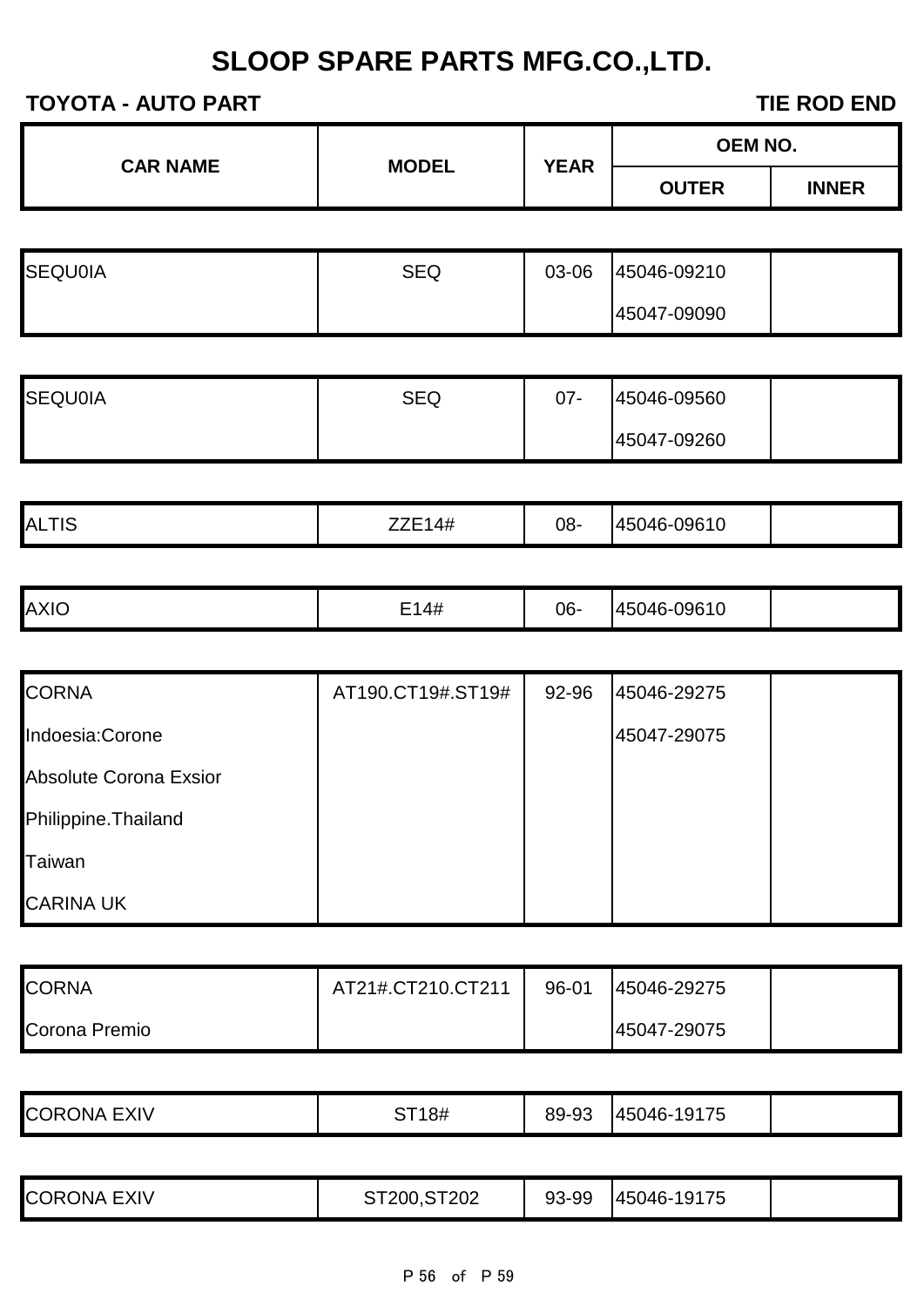| <b>CAR NAME</b> | <b>MODEL</b> | <b>YEAR</b> | <b>OEM NO.</b> |              |
|-----------------|--------------|-------------|----------------|--------------|
|                 |              |             | <b>OUTER</b>   | <b>INNER</b> |

| <b>CELICA/CARINA</b> | AT190.CT19#.ST19# | 92-96 | 45046-29275 |  |
|----------------------|-------------------|-------|-------------|--|
|                      |                   |       | 45047-29075 |  |

| CELICA/CARINA | AT21#.CT210.CT211 | 96-01 | 45046-29275 |  |
|---------------|-------------------|-------|-------------|--|
|               |                   |       | 45047-29075 |  |

| <b>CELICA/CARINA</b> | ST18# | 89-93 | 45046-19175 |  |
|----------------------|-------|-------|-------------|--|
| <b>IED</b>           |       |       |             |  |

| <b>CELICA/CARINA</b> | ST200, ST202 | 93-99 | 45046-19175 |  |
|----------------------|--------------|-------|-------------|--|
| ED                   |              |       |             |  |

| <b>CADINA</b> | AT190.CT190#. | 92-97 | 45046-29275 |  |
|---------------|---------------|-------|-------------|--|
|               | ST190#        |       | 45047-29075 |  |

| <b>CADINA</b> | AT220.221R, ST200R | 98-02 | 45046-29365 |  |
|---------------|--------------------|-------|-------------|--|
|               |                    |       | 45047-29125 |  |

| <b>CADINA</b> | AZT24#ST246, | 02-07 | 45046-49095 |  |
|---------------|--------------|-------|-------------|--|
|               | ZZT241       |       | 45047-49025 |  |

| <b>AVENSIS</b> | AT220.221R, ST220R | 98-02 | 45046-29365 |  |
|----------------|--------------------|-------|-------------|--|
|                | CT220R             |       | 45047-29125 |  |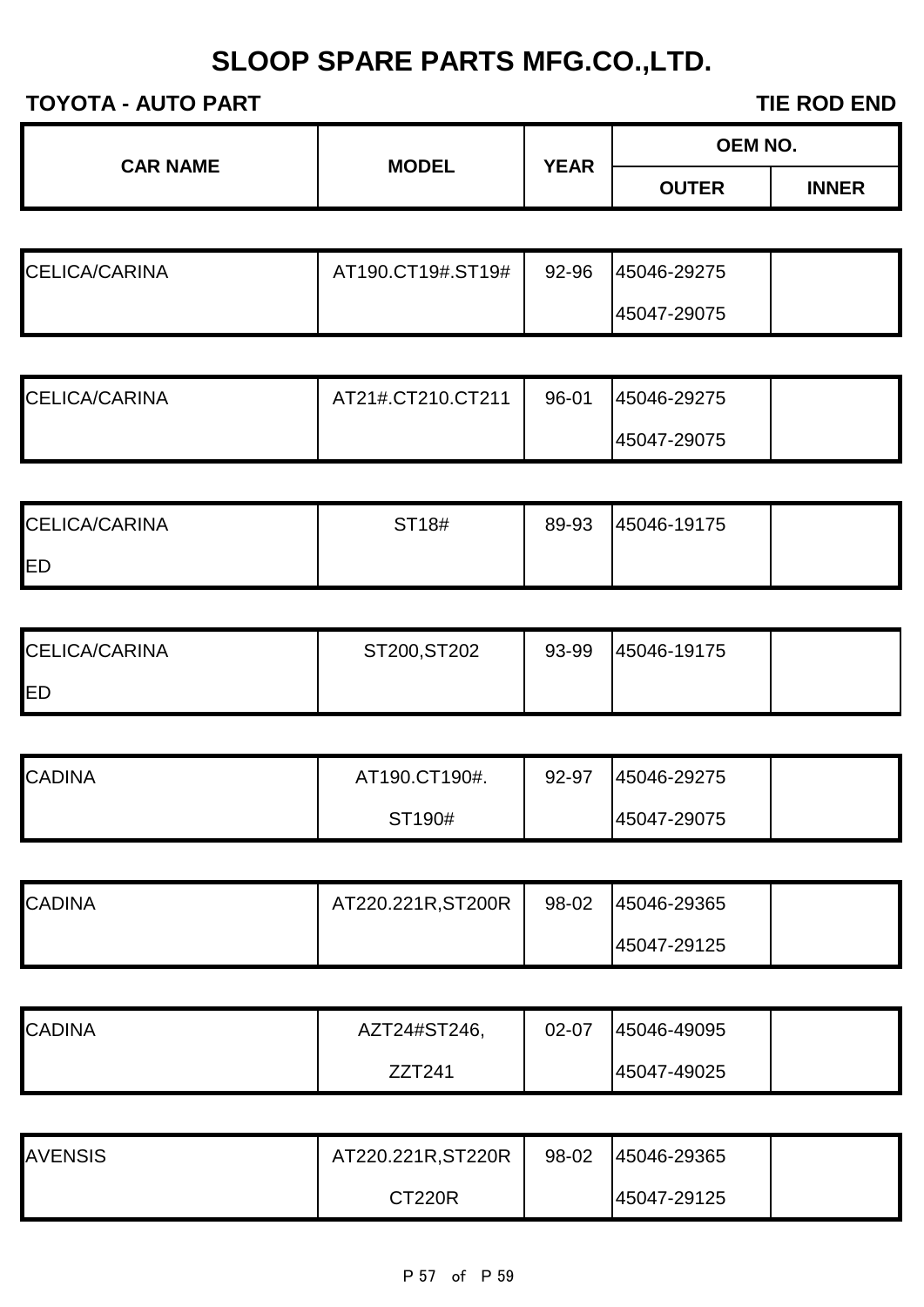| <b>CAR NAME</b> | <b>MODEL</b> | <b>YEAR</b> | <b>OEM NO.</b> |              |
|-----------------|--------------|-------------|----------------|--------------|
|                 |              |             | <b>OUTER</b>   | <b>INNER</b> |

| <b>AVENSIS</b> | <b>ZZT25#</b> | $3 - 05$<br>∩∩<br>UU | 45046-09230 |  |
|----------------|---------------|----------------------|-------------|--|
|----------------|---------------|----------------------|-------------|--|

| <b>HARRIER</b> | ACU1#, MCU1#, | 97-03 | 45046-29255 |  |
|----------------|---------------|-------|-------------|--|
|                | SXU1#         |       |             |  |

| <b>PROBOX</b> | NCP59,NCP55 | $02 -$ | 45046-59026 |  |
|---------------|-------------|--------|-------------|--|
|               |             |        | 45047-59026 |  |

| <b>SUCCEED</b> | NCP59,NCP55 | $02 -$ | 45046-59026 |  |
|----------------|-------------|--------|-------------|--|
|                |             |        | 45047-59026 |  |

| <b>MATRIX</b>     | E130 | 03-05 | 45046-09190 |  |
|-------------------|------|-------|-------------|--|
| <b>Voltz N US</b> |      |       |             |  |

|--|

| 2WD<br><b>HILUX</b> | ,RN5#<br>ΥN<br>N | 83-89 | 45046-39215 | 45406-39115 |
|---------------------|------------------|-------|-------------|-------------|
|                     |                  |       |             |             |

| <b>HILUX 4WD</b>      | YN61,63,LN,66, | 85-88 | 45046-29125 | 45406-39175 |
|-----------------------|----------------|-------|-------------|-------------|
| 88-91:HILUX Hero      | RN61,66        |       |             |             |
| 91-98: HILUX Mighty x |                |       |             |             |